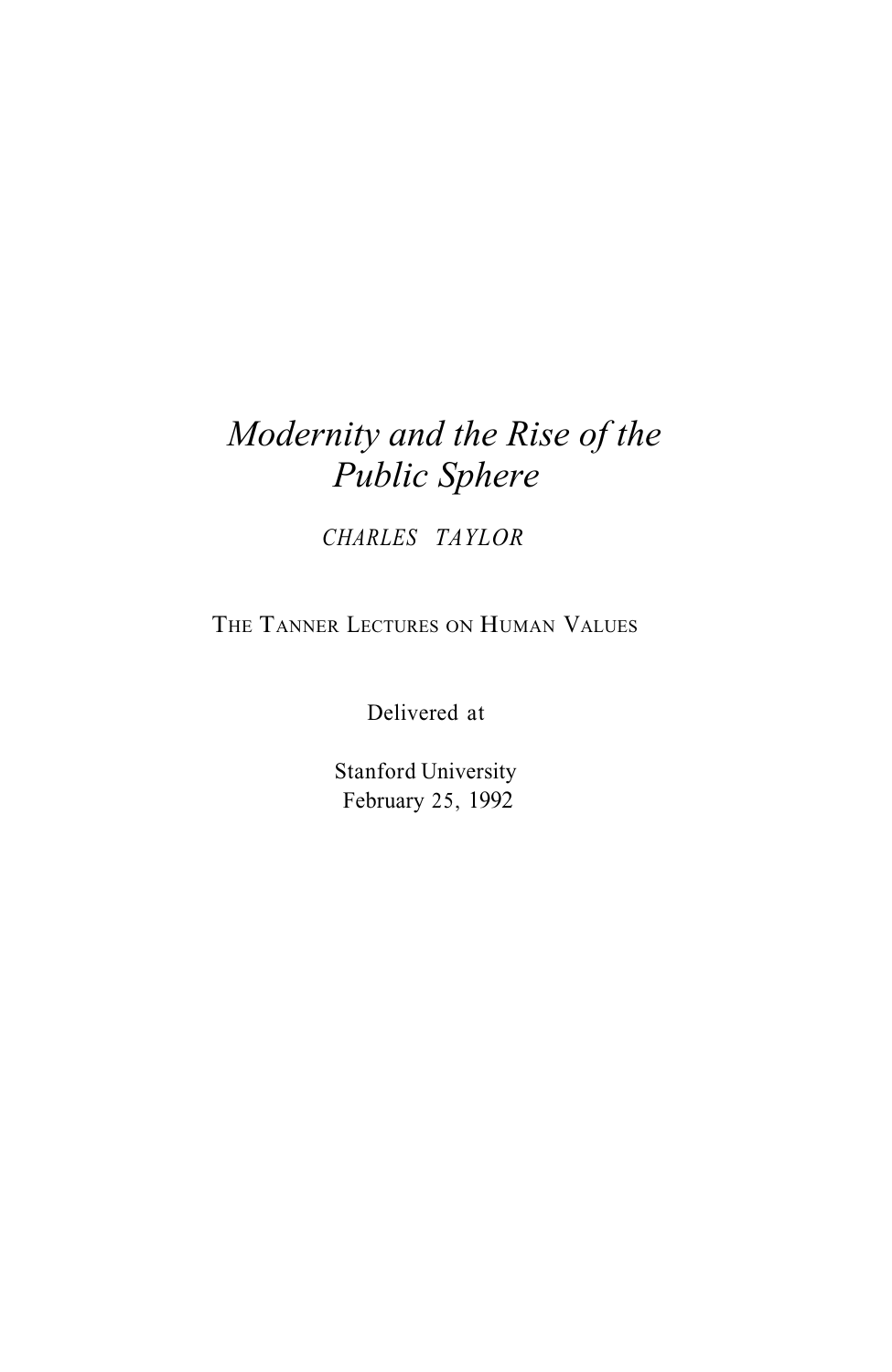CHARLES TAYLOR, currently a Professor in the Department of Political Science and the Department of Philosophy at McGill University and Professeur Titulaire at the Université de Montréal, was educated at McGill and at Oxford University, where he received a Ph.D. degree in 1961. He has been a visiting professor or lecturer at Princeton, Queen's, and Hebrew universities, the University of California at Berkeley, and the New School for Social Research, among others, and was a member of the School of Social Science at Princeton's Institute for Advanced Studies. From 1976 to 1981 he was Chichele Professor of Social and Political Theory at Oxford and a Fellow of All Souls College. Professor Taylor's publications include *The Explanation of Behavior* (1964), *Hegel and Modern Society*  (1979), *Social Theory as Practice* (1983), and *Source of the Self: The Making of the Modern Identity* (1989). He is a Fellow of the Royal Society of Canada and the British Academy.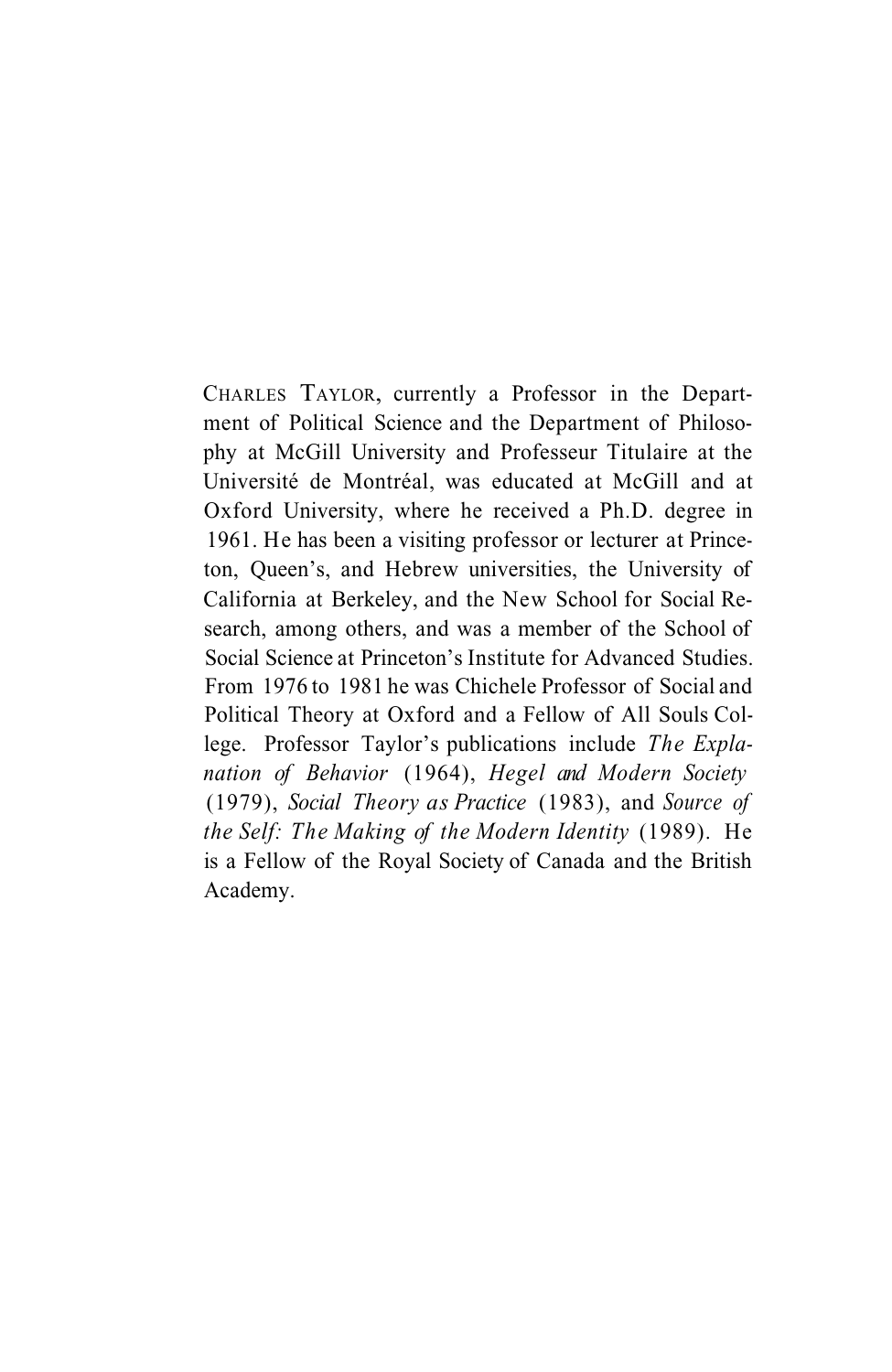I want to distinguish — and start a debate — between two kinds of theories of modernity, I shall call them "cultural" and "acultural" respectively. I'm leaning on a use of the word "culture" here which is analogous to the sense it often has in anthropology. I am evoking the picture of a plurality of human cultures, each of which has a language and a set of practices which define specific understandings of personhood, social relations, states of mind/soul, goods and bads, virtues and vices, and the like. These languages are often mutually untranslatable.

With this model in mind, a "cultural" theory of modernity is one that characterizes the transformations which have issued in the modern West mainly in terms of the rise of a new culture. The contemporary Atlantic world is seen as a culture (or group of closely related cultures) among others, with its own specific understandings (e.g., of person, nature, the good), to be contrasted to all others, including its own predecessor civilization (with which it obviously also has a lot in common).

By contrast, an "acultural" theory is one that describes these transformations in terms of some culture-neutral operation. By this I mean an operation which is not defined in terms of the specific cultures it carries us from and to, but is rather seen as of a type which any traditional culture could undergo.

An example of an acultural type of theory, indeed a paradigm case, would be one which conceives of modernity as the growth of reason, defined in various ways (e.g., as the growth of scientific consciousness, or the development of a secular outlook, or the rise of instrumental rationality, or an ever-clearer distinction between fact-finding and evaluation). Or else modernity might be accounted for in terms of social as well as intellectual changes: the trans-

I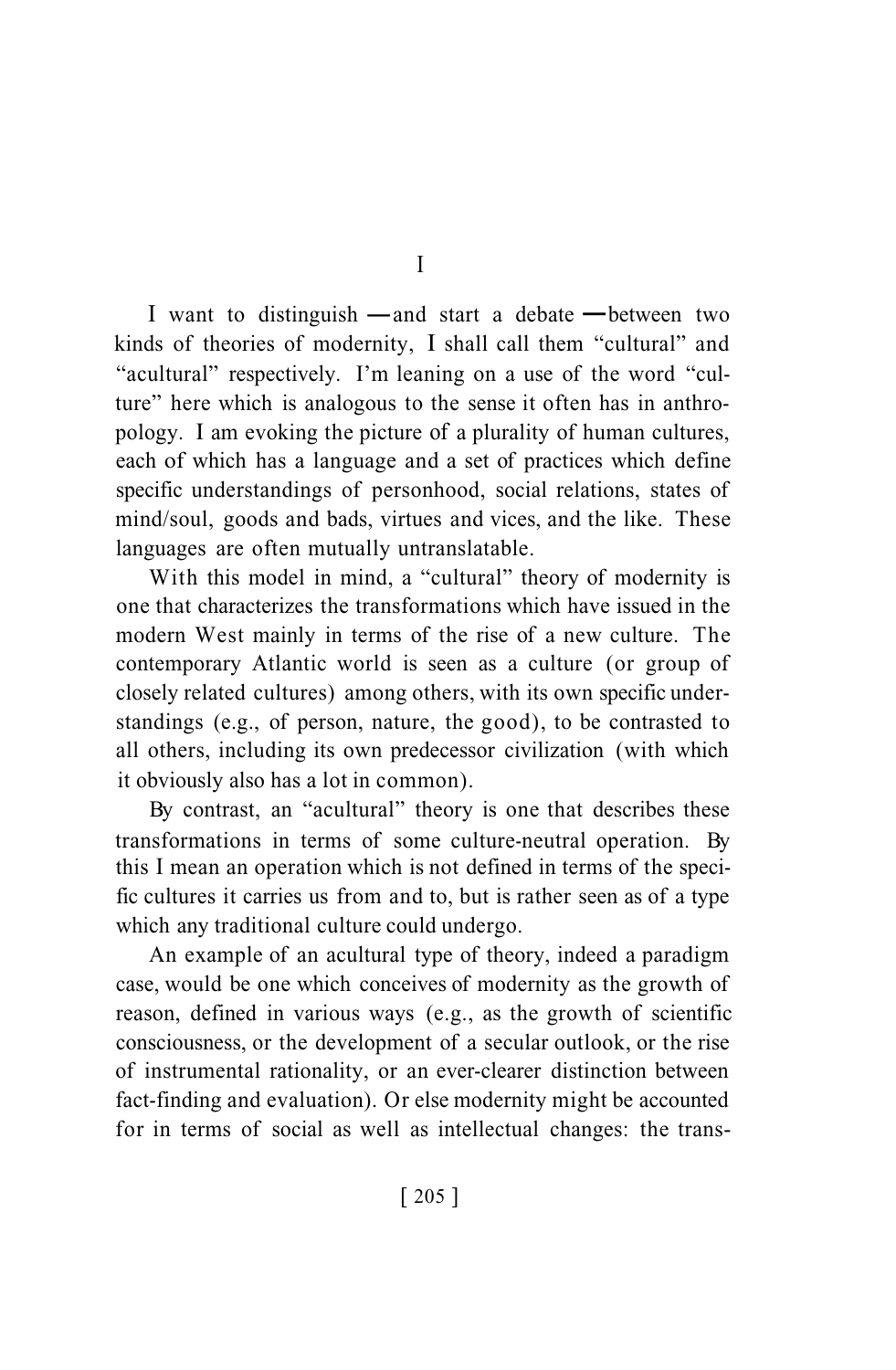formations, including the intellectual ones, are seen as coming about as a result of increased mobility, concentration of populations, industrialization, or the like. In all these cases, modernity is conceived as a set of transformations which any and every culture tions, industrialization, or the like. In all these cases, modernity is<br>conceived as a set of transformations which any and every culture<br>can go through—and which all will probably be forced to undergo.<br>These sharpes are n

These changes are not defined by their end-point in a specific constellation of understandings of, say, person, society, good; they are rather described as a type of transformation to which any culture could in principle serve as "input." For instance, any culture could suffer the impact of growing scientific consciousness; any religion could undergo "secularization"; any set of ultimate ends could be challenged by a growth of instrumental thinking; any metaphysic could be dislocated by the split between fact and value.

So modernity in this kind of theory is understood as issuing from a rational or social operation which is culture-neutral. This is not to say that the theory cannot acknowledge good historical reasons why this transformation first arose in one civilization rather than another, or why some may undergo it more easily than others. The point rather is that the operation is defined not in terms of its specific point of arrival, but as a general function which can take any specific culture as its input.

To grasp the difference from another angle, the operation is not seen as supposing or reflecting an option for one specific set of human values or understandings among others. In the case of "social" explanations, causal weight is given to historical developments, like industrialization, which have an impact on values but are often not seen as reflecting specific options in this domain. When it comes to explanations in terms of "rationality," this is seen as the exercise of a general capacity, which was only awaiting its proper conditions to unfold. Under certain conditions, human beings will just come to see that scientific thinking is valid, that instrumental rationality pays off, that religious beliefs involve unwarranted leaps, that facts and values are separate. These transformations may be facilitated by our having certain values and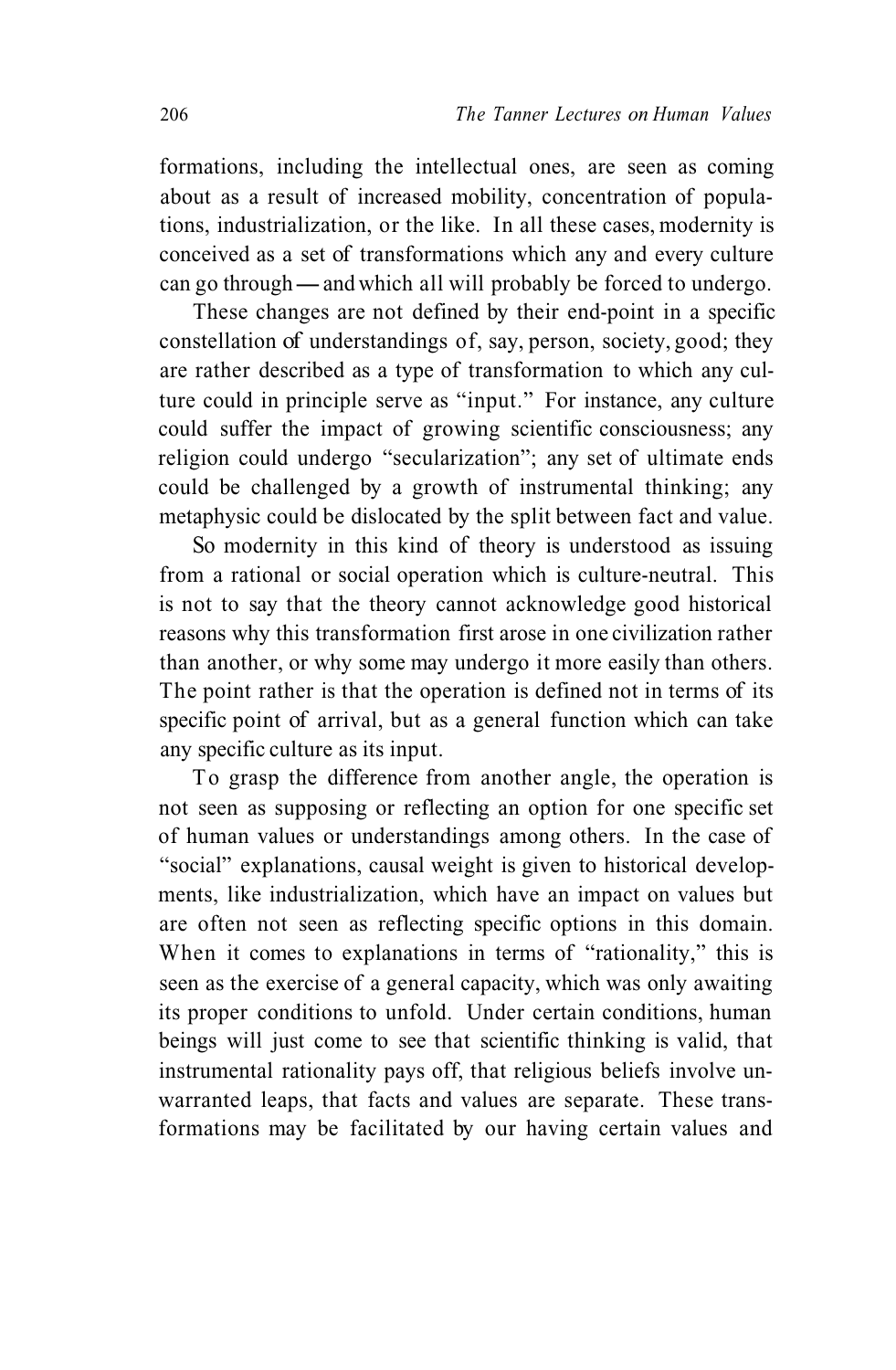understandings, just as they are hampered by the dominance of others; but they aren't *defined* as the espousal of some such constellation. They are defined rather by something we come to see concerning the whole context in which values and understandings are espoused.

It should be evident that the dominant theories of modernity over the last two centuries have been of the acultural sort. Many have explained its development at least partly by our "coming to see" something like the range of supposed "truths" mentioned above. Or else the changes have been explained partly by cultureneutral social developments, such as Durkheim's move from "mechanical" to differentiated, "organic" forms of social cohesion ; or Tocqueville's assumption of creeping "democracy" (by which he meant a push toward equality). On one interpretation, "rationalization" was for Weber a steady process, occurring within all cultures over time.

But above all, explanations of modernity in terms of "reason" seem to be the most popular. And even the "social" explanations tend to invoke reason as well, since the social transformations, like mobility and industrialization, are thought to bring about intellectual and spiritual changes because they shake people loose from old habits and beliefs (in, e.g., religion or traditional morality) which then become unsustainable because they have no independent rational grounding, in the way the beliefs of modernity (in, e.g., individualism or instrumental reason) are assumed to have.

But, one might object, how about the widespread and popular *negative* theories of modernity, those that see it not as gain but as loss or decline? Curiously enough, they too have been acultural in their own way. To see this, we have to enlarge somewhat the description above. Instead of seeing the transformations as the unfolding of capacities, negative theories have often interpreted them as falling prey to dangers. But these have often been just as aculturally conceived. Modernity is characterized by the loss of the horizon; by a loss of roots; by the hubris which denies human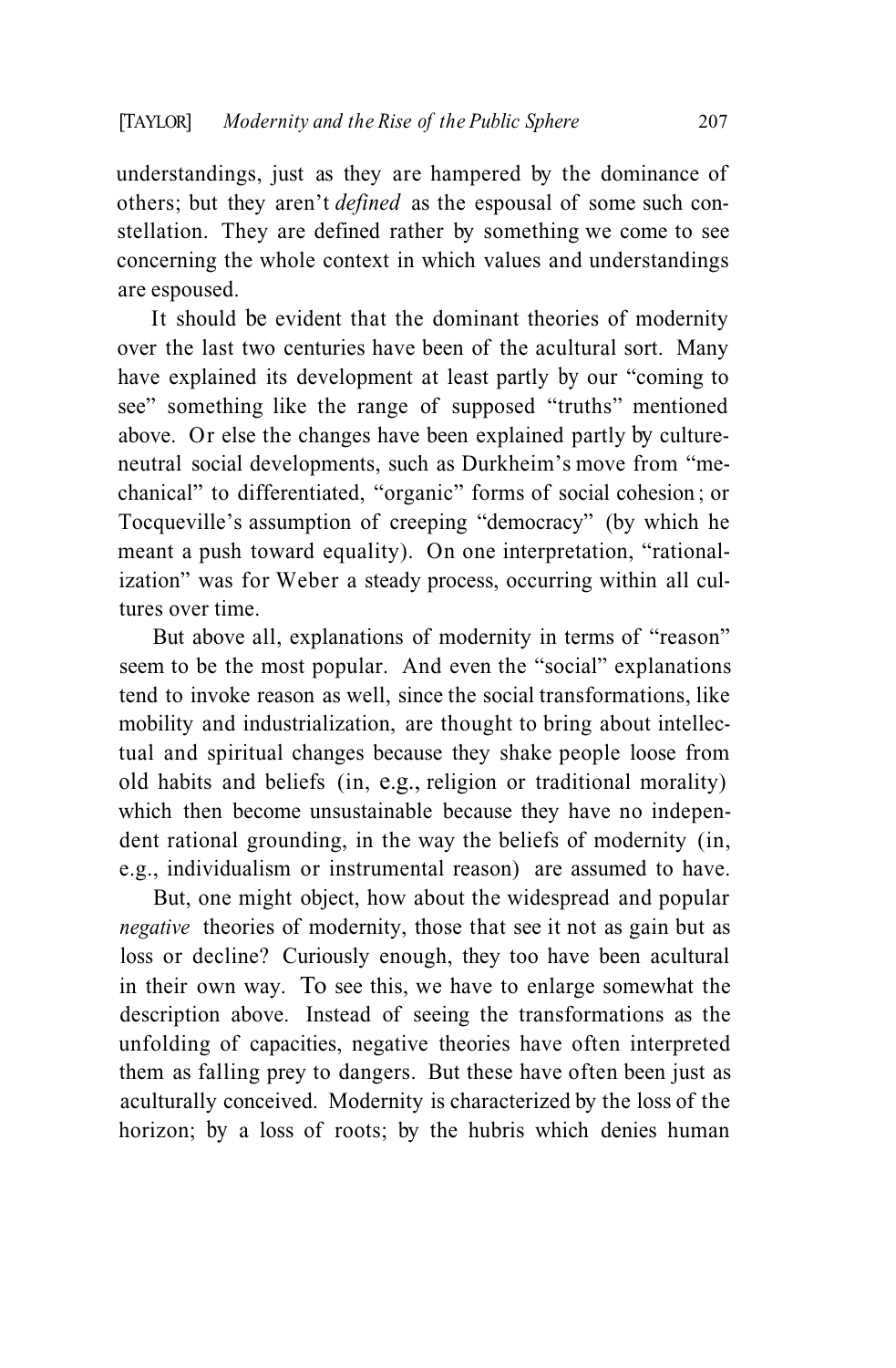limits, our dependence on history or God, which places unlimited confidence in the powers of frail human reason; by a trivializing self-indulgence which has no stomach for the heroic dimension of life; and so on.

The overwhelming weight of interpretation in our culture, positive and negative, tends to the acultural. On the other side, 'the voices are fewer if powerful. Nietzsche, for instance, offers a reading of modern scientific culture which paints it as actuated by a specific constellation of values. And Max Weber, besides offering a theory of rationalization which can at any rate be taken as a steady, culture-independent force, also gave a reading of the Protestant ethic, as defined by a particular set of religio-moral concerns, which in turn helped to bring about modern capitalism.

So acultural theories predominate. Is this bad? I think it is. In order to see why, we have to bring out a bit more clearly what these theories foreground, and what they tend to screen out.

Acultural theories tend to describe the transition in terms of a loss of traditional beliefs and allegiances. This may be seen as coming about as a result of institutional changes: for example, mobility and urbanization erode the beliefs and reference points of static rural society. Or the loss may be supposed to arise from the increasing operation of modern scientific reason. The change may be positively valued  $\sim$  or it may be judged a disaster by those for whom the traditional reference points were valuable, and scientific reason too narrow. But all these theories concur in describing the process: old views and loyalties are eroded. Old horizons are washed away, in Nietzsche's image. The sea of faith recedes, following Arnold. This stanza from his "Dover Beach" captures this perspective:

> The Sea of Faith Was once, too, at the full, and round earth's shore Lay like the folds of a bright girdle furled. But now I only hear Its melancholy, long, withdrawing roar,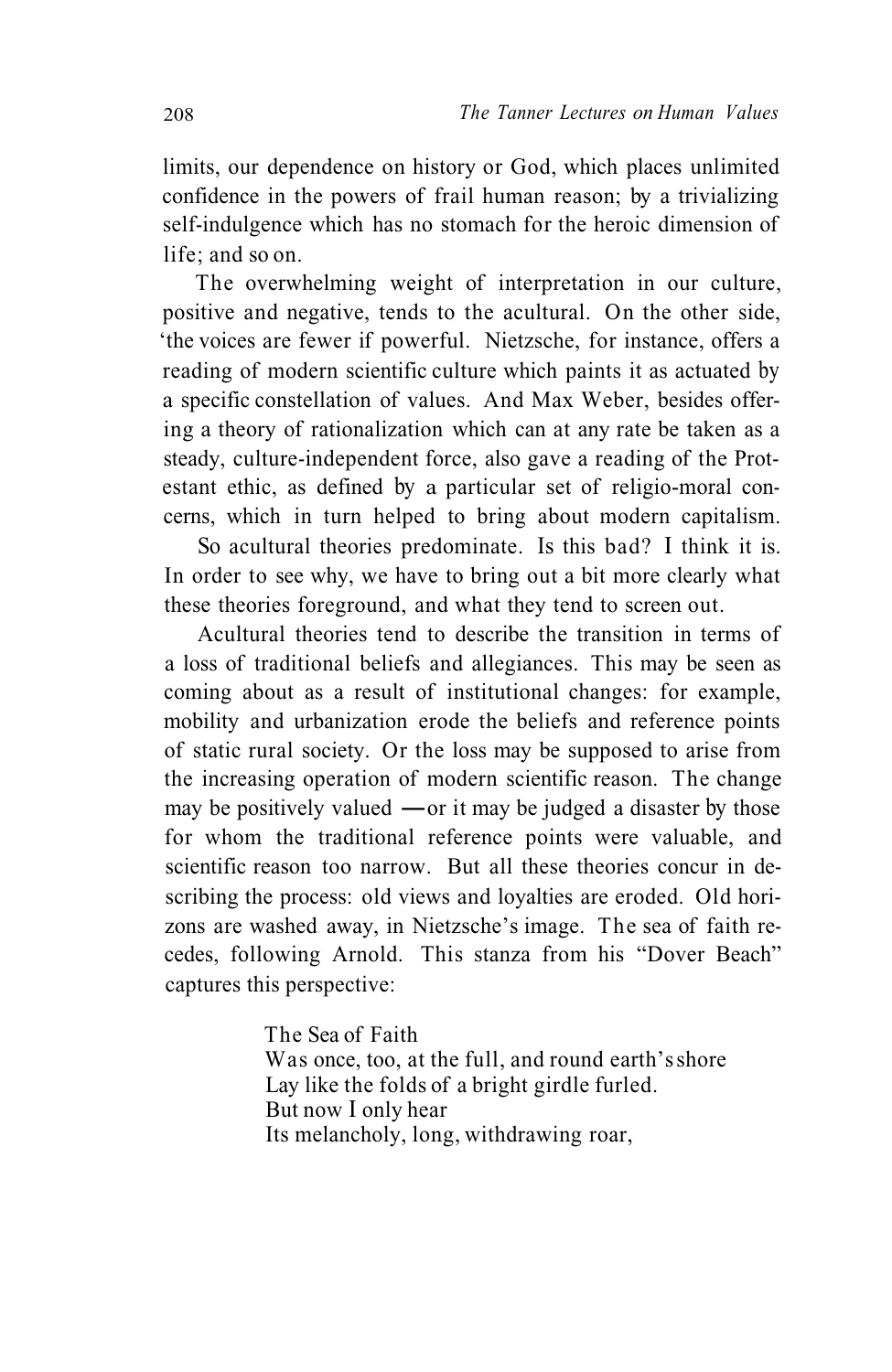Retreating, to the breath Of the night-wind, down the vast edges drear And naked shingles of the wor1d.<sup>1</sup>

The tone here is one of regret and nostalgia. But the underlying image of eroded faith could serve just as well for an upbeat story of the progress of triumphant scientific reason. From one point of view, humanity has shed a lot of false and harmful myths. From another, it has lost touch with crucial spiritual realities. But in either case, the change is seen as a loss of belief.

What emerges comes about through this loss. The upbeat story cherishes the dominance of an empirical-scientific approach to knowledge claims, of individualism, negative freedom, instrumental rationality. But these come to the fore because they are what we humans "normally" value, once we are no longer impeded or blinded by false or superstitious beliefs and the stultifying modes of life which accompany them. Once myth and error are dissipated, these are the only games in town. The empirical approach is the only valid way of acquiring knowledge, and this becomes evident as soon as we free ourselves from the thralldom of a false metaphysics. Increasing recourse to instrumental rationality allows us to get more and more of what we want, and we were only ever deterred from this by unfounded injunctions to limit ourselves. Individualism is the normal fruit of human selfregard absent the illusory claims of God, the Chain of Being, or the sacred order of society.

In other words, we moderns behave as we do because we have "come to see" that certain claims were false — or on the negative reading, because we have lost from view certain perennial truths. What this view reads out of the picture is the possibility that Western modernity might be powered by its own positive visions of the good, that is, by one constellation of such visions among available others, rather than by the only viable set left after the

<sup>&</sup>lt;sup>1</sup> Matthew Arnold, "Dover Beach," 21-28.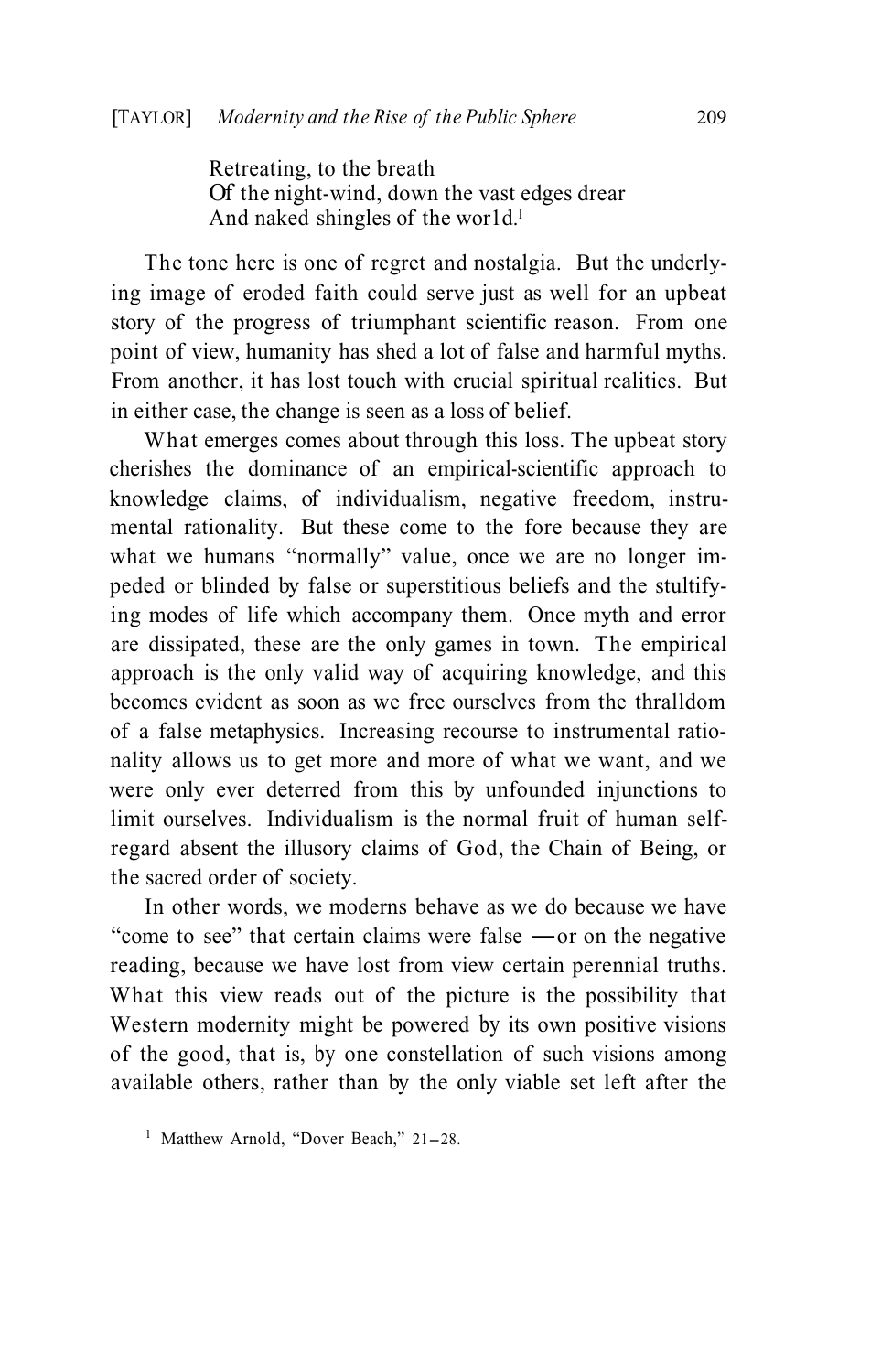old myths and legends have been exploded. It screens out whatever there might be of a specific moral direction to Western modernity, beyond what is dictated by the general form of human life itself, once old error is shown up (or old truth forgotten). For example, people behave as individuals, because that's what they "naturally" do when no longer held in by the old religions, metaphysics, and customs, though this may be seen as a glorious liberation or a purblind miring in egoism, depending on our perspective. What it cannot be seen as is a novel form of moral selfunderstanding, not definable simply by the negation of what preceded it.

Otherwise put, what gets screened out is the possibility that Western modernity might be sustained by its own original spiritual vision, that is, not one generated simply and inescapably out of the transition.

Before trying to say how bad or good this is, I want to speculate about the motives for this predominance of the acultural. In one way, it is quite understandable when we reflect that we Westerners have been living the transition to modernity for some centuries out of the civilization we used to call Christendom. It is hard to live through a change of this moment without being partisan, and in this spirit we quite naturally reach for explanations which are immediately evaluative, on one side or the other. Now nothing stamps the change as more unproblematically right than the account that we have "come to see" through certain falsehoods, just as the explanation that we have come to forget important truths brands it as unquestionably wrong. To make such confident judgments on the basis of a cultural account would presuppose our having carried through a complex comparative assessment of modernity's original vision, over against that of the Christendom which preceded it, to a clear unambiguous conclument of modernity's original vision, over a<br>Christendom which preceded it, to a clear una<br>sion —hardly an easy task, if realizable at all.

Indeed, since a cultural theory supposes the point of view in which we see our own culture as one among others, and this at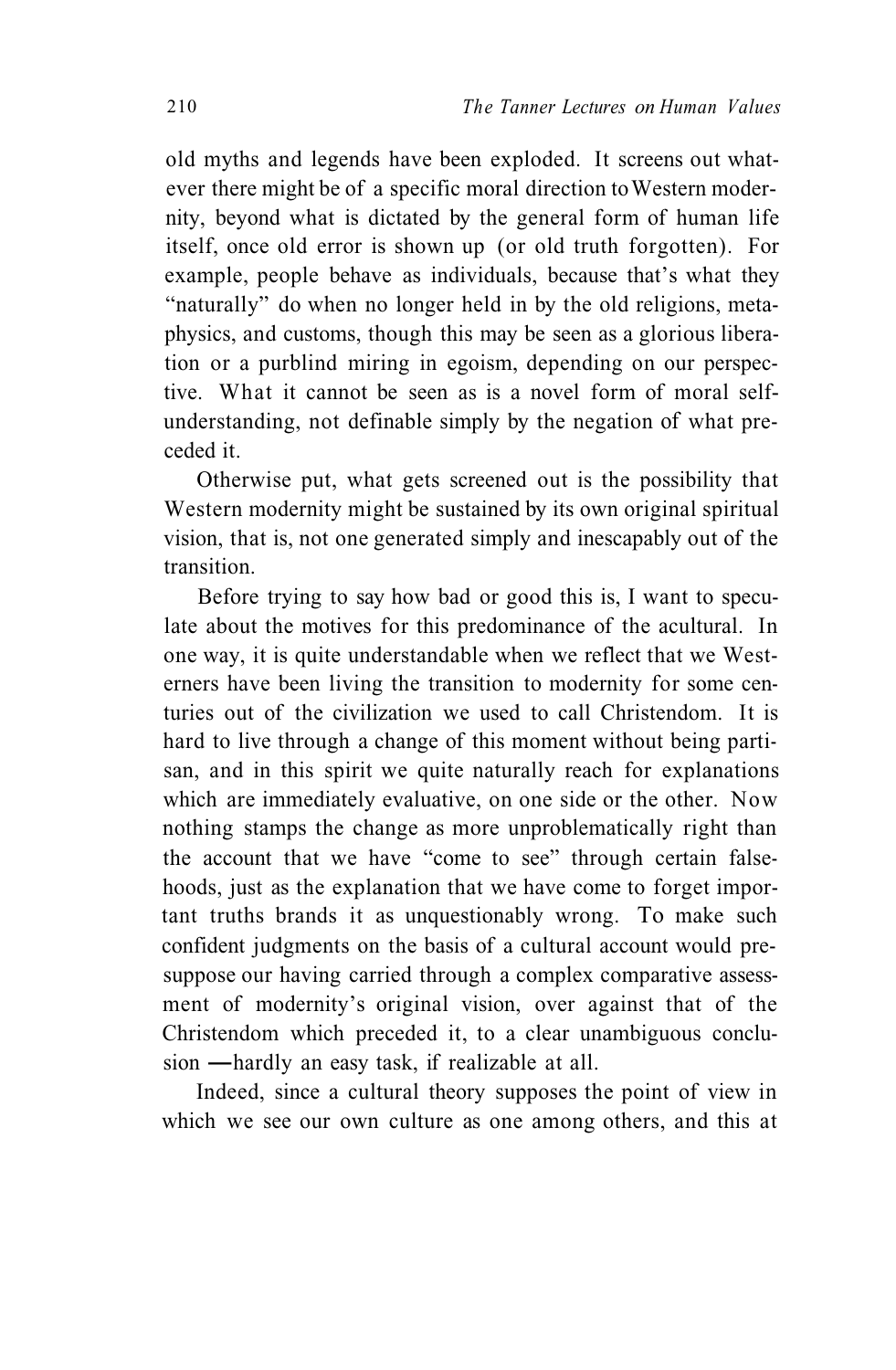best is a recent acquisition in our civilization, it is not surprising that the first accounts of revolutionary change were acultural. For the most part our ancestors looked on other civilizations as made up of barbarians, or infidels, or savages. It would have been absurd to expect the contemporaries of the French Revolution, on either side of the political divide, to have seen the cultural shift within this political upheaval, when the very idea of cultural pluralism was just dawning in the writings of, say, Herder.

But even when this standpoint becomes more easily available, we are drawn by our partisan attachments to neglect it. This is partly because an immediately evaluative explanation (on the right side) is more satisfying — we tend to want to glorify modernity or vilify it. And it is partly because we fear that a cultural theory might make value judgments impossible. The latter notion is, I believe, a mistake; but mistake or not, it plays a role here.

But another thing which has been going for acultural theories has been the vogue for "materialistic" explanations in social science and history. By this I mean, in this context, explanations which shy away from invoking moral or spiritual factors in favour of (what are thought to be) harder and more down-to-earth which shy away from invoking moral or spiritual factors in favour<br>of (what are thought to be) harder and more down-to-earth<br>causes. And so the developments I adverted to above —the growth of science, individualism, negative freedom, instrumental reason, causes. And so the developments I adverted to above —the growth of science, individualism, negative freedom, instrumental reason, and the other striking features of the culture of modernity —have often been accounted for as by-products of social change: for instance, as spin-offs from industrialization, or greater mobility, or urbanization. There are certainly important causal relations to be traced here, but the accounts which invoke them frequently skirt altogether the issue whether these changes in culture and outlook owe anything to their own inherent power as moral ideals, The implicit answer is often in the negative.<sup>2</sup>

 $2$  Of course, for a certain vulgar Marxism, the negative answer is quite explicit. Ideas are the product of economic changes. But much non-Marxist social science operates implicitly on similar premises. And this in spite of the orientation of some of the great founders of social science, like Weber, who recognized the crucial role of moral and religious ideas in history.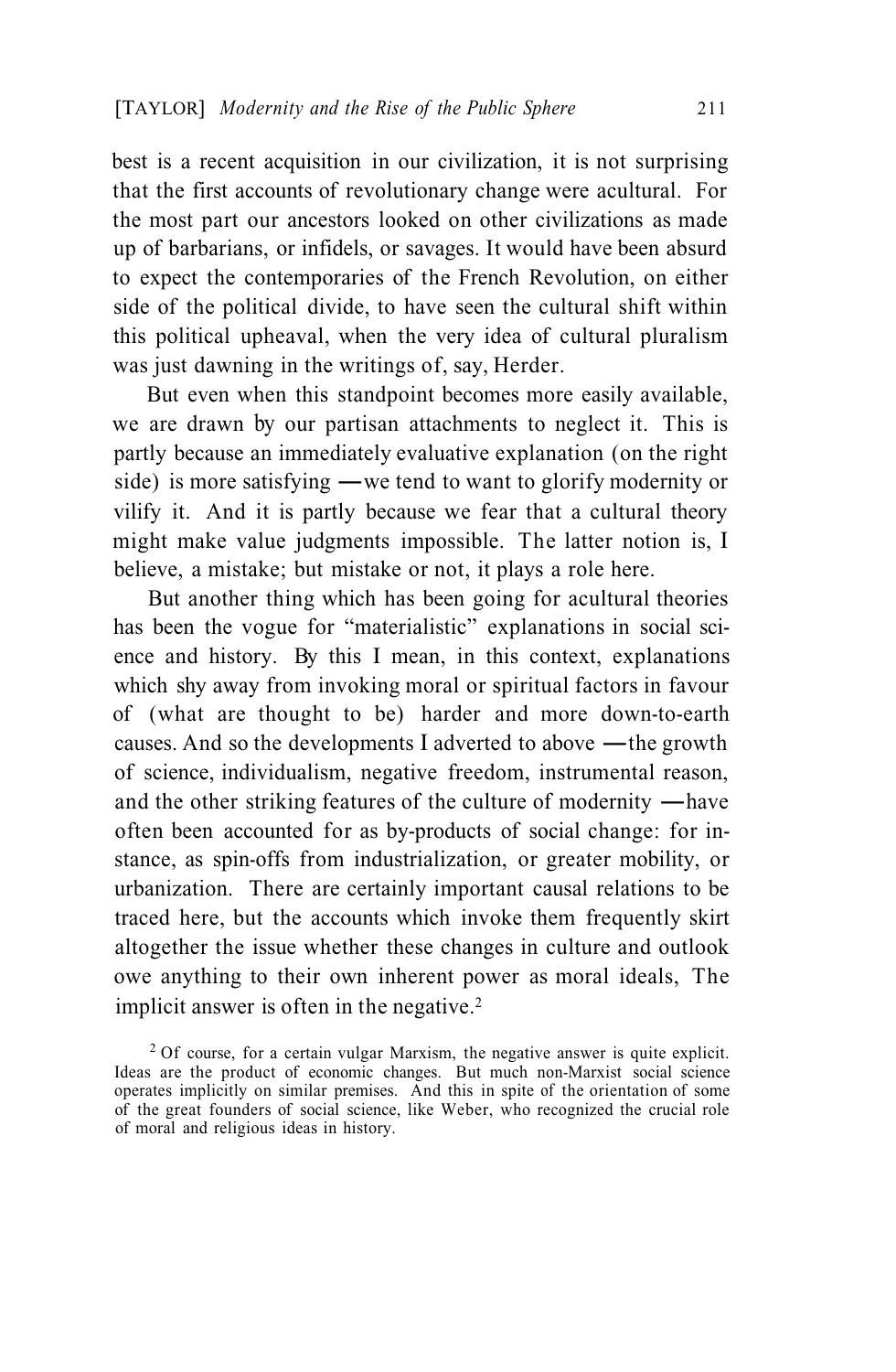Of course, the social changes which are supposed to spawn the new outlook must themselves be explained, and this will involve some recourse to human motivations, unless we suppose that industrialization or the growth of cities occurred entirely in a fit of absence of mind. We need some notion of what moved people to push steadily in one direction - for example, toward the greater application of technology to production, or toward greater concentrations of population. But what is invoked here are often motivations which are nonmoral. By that I mean motivations which can actuate people quite without connection to any moral ideal, as I defined this earlier. So we very often find these social changes explained in terms of the desire for greater wealth, or power, or the means of survival, or control over others. Of course, all these things can be woven into moral ideals, but they need not be. And so explanation in terms of them is considered sufficiently "hard" and "scientific."

And even where individual freedom and the enlargement of instrumental reason are seen as ideas whose intrinsic attractions can help explain their rise, this attraction is frequently understood in nonmoral terms. That is, the power of these ideas is often understood not in terms of their moral force, but just because of the advantages they seem to bestow on people regardless of their moral outlook, or even whether they have a moral outlook. Freedom allows you to do what you want; and the greater application of instrumental reason gets you more of what you want, whatever that is 3

3 Individualism has in fact been used in two quite different senses. In one it is a moral ideal, one facet of which I have been discussing. In another, it is an amoral phenomenon, something like what we mean by egoism. The rise of individualism in this sense is usually a phenomenon of breakdown, where the loss of a traditional phenomenon, something like what we mean by egoism. The rise of individualism in<br>this sense is usually a phenomenon of breakdown, where the loss of a traditional<br>horizon leaves mere anomie in its wake, and individuals fend example, in some demoralized, crime-ridden slums formed by newly urbanized peasants in the Third World (or in nineteenth-century Manchester). It is, of course, catastrophic to confuse these two kinds of individualism, which have utterly different causes and consequences. Which is why Tocqueville carefully distinguishes "individualism" from "egoism" in his well-known discussion in the second volume of *Democracy in America* (part II, chapter 2).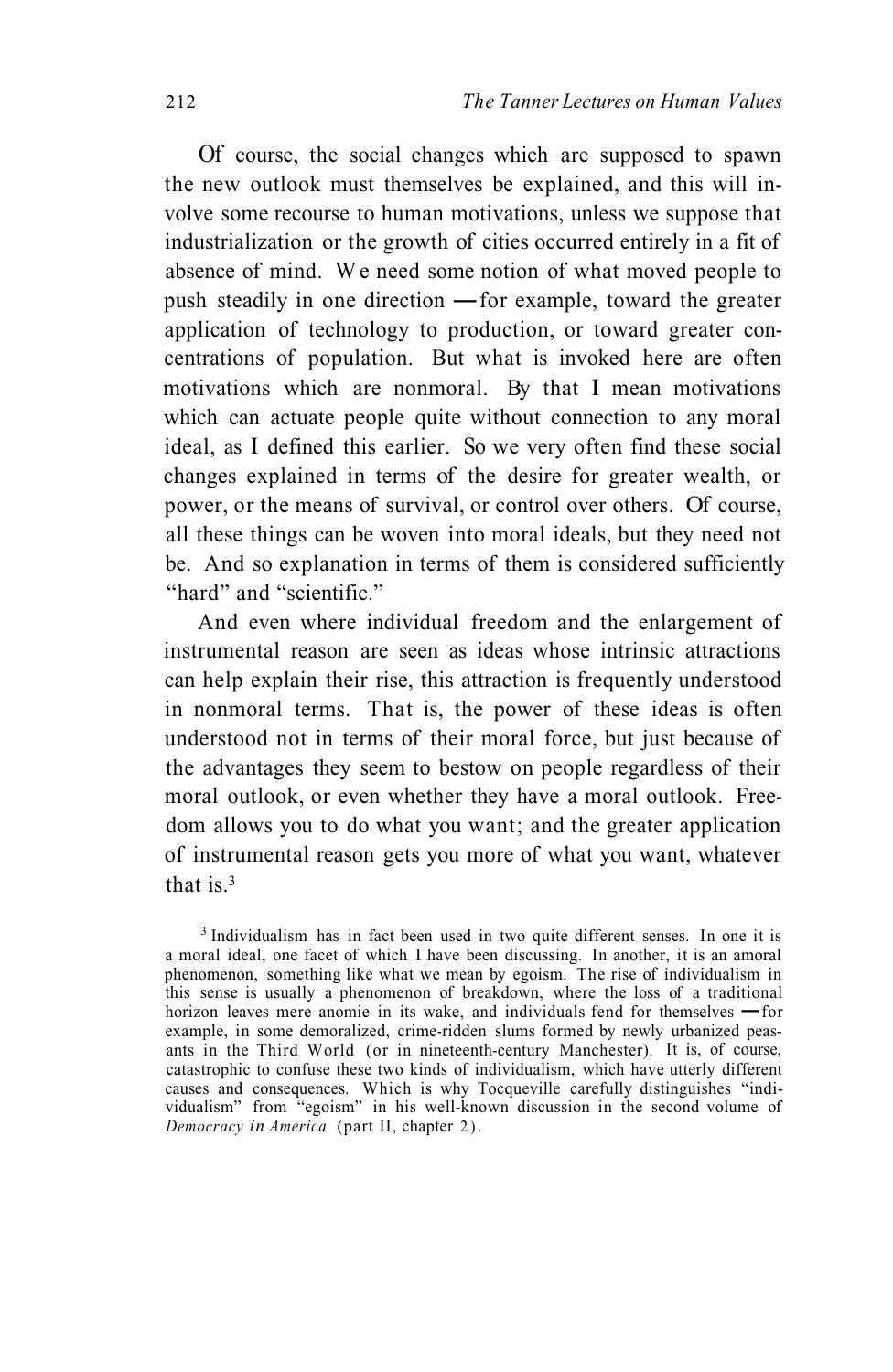It is obvious that wherever this kind of explanation becomes culturally dominant, the motivation to explore the original spiritual vision of modernity is very weak; indeed, the capacity even to recognize some such thing nears zero. And this effectively takes cultural theories off the agenda.

So what, if anything, is bad about this? Two things.

1. First, I think Western modernity *is* in part based on an original moral outlook. This is not to say that our account of it in terms of our "coming to see" certain things is wholly wrong. On the contrary: post-seventeenth-century natural science has a validity, and the accompanying technology an efficacy, that we have established. And all societies are sooner or later forced to acquire this efficacy or be dominated by others (and hence have it imposed on them anyway).

But it would be quite wrong to think that we can make do with an acultural theory alone. It is not just that other facets of what we identify as modern, such as the tendency to try to split fact from value, or the decline of religious practice, are far from reposing on incontestable truths which have finally been discovered as one can claim for modern physics, for example. It is also that science itself has grown in the West in close symbiosis with a certain culture in the sense I'm using that term here, as a constellation of understandings of person, nature, society, and the good.

To rely on an acultural theory is to miss all this. One gets a distorted understanding of Western modernity in one of two ways: on one side, we misclassify certain changes, which ultimately reflect the culture peculiar to the modern West, as the product of unproblematic discovery or the ineluctable consequence of some social change, like the introduction of technology. The decline in religious practice has frequently been seen in this light. This is the error of seeing everything modern as belonging to one Enlightenment package.

On the other side, we fail altogether to examine certain facets of the modern constellation, closely interwoven with our under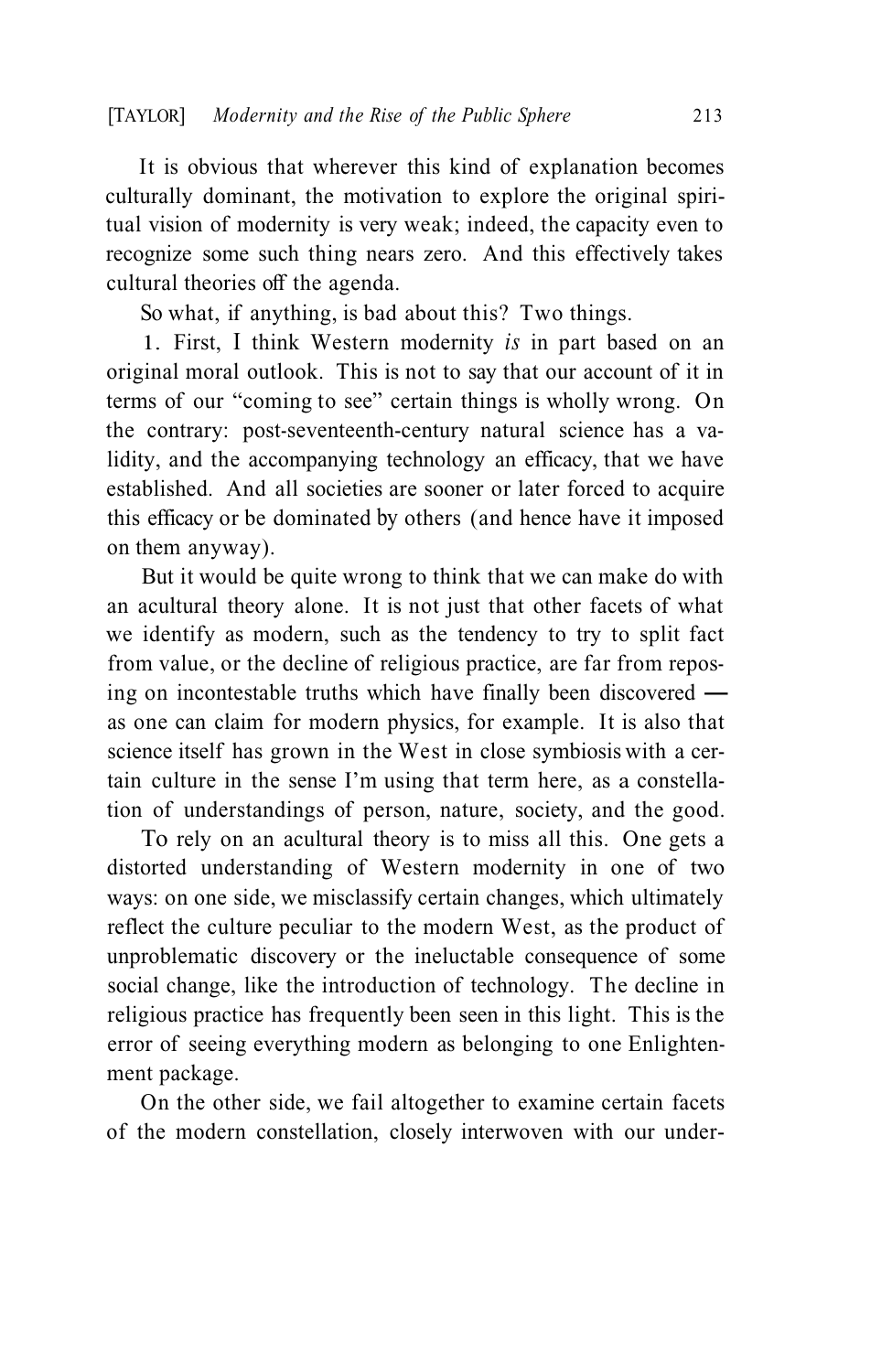standings of science and religion, which don't strike us as being part of the transformation to modernity. We don't identify them as among the spectacular changes which have produced contemporary civilization, and we often fail to see even that there have been changes, reading these facets falsely as perennial. Such is the usual fate of those, largely implicit, understandings of human agency which I have grouped under the portmanteau term "modern identity,"<sup>4</sup> such as the various forms of modern inwardness or the affirmation of ordinary life. We all too easily imagine that people have always seen themselves as we do, for example, in respect to dichotomies like inward/outward. And we thus utterly miss the role these new understandings have played in the rise of Western modernity. I want to make a claim of this kind below in relation to the rise of the modern public sphere.

And so a purely acultural theory distorts and impoverishes our understanding of ourselves, both through misclassification (the Enlightenment package error) and through too narrow a focus. But its effects on our understanding of other cultures is even more devastating. The belief that modernity comes from one single universally applicable operation imposes a falsely uniform pattern on the multiple encounters of non-western cultures with the exigencies of science, technology, and industrialization. As long as we are bemused by the Enlightenment package, we shall believe that they all *have* to undergo a range of cultural changes, drawn from our experience — such as "secularization" or the growth of atomistic forms of self-identification. As long as we leave our own notions of identity unexamined, so long shall we fail to see how theirs differ, and how this difference crucially conditions the way in which they integrate the truly universal features of "modernity."

Moreover, the view that modernity arises through the dissipation of certain unsupported religious and metaphysical beliefs seems to imply that the paths of different civilizations are bound

<sup>4</sup> See *Sources of the Self: The Making of the Modern Identity* (Cambridge, Mass.: Harvard University Press, 1989).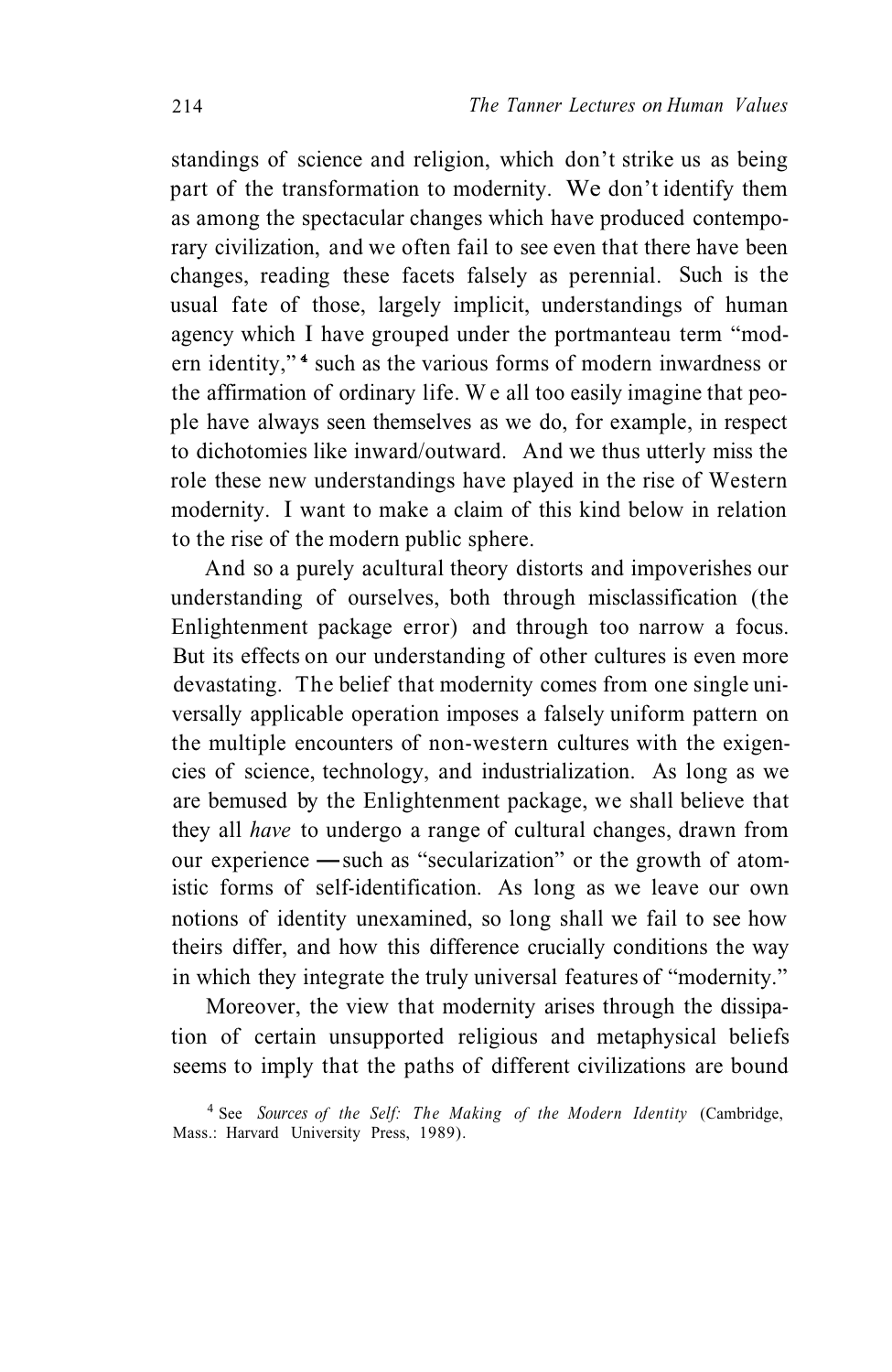to converge. As they lose their traditional illusions, they will come together on the "rationally grounded" outlook which has resisted the challenge. The march of modernity will end up making all cultures look the same. This means, of course, that we expect they will end up looking like us.

In short, exclusive reliance on an acultural theory unfits us for what is perhaps the most important task of social sciences in our day: understanding the full gamut of alternative modernities which are in the making in different parts of the world. It locks us into an ethnocentric prison, condemned to project our own forms onto everyone else, and blissfully unaware of what we are doing.

2. So the view from Dover Beach foreshortens our understanding of Western modernity. But it also gives us a false and distorted perspective on the transition. It makes us read the rise of modernity in terms of the dissipation of certain beliefs, either as its major cause ("rational" explanations) or as inevitable concomitant ("social" expectations). What is beyond the horizon on Dover Beach is the possibility that what mainly differentiates us from our forebears is not so much our explicit beliefs as what I want to call the background understanding against which our beliefs are formulated.

Here I am picking up on an idea which has been treated in the work of Heidegger, Merleau-Ponty, Wittgenstein, and Michael Polanyi, and been further elaborated recently by John Searle and Hubert Dreyfus.<sup>5</sup> The notion is that our explicit beliefs about our world and ourselves are held against a background of unformulated (and perhaps in part unformulable) understandings, in relation to which these beliefs make the sense they do. These understandings take a variety of forms and range over a number of matters. In one dimension, the background incorporates matters

<sup>&</sup>lt;sup>5</sup> Martin Heidegger, *Sein und Zeit* (Tübingen: Niemeyer, 1926); Maurice Merleau-Ponty, *Phénoménologie de la perception* (Paris: Gallimard, 1945) ; Ludwig Wittgenstein, *Philosophical Investigations* (Oxford: Blackwell, 1953); Michael<br>Polanyi, *Personal Knowledge* (New York: Harper, 1958); John Searle, *Intentionality* (Cambridge: Cambridge University Press, 1983) ; Hubert Dreyfus, *What Computers Can't Do* (New York: Harper, 1979).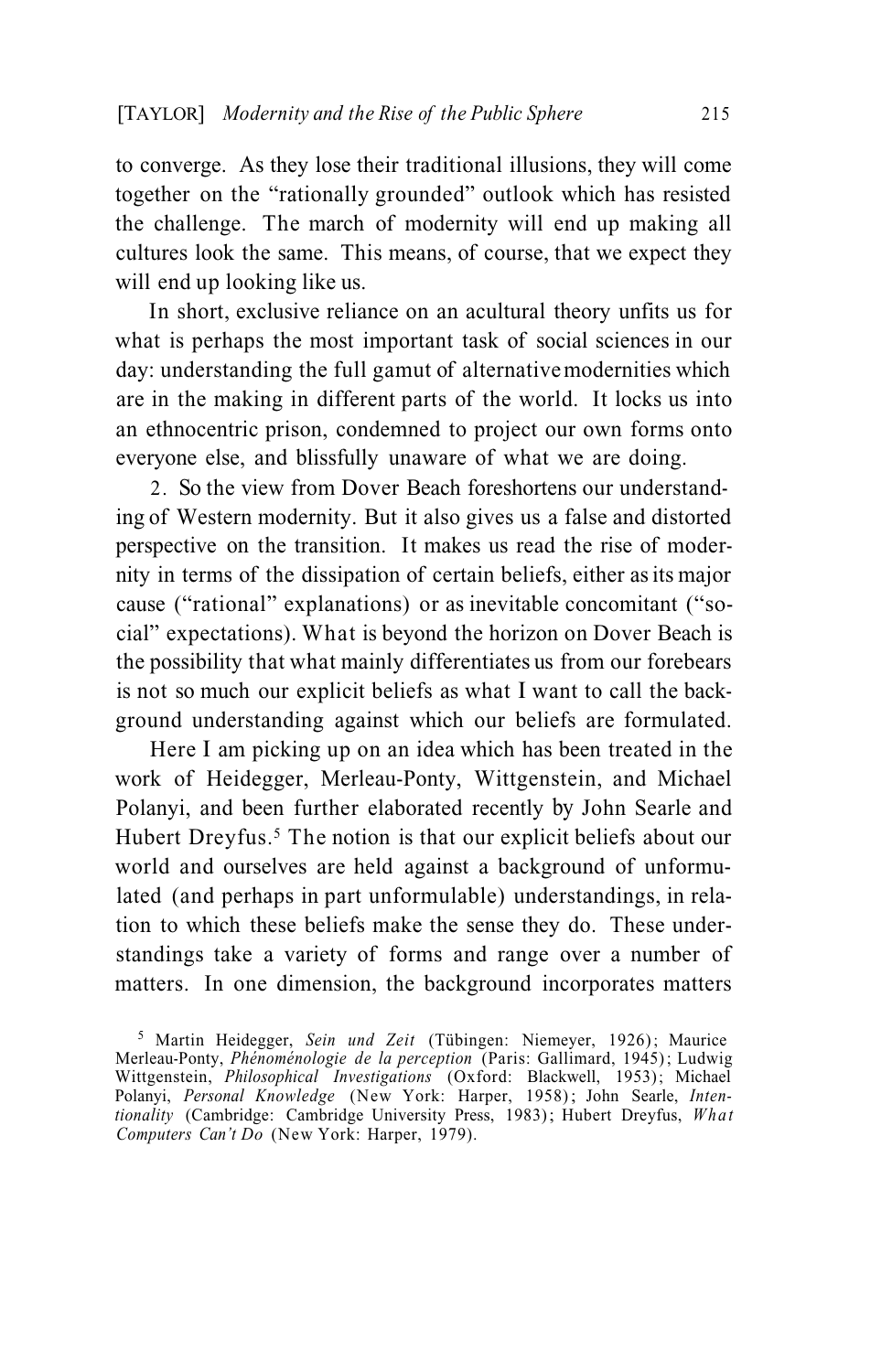which *could* be formulated as beliefs, but aren't functioning as such in our world (and couldn't *all* function as such because of their unlimited extent). To take Wittgenstein's example from *On Certainty,* I don't normally have a *belief* that the world didn't start only five minutes ago, but the whole way I enquire into things treats the world as being there since time out of mind.6 Similarly, I don't usually have the belief that a huge pit hasn't been dug in front of my door, but I treat the world that way as I emerge in the morning to go to work. In my ways of dealing with things is incorporated the background understanding that the world is stable and has been there a long time.

In other dimensions, I have this kind of understanding of myself as an agent with certain powers, of myself as an agent among other agents, on certain, only partly explicit footings with them. And I want to add: an agent moving in certain kinds of social spaces, with a sense of how both I and these spaces inhabit time, a sense of how both I and they relate to the cosmos, and to God or whatever I recognize as the source  $(s)$  of good.

In my addition here, I have entered controversial territory. While perhaps everyone can easily agree on the kinds of background understandings I cited from Wittgenstein, and it is arguably obvious that I have some sense of myself as agent, the notion that different modes of social belonging, different understandings ably obvious that I have some sense of myself as agent, the notion<br>that different modes of social belonging, different understandings<br>of time — and even more, of God, the good, or the cosmos —<br>shared be next of the hadronu should be part of the background may arouse resistance. That is because we easily can believe that we have background understanding in the inescapable dimensions of our lives as agents, functioning in a physical and social world. But when we come to our supposed relations to God, the good, or the cosmos, surely these things only enter our world through our being inducted into our society's culture, and they must enter in the form of beliefs which have been handed down to us.

6 Ludwig Wittgenstein, *On Certainty* (Oxford: Blackwell, 1977), paragraphs 260ff.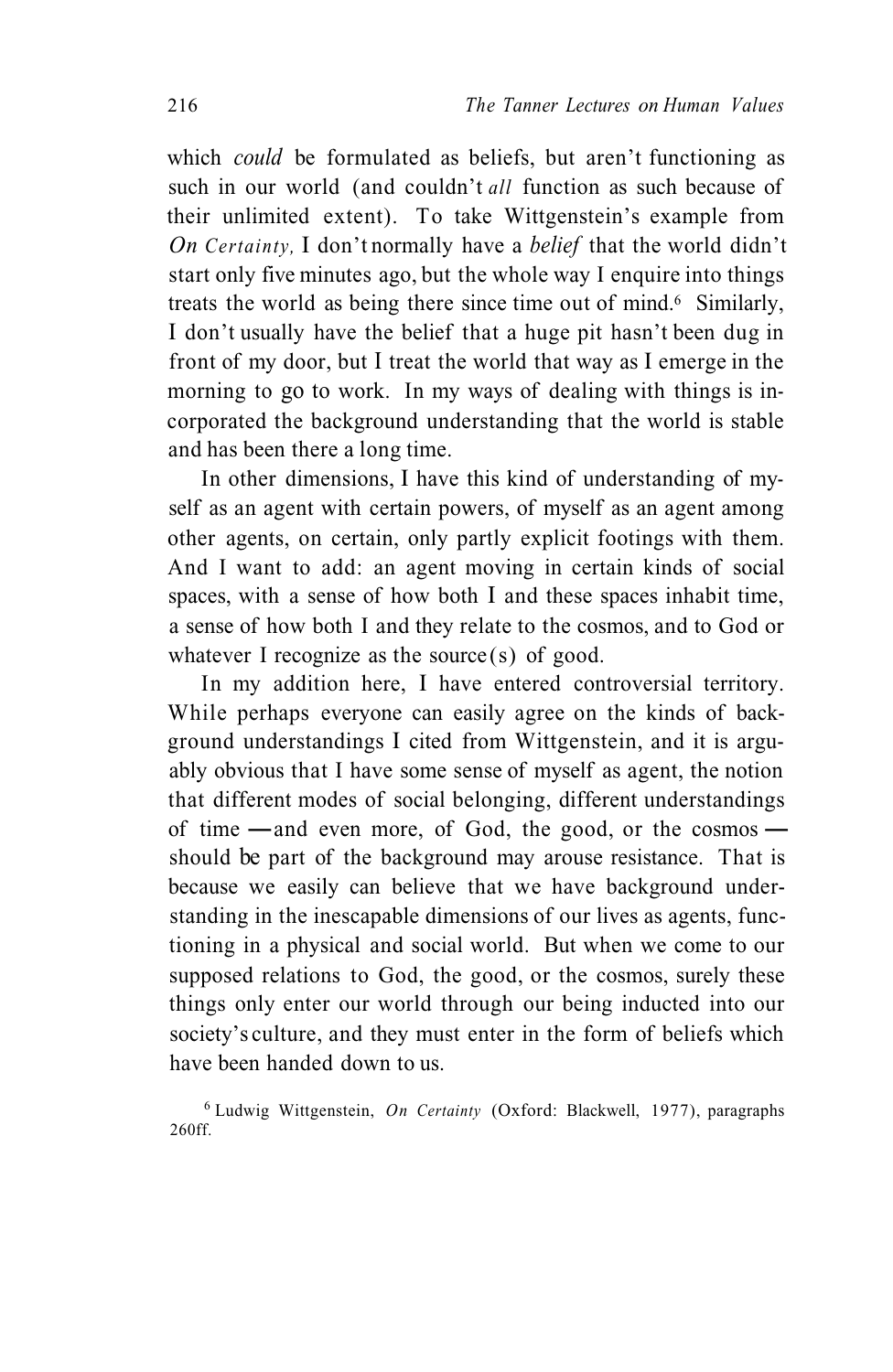But this is in fact not how it works. Of course, in any theistic culture there will be *some* beliefs about God, but our sense of him and our relation to him will also be formed by modes of ritual, by the kinds of prayer we have been taught, by what we pick up from the attitudes of pious and impious people, and the like. A similar point can be made about the different kinds of social space. There may be some doctrines formulated about the nature of society and the hierarchical rankings that constitute it which are explicitly proffered for our adherence, but we also come to understand whole "volumes" in the ways we are taught (e.g., to show deference to certain people or at certain times and places). A social understanding is built into what Pierre Bourdieu calls our "habitus," the ways we are taught to behave, which become unreflecting, "second nature" to us. $7$ 

We know our way around society somewhat the way we know our way around our physical environment, not primarily and principally because we have some map of either in our heads, but because we know how to treat different people and situations appropriately. In this know-how there is, for example, a stance toward the elders which treats them as having a certain dignity. What it is about them which is felt to command this stance may not yet be spelt out: there may be no word for "dignity" in the vocabulary of the tribe. But whatever it is which we shall later want to articulate with this word is already in the world of the youngsters who bow in that particular way, address their elders in low tones and with the proper language, and so forth. "Dignity" is in their world

<sup>7</sup> See *Outline of a Theory of Practice* (Cambridge: Cambridge University Press, 1977) and *Le sens pratique* (Paris: Minuit, 1980). "On pourrait, déformant le mot de Proust, dire que les jambes, les bras sont pleins d'impératifs engourdis. Et l'on n'en finirait pas d'énumérer les valeurs faites corps, par la transsubstantiation qu'opère la persuasion clandestine d'une pédagogie implicite, capable d'inculquer toute une cosmologie, une éthique, une métaphysique, une politique, à travers des injonctions aussi insignifiantes que 'tiens-toi droit' ou 'ne tiens pas ton couteau de la main gauche' et d'inscrire dans les détails en apparence les plus insignifiants de la *tenue,* du *maintien* ou des *manières* corporelles et verbales les principes fondamentaux de l'arbitraire culturel, ainsi placés hors des prises de la conscience et de l'explicitation" (*Le sens pratique,* p. 117).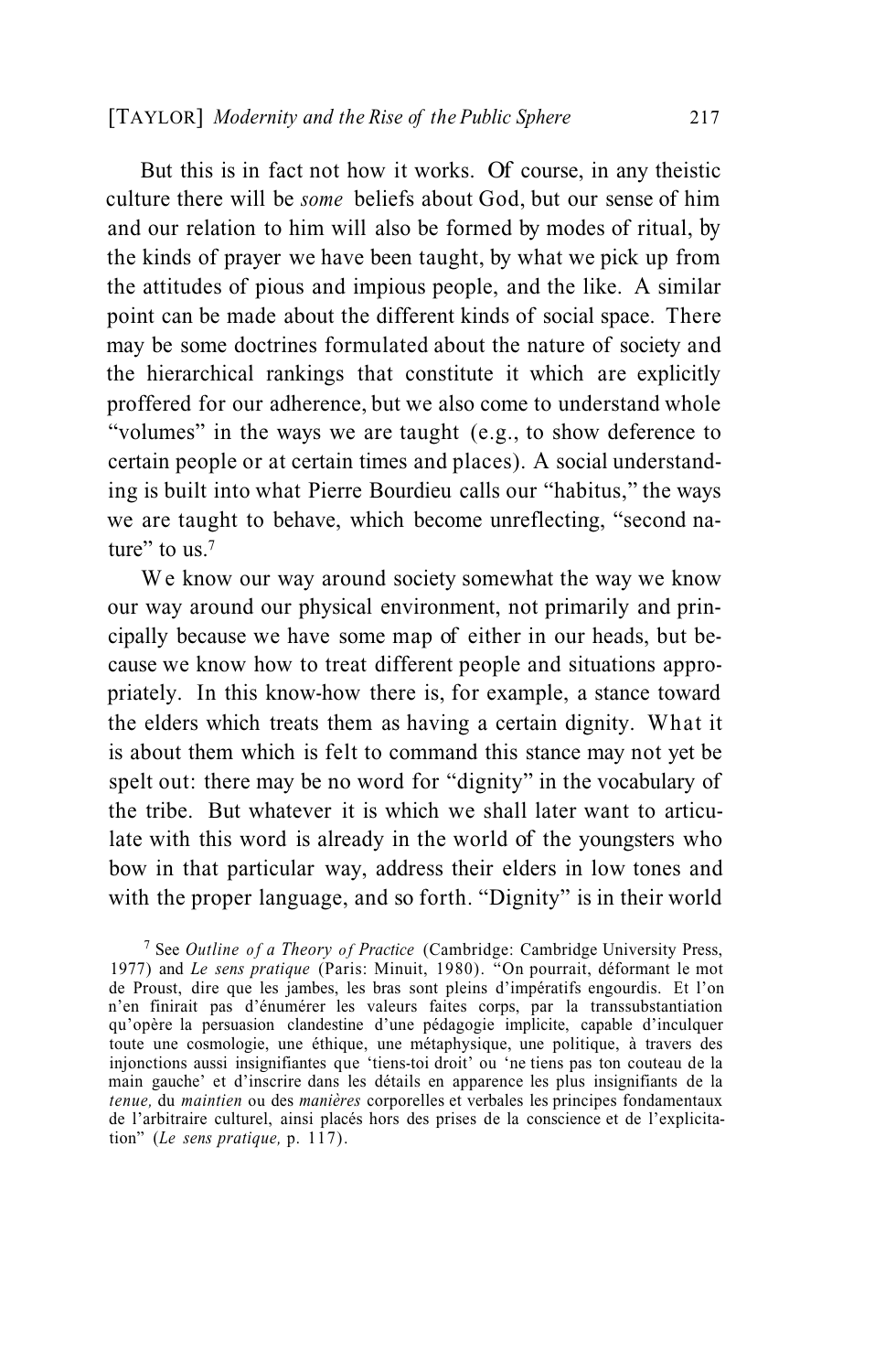in the sense that they deal with it, respond to it, perhaps revere it or resent it. It is just not formulated in a description, and hence does not figure in an explicit belief. Its being in their world is part of their background understanding.

It is in similar ways that God or the good can figure in our world. Surrounding express doctrines will be a richer penumbra of embodied understanding. We can imaginatively extend the example of the previous paragraph. Suppose that one of the things which makes the elders worthy of respect is just that they are closer to the gods. Then the divine too, which we revere through these old people, will be in our world in part through our knowing how to treat them. It will be in our world through the appropriate habitus.

We might in fact distinguish three levels of understanding which have been invoked in the above discussion. There is the level of explicit doctrine, about society, the divine, the cosmos; and there is the level of what I called, following Bourdieu, the habitus or embodied understanding. Somewhat between the two is a level which we might call (with some trepidation, because this is a semantically overloaded term) the symbolic. I mean by this whatever understanding is expressed in ritual, in symbols (in the everyday sense), in works of art. What exists on this level is more explicit than mere gesture or appropriate action, because ritual and work can have a mimetic or an evocative dimension, and hence point to something which they imitate or call forth. But it is not explicit in the self-conscious way of doctrinal formulations, which can be submitted to the demands of logic, permit of a metadiscourse in which they are examined in turn, and the like.

We can see why it might be a big mistake to think that what distinguishes us from our premodern forebears is mainly a lot of beliefs of theirs which we have shed. Even if we want, following "Dover Beach," to see their age as one of a faith which we have lost, it might be very misleading to think of this difference in terms simply of *doctrines* to which they subscribe and we do not. Because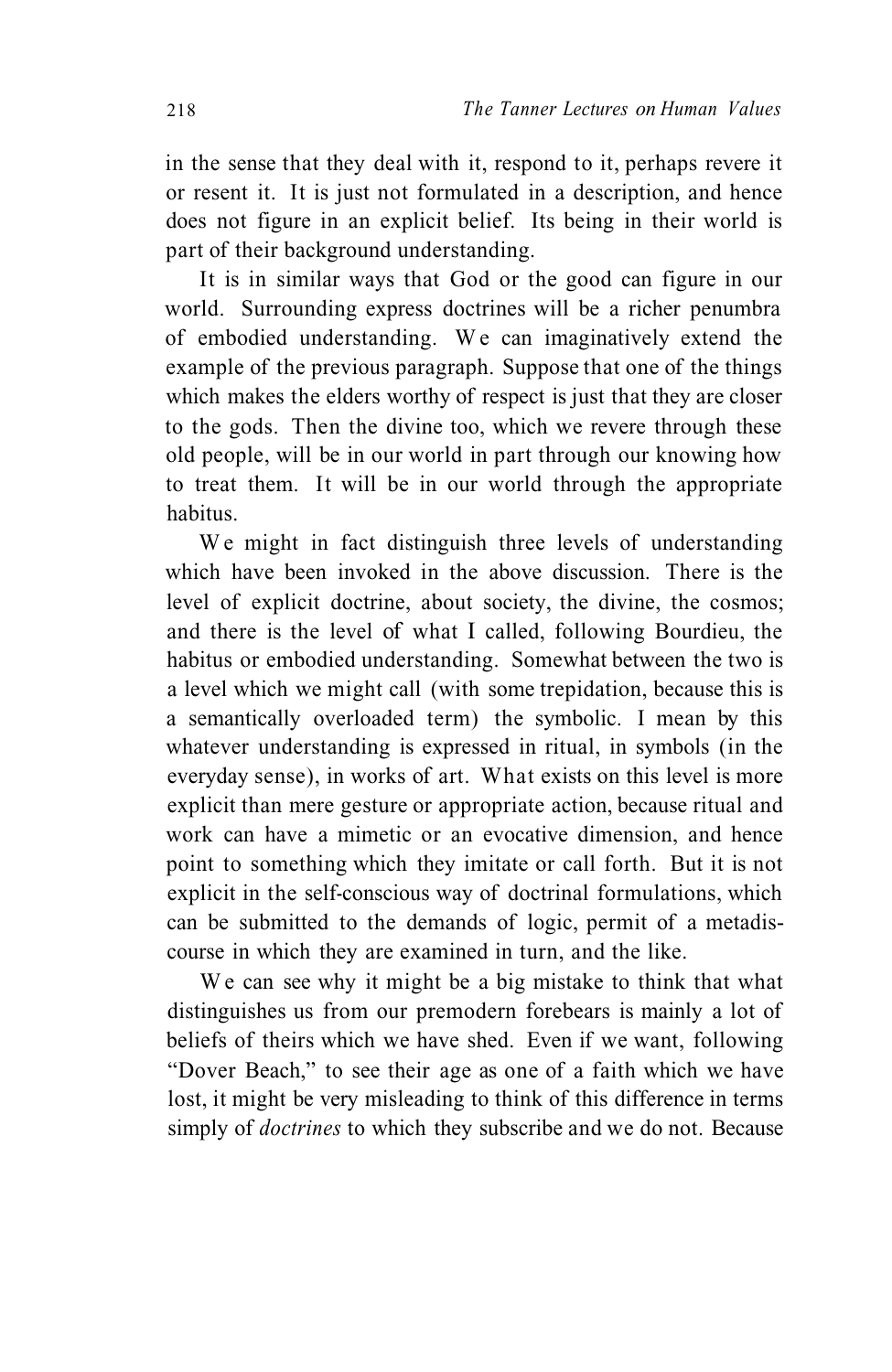below the doctrinal level are at least two others: that of embodied background understanding and that which while nourished in embodied habitus is given expression on the symbolic level. As well as the doctrinal understanding of society, there is the one incorporated in habitus, and a level of images as yet unformulated in doctrine, for which we might borrow a term frequently used by contemporary French writers: "l'imaginaire social" — let's call it the "social imaginary."

Why does it matter to see the changeover as more than doctrinal? Because otherwise we may have a very distorted picture of it. When people undergo a change in belief, they shift their views between already formulated possibilities. Formerly, they thought that God exists. But in formulating this belief they were quite aware that there was another option; indeed, usually they were aware that others had already taken the atheist option, that there were arguments for and against it, and so forth. Now when they switch to atheism, they move within positions already in their repertory, between points already within their horizons.

But some of the major changes in embodied understanding and social imaginary alter the very repertory and introduce new possibilities which were not before on the horizon. I hope to show this in a minute in connection with the rise of the public sphere. Modernity involves the coming to be of new kinds of public space, which cannot be accounted for in terms of changes in explicit views, either of factual belief or of normative principle. Rather the transition involves to some extent the definition of new possible spaces hitherto outside the repertory of our forebears, and beyond the limits of their social imaginary.

The consequence of seeing these changes as alterations of (factual or normative) belief is that we unwittingly make our ancestors too much like us. To the extent that we see ourselves as just differing from them in *belief,* we see them as having the same doctrinal repertory as ours, but just opting differently within it. But in order to give them the same repertory we have to align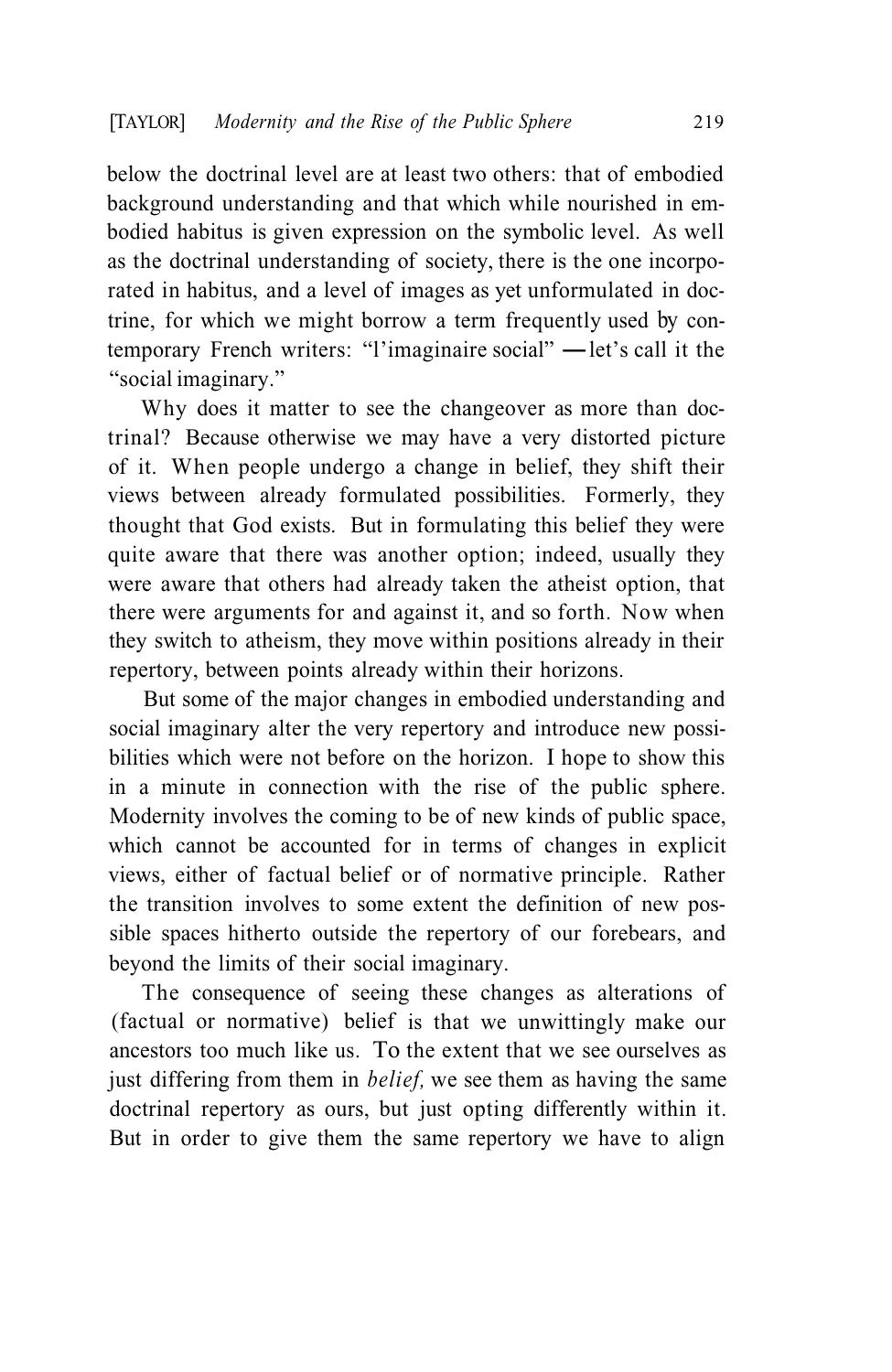their embodied understanding and social imaginary with ours. We falsely make them in this sense our contemporaries and grievously underestimate the nature and scope of the change that brought our world about.

So an acultural theory tends to make us both miss the original vision of the good implicit in Western modernity and underestimate the nature of the transformation which brought this modernity about. These two drawbacks appear to be linked. Some of the important shifts in culture, in our understandings of personhood, the good, and the like, which have brought about the original vision of Western modernity, can only be seen if we bring into focus the major changes in embodied understanding and social imaginary which the last centuries have brought about. They tend to disappear if we flatten these changes out, read our own background and imaginary into our forebears, and just concentrate on their beliefs which we no longer share. I hope these connections will come clearer in the sequel, as we come closer to grasping just how our understanding of our relations to society, time, the cosmos, the good, and God have been transformed with the coming of our era.

## II

I want now to try to trace some of these transformations by looking at the rise of one facet of modern society, what is often called the "public sphere." What do we mean by a public sphere? It's not easy to say, because, as I shall argue later, we lack a clear, agreed social ontology which would allow us to describe it uncontroversially. I am going to step into the breach and offer my own terminology: I want to describe the public sphere as a common space in which the members of society are deemed to meet through a variety of media: print, electronic, and also face-to-face encounters; to discuss matters of common interest; and thus to be able to form a common mind about these. I say "*a* common space" because although the media are multiple, as well as the exchanges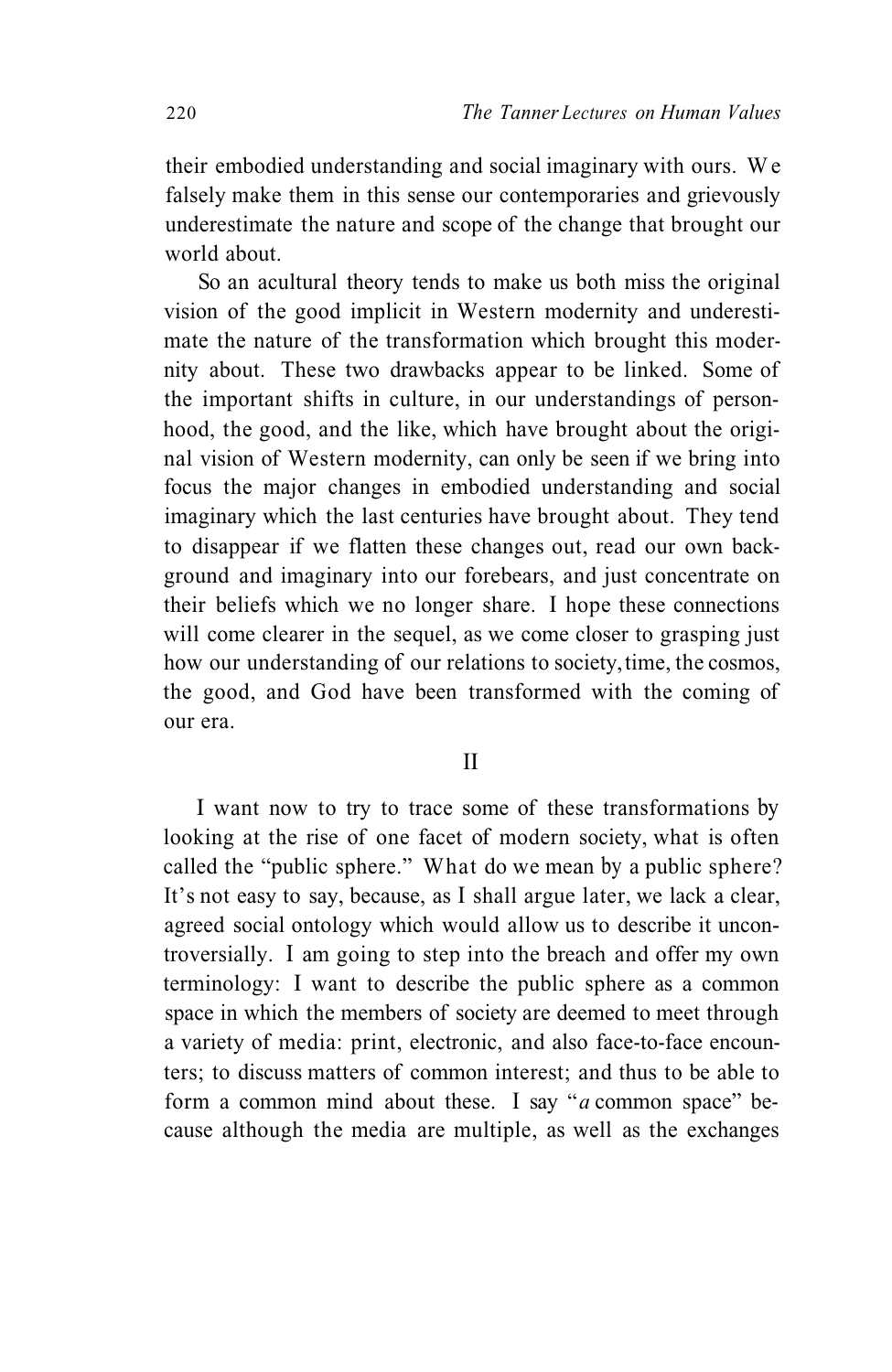which take place in them, these are deemed to be in principle intercommunicating. The discussion we're having on television now takes account of what was said in the newspaper this morning, which in turn reports on the radio debate yesterday, and so on. That's why we usually speak of the public sphere, in the singular.

The public sphere is a central feature of modern society. So much so that even where it is in fact suppressed or manipulated it has to be faked. Modern despotic societies have generally felt compelled to go through the motions. Editorials appear in the party newspapers, purporting to express the opinions of the writers, offered for the consideration of their fellow citizens; mass demonstrations are organized, purporting to give vent to the felt indignation of large numbers of people. All this takes place as though a genuine process were in train of forming a common mind through exchange, even though the result is carefully controlled from the beginning.

Why this semblance? Because the public sphere is not only a ubiquitous feature of any modern society; it also plays a crucial role in its self-justification as a free self-governing society, that is, as a society in which (a) people form their opinions freely, both as individuals and in coming to a common mind, and (b) these common opinions matter: they in some way take effect on or control government. Just because it has this central role, the public sphere is the object of concern and criticism in liberal societies as well. One question is whether the debate is not being controlled and manipulated here as well, in a fashion less obvious than within despotic regimes, but all the more insidiously, by money, or government, or some collusive combination of the two. Another is whether the nature of certain modern media permits the truly open, multilateral exchange which is supposed to issue in a truly common opinion on public matters.

There is a tendency to consider something which is so important and central to our lives almost as a fact of nature, as though something of the sort had always been there. Modern liberal so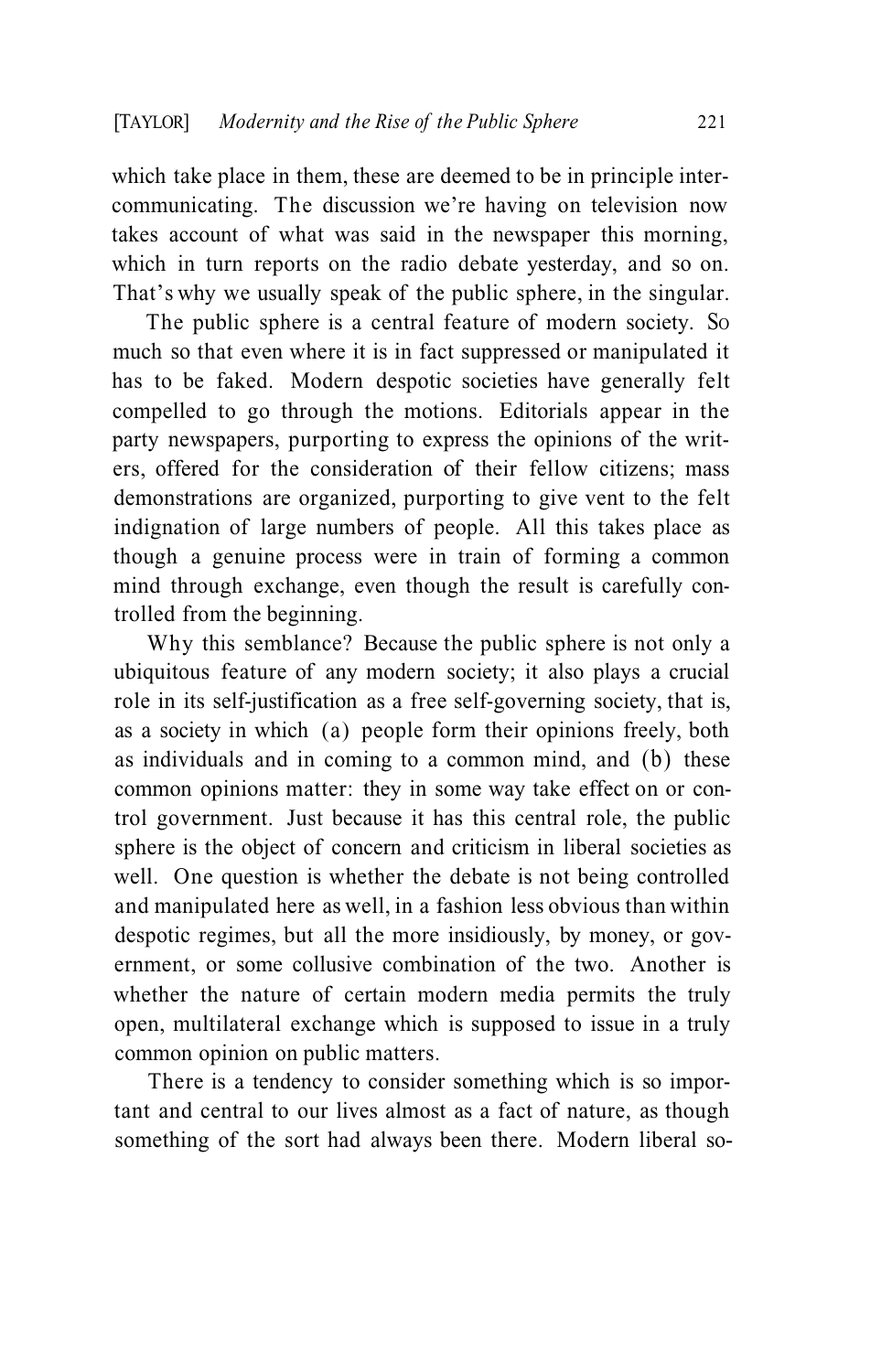ciety would then have innovated in allowing the public sphere its freedom, and in making government in a sense responsible to it instead of the other way around. But something like public opinion would always have existed. This, however, would be an anachronistic error, which obscures what is new, and as yet not fully understood, in this kind of common space. I want to try to cast a little more light on this, and in the process get clearer on the transformations in background understanding and social imaginary which produced modern civilization.

In this discussion, I want to draw in particular on two very interesting books: one by Jürgen Habermas, *The Structural Transformation of the Public Sphere* (published almost thirty years ago but recently translated into English),<sup>8</sup> which deals with the development of public opinion in eighteenth-century Western Europe; the other a very recent publication by Michael Warner, *The Letters of the Republic,*<sup>9</sup> which describes the analogous phenomenon in the British-American colonies.

A central theme of the Habermas book is the emergence in Western Europe in the eighteenth century of a new concept of public opinion. Getting clear what was new in this will help to define what is special about the modern public sphere. Following the anachronistic reading, we might think that what was new in the eighteenth-century appeals to public opinion was the demand that government be responsive to it, but that which government was called on to heed could be deemed to have already been in existence for an indefinite period. But this would be a mistake.

People had, of course, always recognized something like a general opinion, which held in a particular society, or perhaps among humankind as a whole. This might be looked down on, as a source of error, following Plato's low estimation of "doxa." Or it might be seen in other contexts as setting standards for right conduct.<sup>10</sup>

<sup>8</sup> Translated by Thomas Burger (Cambridge, Mass.: MIT Press, 1989); German original: Strukturwandel der Offentlichkeit (Neuwied: Luchterhand, 1962).

<sup>&</sup>lt;sup>9</sup> Cambridge, Mass.: Harvard University Press, 1990.<br><sup>10</sup> Habermas (Structural Transformation, p. 91) refers to Locke in this connection.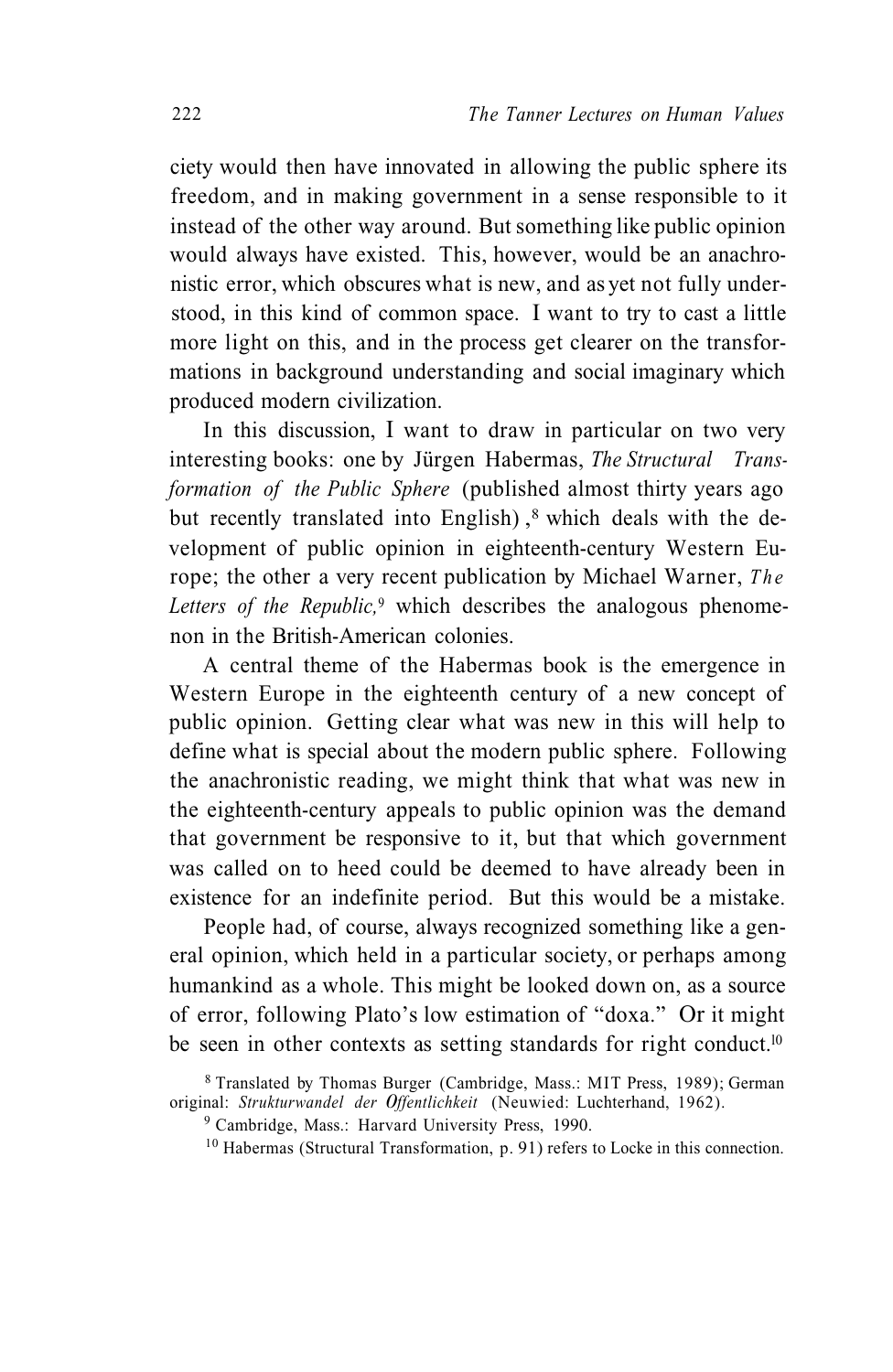But in either case, it is different from the new public opinion in three important respects: "the opinion of humankind" is seen as (i) unreflected, (ii) unmediated by discussion and critique, and (iii) passively inculcated in each successive generation. Public opinion, by contrast, is meant (i) to be the product of reflection, (ii) to emerge from discussion, and (iii) to reflect an actively produced consensus.

The difference lies in more than the evaluation, there passive acceptance, here critical thinking. It was not just that the eighteenth century decided to pin Cartesian medals onto the opinion of humankind. The crucial change is that the underlying process is different. Where the opinion of humankind was supposed to have passed down in each case from parents and elders, in a myriad of unlinked, local acts of transmission, public opinion was deemed to have been elaborated by a discussion among those who held it, wherein their different views were somehow confronted, and they were able to come to a common mind. The opinion of humankind is probably held in identical form by you and me, because we are formed by the same socializing process. We share in a common public opinion, if we do, because we have worked it out together. We don't just happen to have identical views; we have elaborated our common convictions in a common act of definition.

But now in each case, whether as opinion of humankind or public opinion, the same views will be held by people who have never met. That's why the two can be confused. But in the later case, something else is supposed: it is understood that the two widely separated people sharing the same view have been linked in a kind of space of discussion, wherein they have been able to exchange ideas together with others and reach this common end-point.

What is this common space? It's a rather strange thing, when one comes to think of it. The two people I'm invoking here have by hypothesis never met. But they are seen as linked in a common one comes to think of it. The two people I in invoking here have<br>by hypothesis never met. But they are seen as linked in a common<br>space of discussion through media — in the eighteenth century, print media. Book, pamphlets, newspapers circulated among the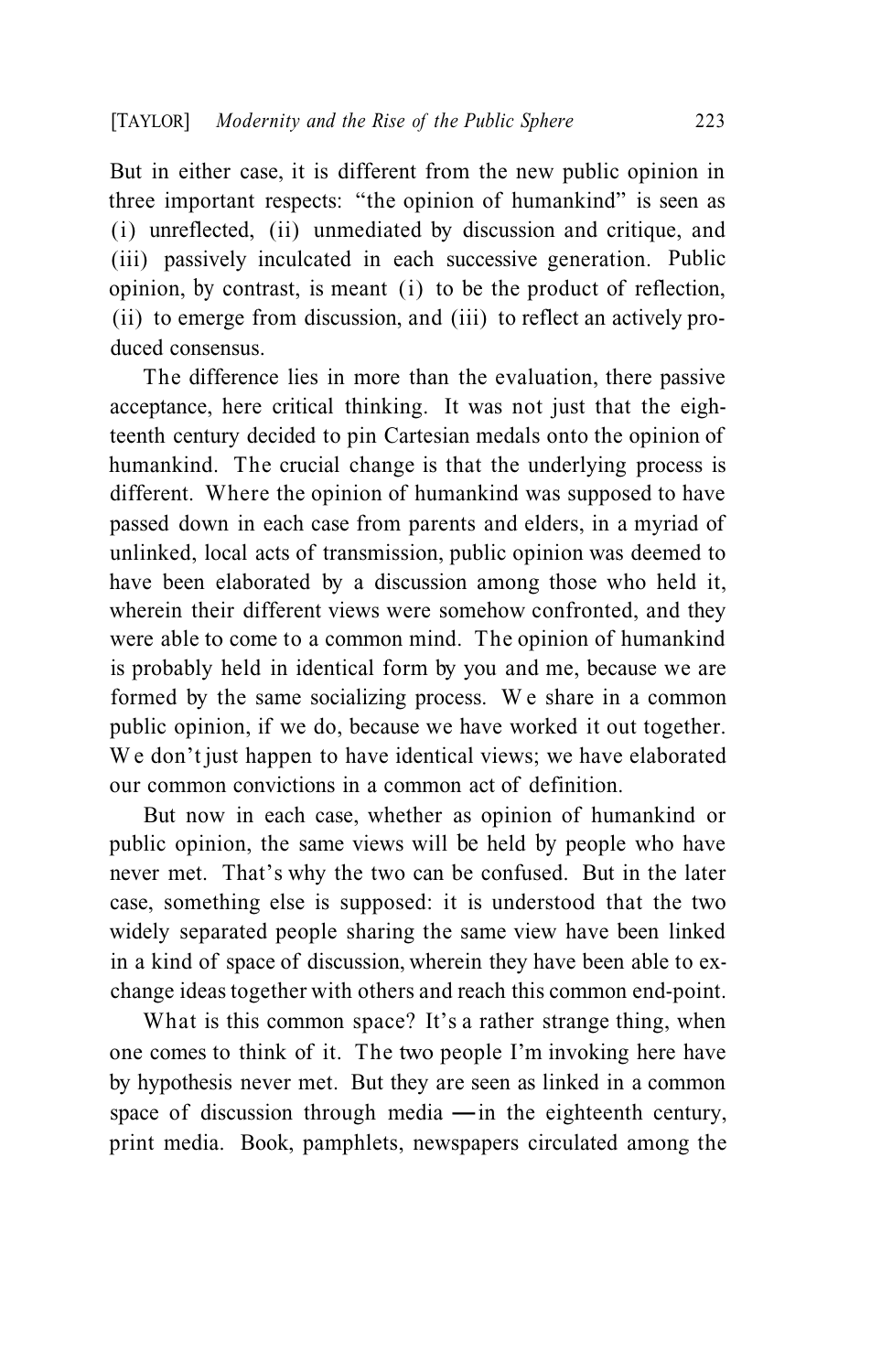educated public, as vehicles for theses, analyses, arguments, counterarguments, referring to and refuting each other. These were widely read and often discussed in face-to-face gatherings, in drawing rooms, coffee houses, saloons, and/or in more (authoritatively) "public" places, like Parliament. The sensed general view which resulted from all this, if any, counted as public opinion in this new sense.

I say "counted as" public opinion. And here we get to the heart of the strangeness. Because an essential part of the difference is made by what the process is deemed to amount to. The opinion of humankind spreads through myriad unlinked acts of transmission, as I said above, while public opinion is formed by the participants together. But if one made an exhaustive list of all the face-toface encounters that occur in each case, the two processes wouldn't look all that different. In both cases, masses of people sharing the same views never meet, but everyone is linked with everyone through some chain of personal or written transmission. Crucial to the difference is that in the formation of public opinion each of these linked physical or print-mediated encounters is understood by the participants as forming part of a single discussion proceeding toward a common resolution. This can't be *all,* of course; that is, the encounters couldn't be the same in all other respects and just differ in how they were understood by the participants. For instance, it is crucial to these linked encounters that they are constantly inter-referring: I attempt to refute in my conversation with you today the *Times* editorial of last week, which took some public figure to task for a speech she made the week before, and so forth. It is also crucial that they be carried on as arguments. If in each case someone just passively accepted what before, and so forth. It is also crucial that they be carried on as<br>arguments. If in each case someone just passively accepted what<br>another said —as in the ideal-typical case, of authoritative trans-<br>mission of the lition another said —as in the ideal-typical case, of authoritative transmission of tradition from parents to children—these events couldn't be plausibly construed as forming part of a society-wide *discussion.*  But without this common understanding of their linkage on the part of the participants, no one even from the outside could take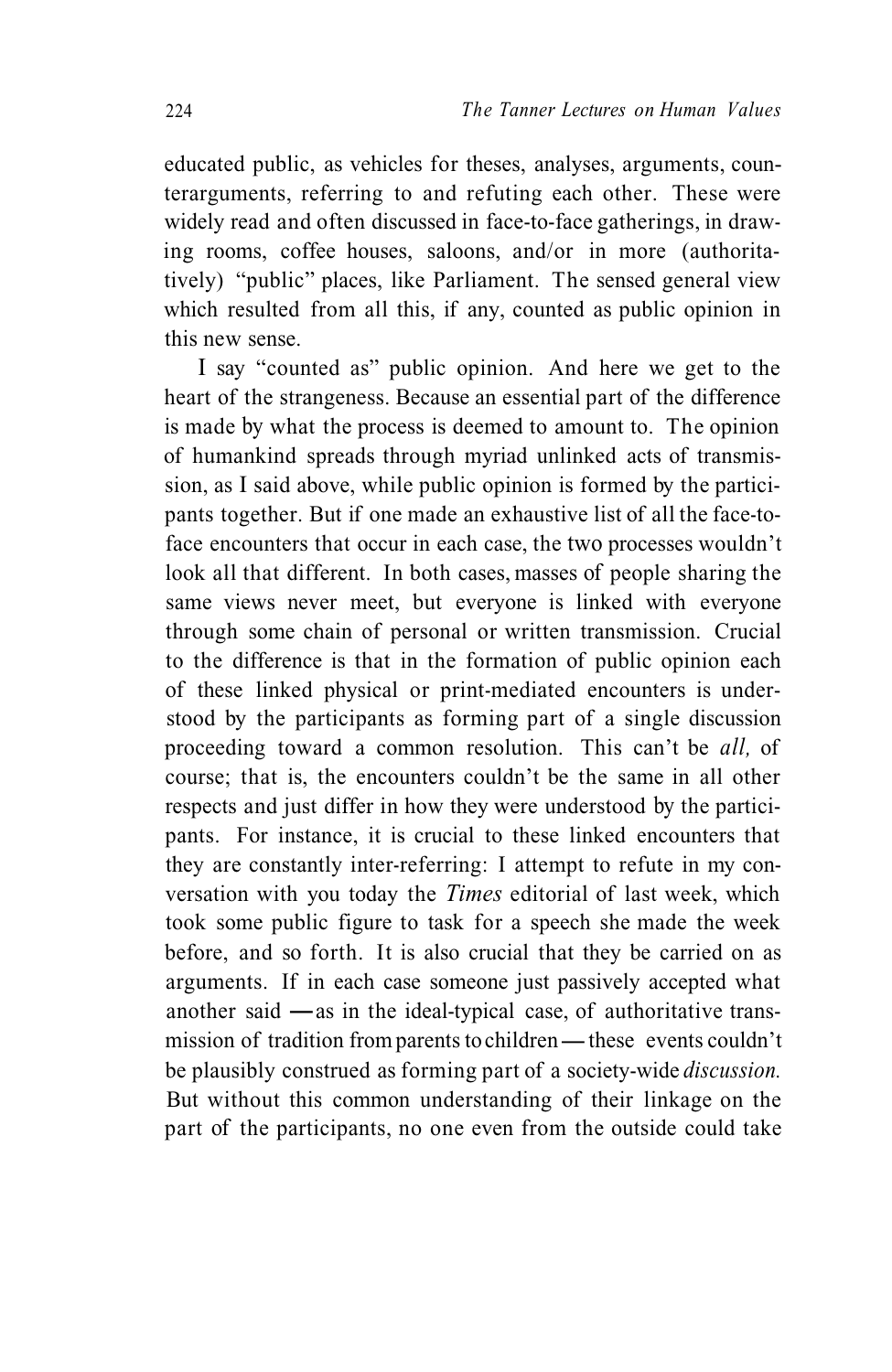them as constituting a common discussion with a potentially single outcome. A general understanding of what things *count as* is constitutive of the reality here which we call the public sphere.

In a similar fashion, there are clearly infrastructural conditions for the rise of the public sphere. There had to be printed materials, circulating from a plurality of independent sources, for there to be the bases of what could be seen as a common discussion. As is often said, the modern public sphere relied on "print capitalism" to get going. But, as Warner shows, printing itself, and even print capitalism, didn't provide a sufficient condition. They had to be taken up in the right cultural context, where the essential common understandings could arise.<sup>ll</sup>

This comes to light if we compare, as Warner does, the uses of circulating print materials to sustain a public sphere with other I his comes to light if we compare, as warner does, the uses<br>of circulating print materials to sustain a public sphere with other<br>earlier uses — for instance, to diffuse religious doctrines or modes of piety. Improving devotional books were meant to be read and their contents internalized by each person. Warner quotes Cotton Mather's description of his own practice: "In visits to credible Families, I will bespeak little Studies and Book-shelves for the little Sons that are capable of conversing with such things; and begin to furnish their Libraries and perswade them to the Religion of the Closet."<sup>12</sup> The utility of printing was that it could make possible the wide diffusion of these practices of interioriaation. But the "Religion of the Closet" didn't depend for its practice in each individual case on the fact that it was probably being followed simultaneously in hundreds, even thousands of other homes.

By contrast, a pamphlet or editorial, as an intervention in an ongoing public debate, demanded to be read as a speech act addressed to a whole public. It takes on a different meaning for the reader, who "now also incorporates into the meaning of the printed object an awareness of potentially limitless others who may also

<sup>11</sup> Michael Warner, *The Letters of the Republic* (Cambridge, Mass.: Harvard University Press, 1990), chapter 1.

 $12$  Ibid., p. 19.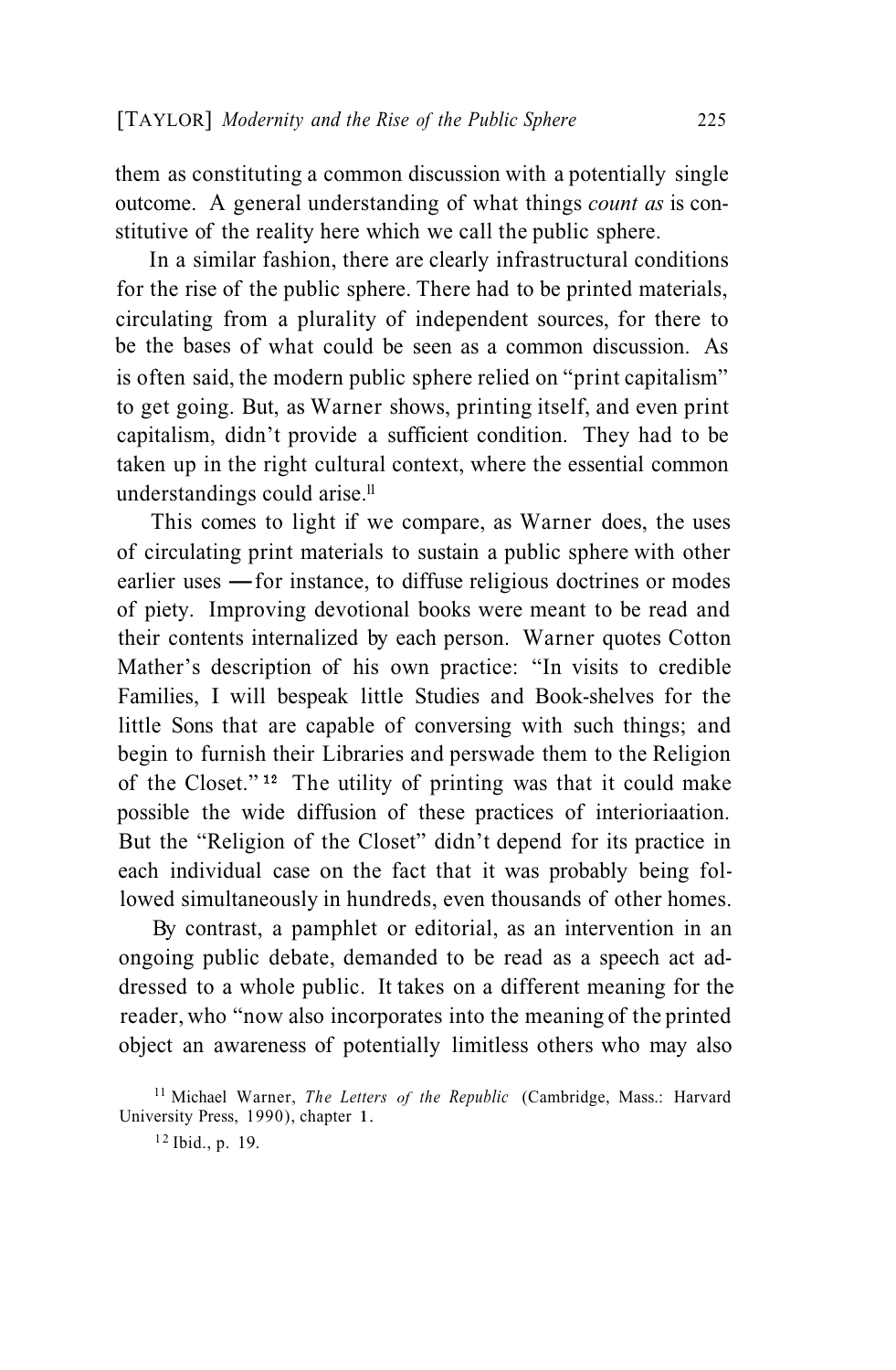be reading. For that reason, it becomes possible to imagine oneself, in the act of reading, becoming part of an arena of the national people that cannot be realized except through such mediated imagining."<sup>13</sup>

Warner's last sentence touches on a crucial point. To see its relevance, let me try to pull together the argument so far. "Public opinion" is different from "the opinion of humankind" because it is supposedly arrived at by critical common discussion. This supposes some kind of common space of discussion, which must be seen as linking people who may never meet. This is what we are calling the public sphere. This public sphere is made possible by the circulation of print materials; but these are not its sufficient condition. It is also partly constituted by common understandings, whose tenour is that these materials count as addressed to a large public, and the various contested readings of them in face-to-face encounters count as parts of a larger, nationwide debate.

But in what form do these common understandings arise? Are they a matter of explicit, generally held beliefs? The example just cited shows that this is not necessarily so and seems not to have been so in the case of the early public sphere. For our understanding of how and to whom a given speech act or text is addressed is usually quite implicit. It is a matter of background understanding and is carried in such things as the mode of address and the tone and language used, which we pick up on without needing to formulate what is going on, as our focal attention is captured by the "content" which is being asserted.

A reader who picked up one of the early broadsheets or newspaper editorials in the mid-eighteenth-century American colonies attacking the corrupt practices of colonial or imperial government could pick up on the common space this speech act supposed in the style and mode of writing. The piece might be signed "Cato," or some other Roman paragon of austere virtue, and was fashioned as an appeal to fellow citizens. It evoked a speech that might have

<sup>13</sup> Ibid., p. xiii.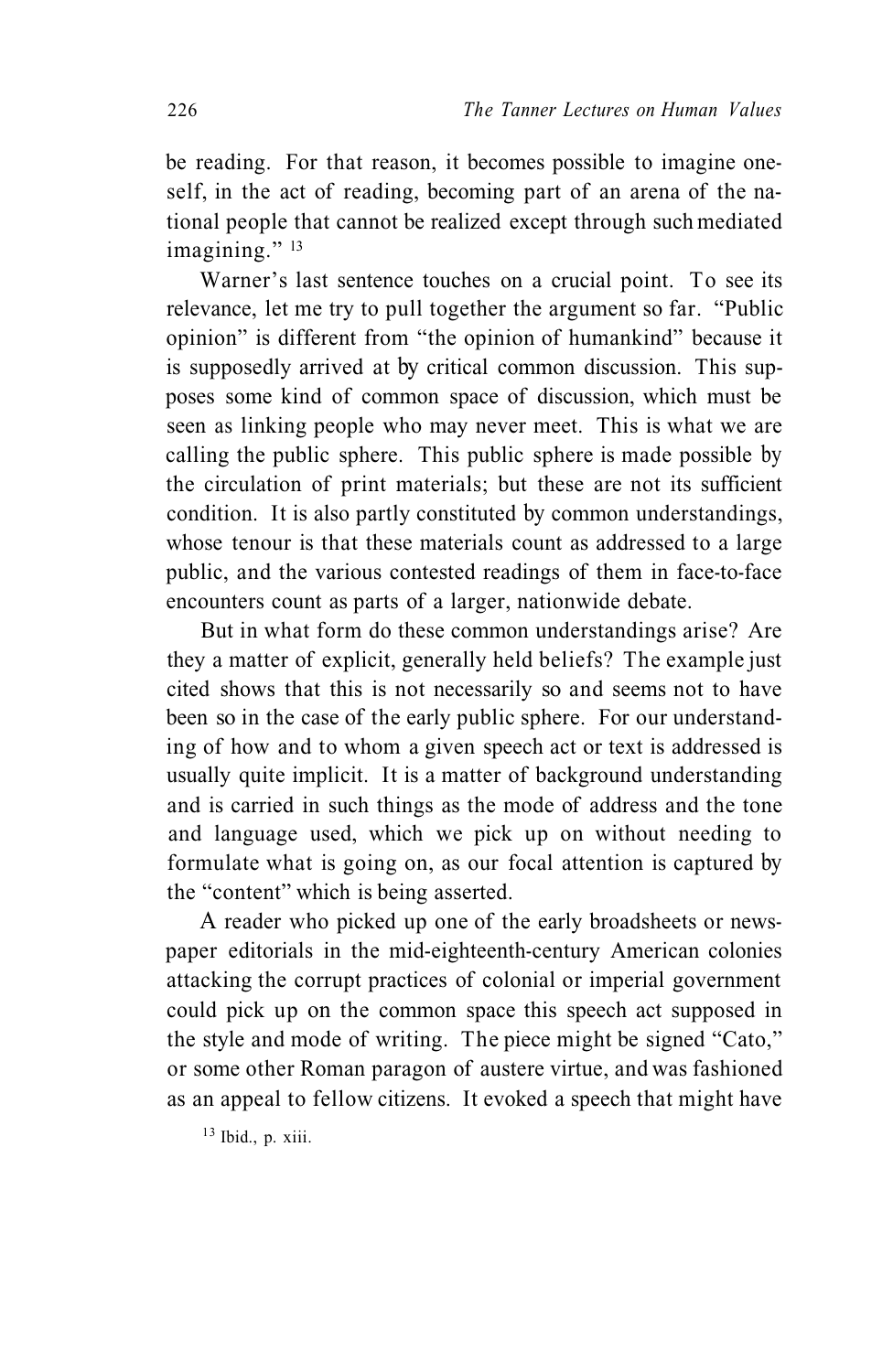been made before the people assembled in some virtuous republic. The use of print to evoke a speech before an assembly projects the audience of this bit of writing as a quasi-assembly. In other words, it projects the kind of common space of discussion we call the public sphere, where people who may never meet are nevertheless brought together as discussion partners. It only requires that the social and cultural conditions be right for this move to be taken seriously as against being seen as a bizarre joke, and the public sphere begins to exist.

But a piece of writing does this not by articulating a theoretical description of this sphere or of the nation as a quasi-assembly. It brings it off rather by projecting the sphere as the implicit background of its style, signature, and mode of address. The public sphere has to be supposed as unmentioned context to make sense of this bit of writing. It is projected, as it were, in the background understanding of the text, rather than in its doctrinal content. At the same time, this projection makes use of familiar images, here the highly prestigious reference point of the Roman Republic and its public space, which is projected onto the dispersed colonial population to form the new picture of the people as the subject of a potential common act of decision.14

In other words, the understanding which constitutes the public sphere can arise, as in this example, not in the realm of explicit beliefs, but through shifts in background understanding and the social imaginary. This is why we have trouble finding the right concepts to understand it. A social ontology has been widespread which recognizes the acts of individuals, the social structures in which they act (often understood in terms of the rules which define them), and the "ideas" these individuals may have, some of

<sup>14</sup> Habermas (*Structural Transformation,* p. 36) also notes how the atmosphere in ancien régime salons was set by the modes of tact which permitted the participants to disregard the great differences of social status among them. Implicitly, the understanding was that, in this company, reason and not social rank should carry the day in discussion, which was to be carried on within the parity of the "simply human" (des bloss Menschlichen).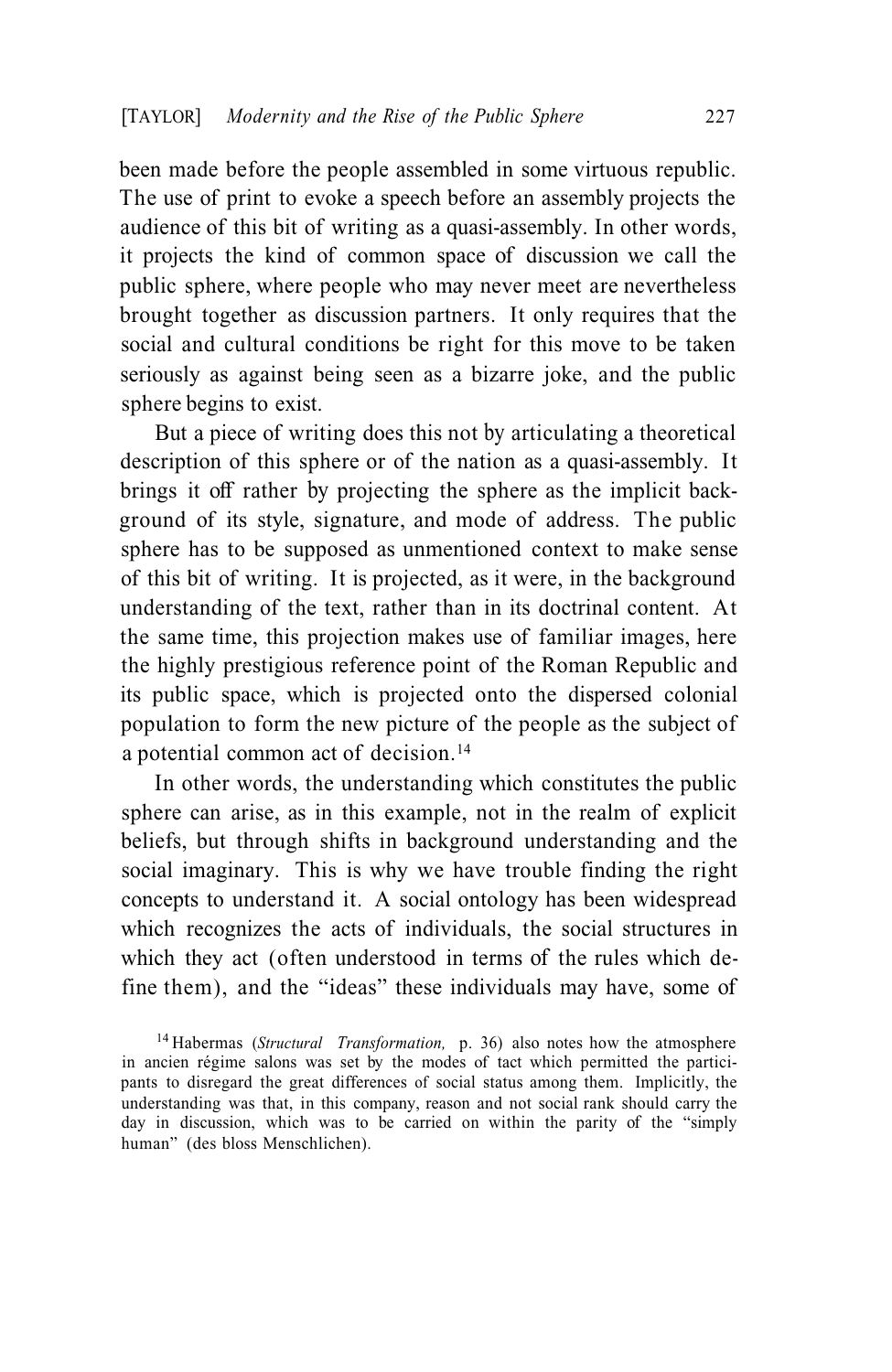which concern the nature of society and are formulated by great thinkers from time to time in the masterworks of political theory.

But with the rise of the public sphere we seem to have something which cannot fit into these categories. It doesn't fit into these three pigeonholes, but radically cuts across them. The public sphere is not quite like a social structure, constituted by the rules governing action within it. There are no such definite rules. But more gravely, it is not just a structure, but is also constituted by our understanding of it, and thus seems to fall also into the realm of "ideas." But this understanding is largely not made of "ideas" but of background and the imaginary. Moreover, the action which takes place in this sphere is common action, and not simply that of individuals.

We have a reality here which our "commonsense" social ontology, deeply impregnated by methodological individualism and the bias toward the explicit, cannot cope with. I propose to call this kind of reality a "social" or (in the relevant case) "political form."

We are now in a slightly better position to understand what kind of thing a public sphere is, and why it was new in the eighteenth century. It's a kind of common space, I have been saying, in which people who never meet understand themselves to be engaged in discussion and capable of reaching a common mind. Let me introduce some new terminology. We can speak of "common space" when people come together in a common act of focus for whatever purpose, be it ritual, the enjoyment of a play, conversation, the celebration of a major event, or whatever. Their focus is common, as against merely convergent, because it is part of what is commonly understood that they are attending to the common object, or purpose, together, as against each person just happening, on his or her own, to be concerned with the same thing. In this sense, the "opinion of humankind" offers a merely convergent unity, while public opinion is supposedly generated out of a series of common actions.

Now an intuitively understandable kind of common space is set up when people are assembled for some purpose, be it on an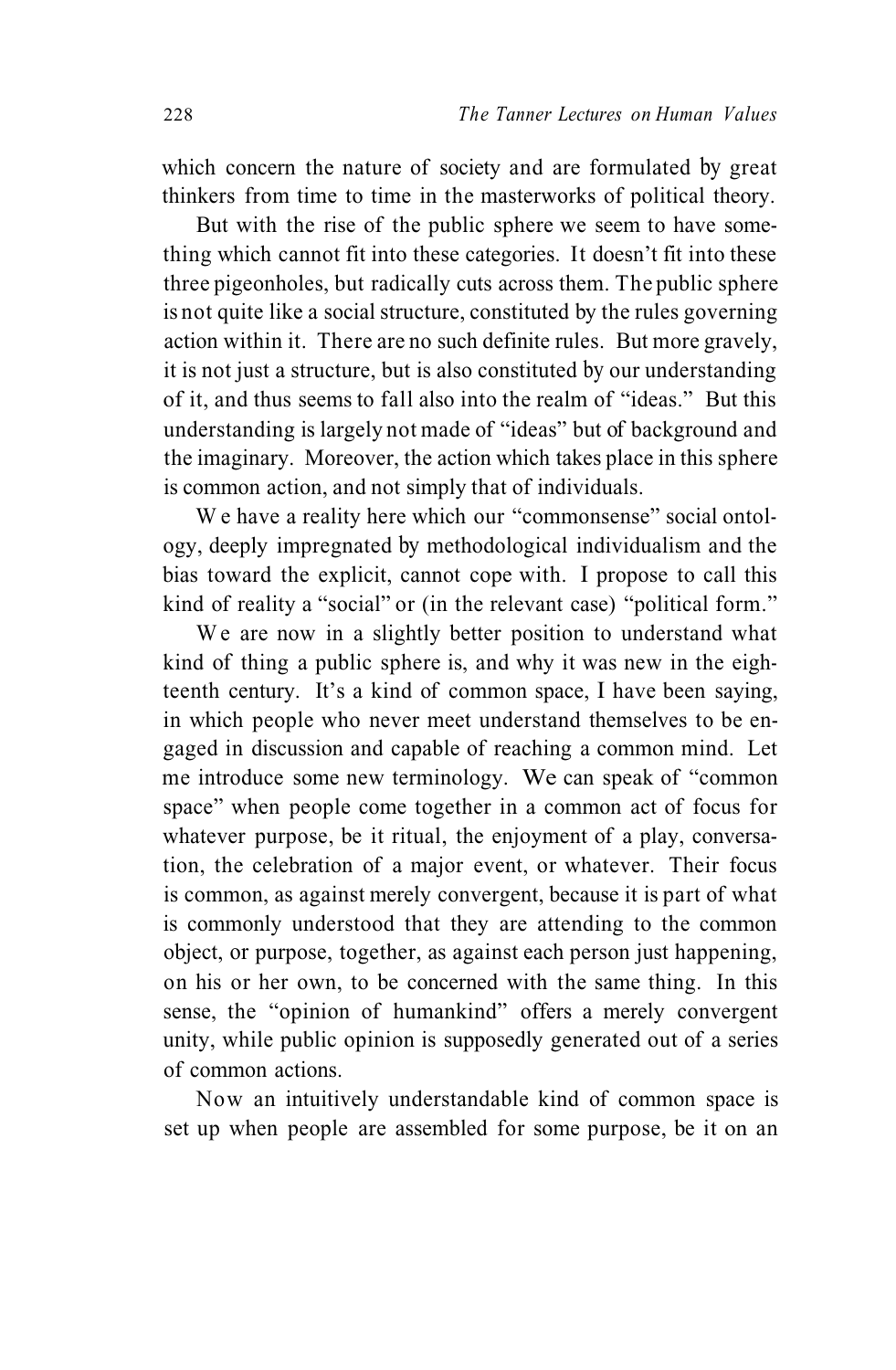intimate level for conversation or on a larger, more "public" scale for a deliberative assembly, or a ritual, or a celebration, or the enjoyment of a football match or an opera, and the like. Common space arising from assembly in some locale I want to call "topical common space."

But the public sphere, as we have been defining it, is something different. It transcends such topical spaces. We might say that it knits together a plurality of such spaces into one larger space of nonassembly. The same public discussion is deemed to pass through our debate today, and someone else's earnest conversation tomorrow, and the newspaper interview Thursday, and so on. I want to call this larger kind of nonlocal common space "metatopical." The public sphere which emerges in the eighteenth century is a metatopical common space.

What we have been discovering about such spaces is that they are partly constituted by common understandings; that is, they are not reducible to, but cannot exist without such understandings. New, unprecedented kinds of spaces require new and unprecedented understandings. Such is the case for the public sphere.

What is new is not metatopicality. The church and the state were already existing metatopical spaces. But getting clear about the novelty brings us to the essential features of modernity. We can articulate the new on two levels: what the public sphere *does*  and what it *is.* 

First, what it does; or rather, what is done in it. The public sphere is the locus of a discussion potentially engaging everyone (although in the eighteenth century the claim was only to involve the educated or "enlightened" minority) in which the society can come to a common mind about important matters. This common mind is a reflective view, emerging from critical debate, and not just a summation of whatever views happen to be held in the popu1ation.<sup>15</sup> As a consequence it has a normative status: government

<sup>15</sup> This indicates how far the late-eighteenth-century notion of public opinion is from what is the object of poll research today. The phenomenon that "public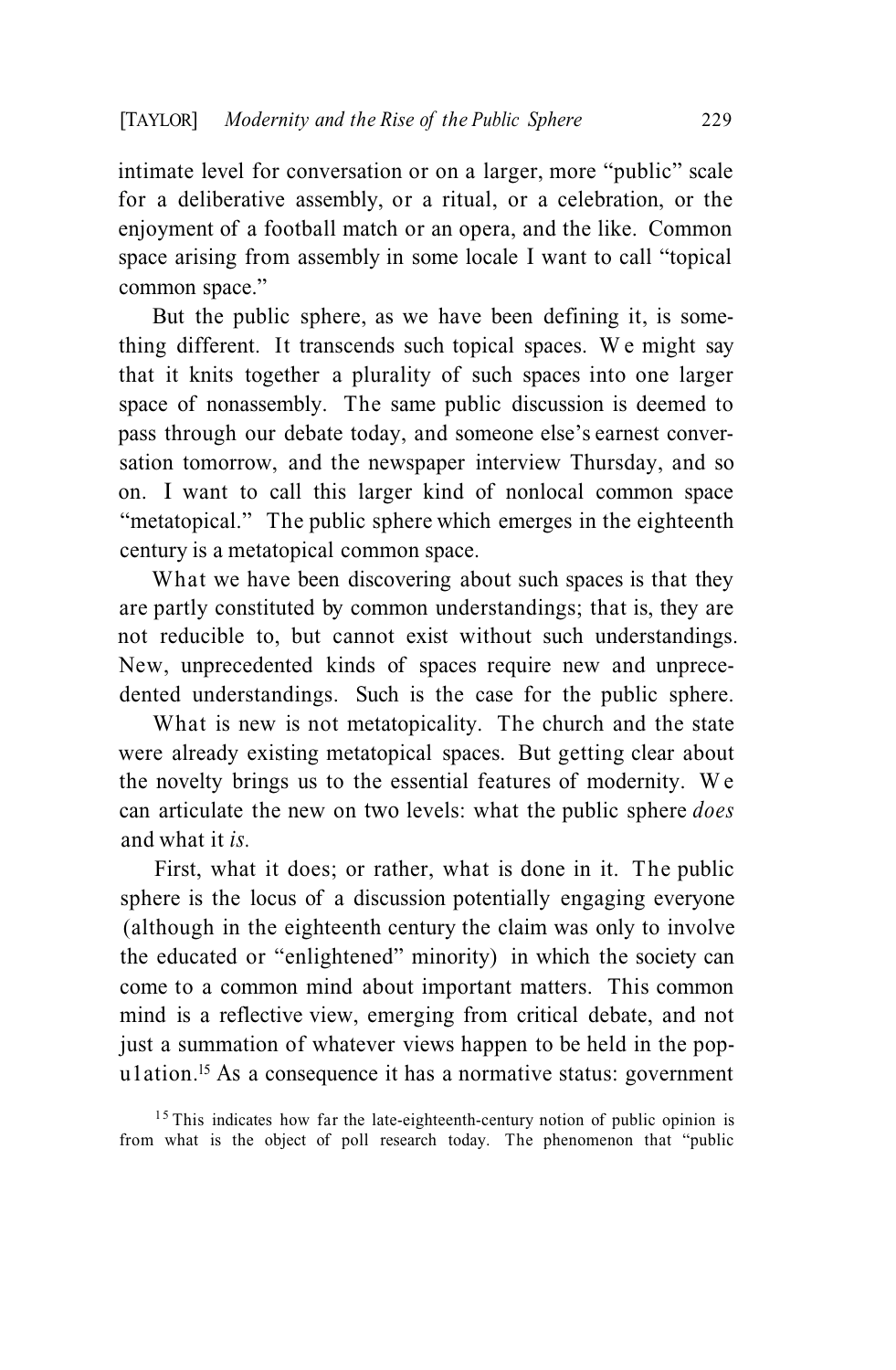ought to listen to it. There were two reasons for this, of which one tended to gain ground and ultimately swallow up the other. The first is that this opinion is likely to be enlightened, and hence government would be well-advised to follow it. This statement by Louis Sébastien Mercier, quoted by Habermas,<sup>16</sup> gives clear expression to this idea:

Les bons livres dépendent des lumières dans toutes les classes du peuple; ils ornent la vérité. Ce sont eux qui déjà gouvernent l'Europe; ils éclairent le gouvernement sur ses devoirs, sur sa faute, sur son véritable intérêt, sur l'opinion publique qu'il doit écouter et suivre: ces bons livres sont des maîtres patients qui attendent le réveil des administrateurs des États et le calme de leurs passions.

Kant famously had a similar view.

The second reason emerges with the view that the people is sovereign. Government is then not only wise to follow opinion; it is morally bound to do so. Governments ought to legislate and rule in the midst of a reasoning public. Parliament, or the court, in taking its decisions ought to be concentrating together and enacting what has already been emerging out of enlightened debate among the people. From this arises what Warner, following Habermas, calls the "principle of supervision," which insists that

opinion research" aims to measure is, in terms of my above distinction, a convergent unity and doesn't need to emerge from discussion. It is analogous to the opinion of humankind. The ideal underlying the eighteenth-century version emerges in this passage from Burke, quoted by Habermas *(Structural Transformation,* pp. 117–18) : "In a free country, every man thinks he has a concern in all public matters; that he has a right to form and deliver an opinion on them. They sift, examine and discuss them. They are curious, eager, attentive and jealous; and by making such matters the daily subjects of their thoughts and discoveries, vast numbers contract a very tolerable knowledge of them, and some a very considerable one. . . . Whereas in other countries none but men whose office calls them to it having much care or thought about public affairs, and not daring to try the force of their opinions with one another, ability of this sort is extremely rare in any station of life. In free countries, there is often found more real public wisdom and sagacity in shops and manufactories than in cabinets of princes in countries where none dares to have an opinion until he comes to them."

<sup>16</sup> *Structural Transformation,* p. 119.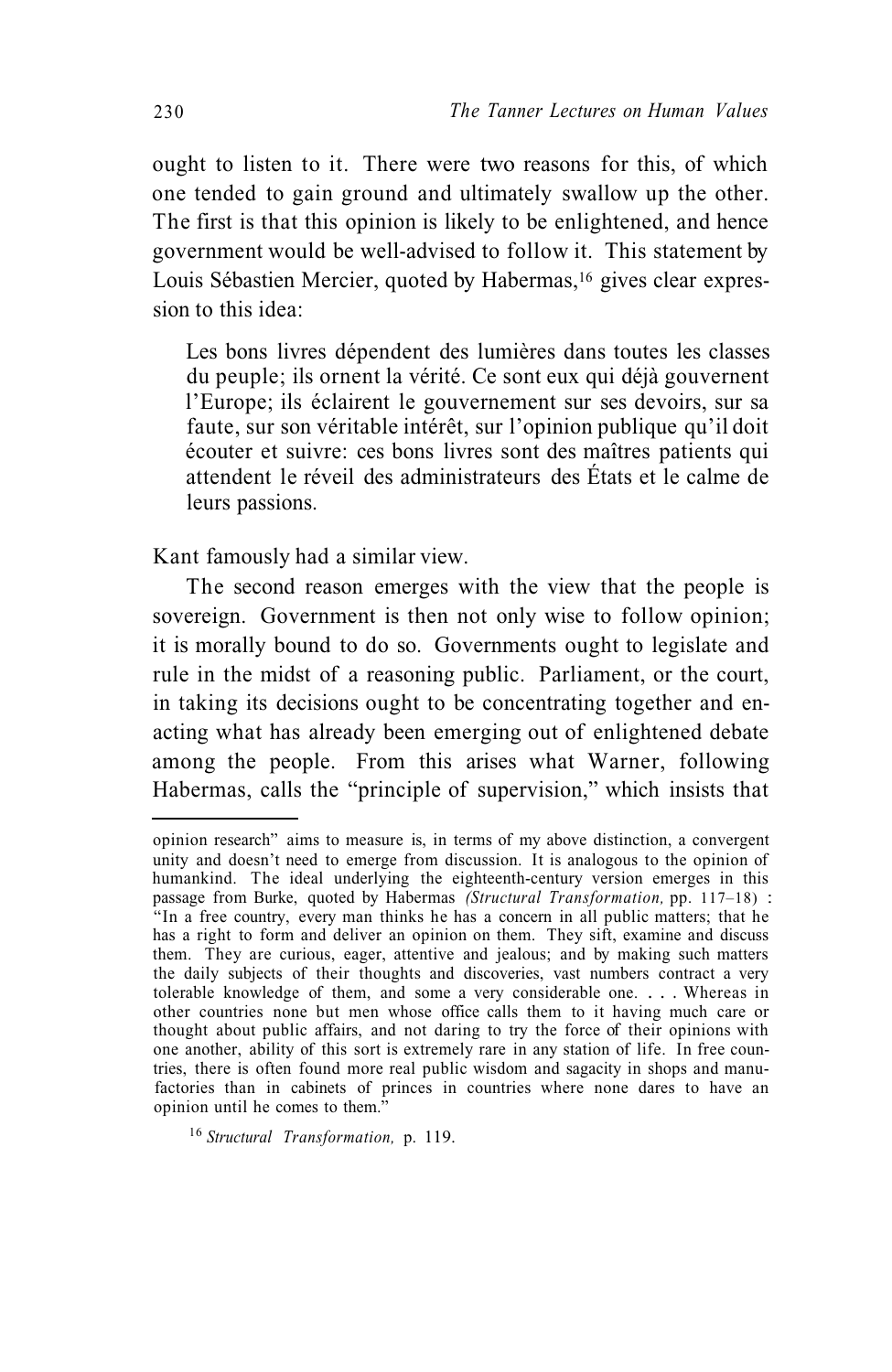the proceedings of governing bodies be public, open to the scrutiny of the discerning public.<sup>17</sup> By going public, legislative deliberation informs public opinion and allows it to be maximally rational, while at the same time exposing itself to its pressure, and thus acknowledging that legislation should ultimately bow to the clear mandates of this opinion.<sup>18</sup>

The public sphere is, then, a locus in which rational views are elaborated which should guide government. This comes to be seen as an essential feature of a free society. As Burke put it, "in a free country, every man thinks he has a concern in all public matters." <sup>19</sup> There is, of course, something very new about this in the eighteenth century, compared to the immediate past of Europe. But one might ask: is this new in history? Isn't this a feature of all free societies ?

No; there is a subtle but important difference. Let's compare the modern society with a public sphere with an ancient republic or polis. In this latter, we can imagine that debate on public affairs may be carried on in a host of settings: among friends at a symposium, between those who meet in the agora, and then of course in the ekklesia where the thing is finally decided. The debate swirls around and ultimately reaches its conclusion in the competent decision-making body. Now the difference is that the discussions outside this body prepare for the action ultimately taken by the same people within it. The "unofficial" discussions are not separated off, given a status of their own, and seen to constitute a kind of metatopical space.

<sup>18</sup> See Fox's speech, quoted in *Structural Transformation,* pp. 65-66: "It is certainly right and prudent to consult the public opinion. . . . If the public opinion did not happen to square with mine; if, after pointing out to them the danger, they did not see it in the same light with me, or if they conceived that another remedy was preferable to mine, I should consider it as my due to my king, due to my Country, due to my honour to retire, that they might pursue the plan which they thought better, by a fit instrument, that is by a man who thought with them. . . . but one thing is most clear, that I ought to give the public the means of forming an opinion."

<sup>19</sup> Cited in *Structural Transformation,* p. 117.

<sup>1 7</sup> *Letters,* p. 41.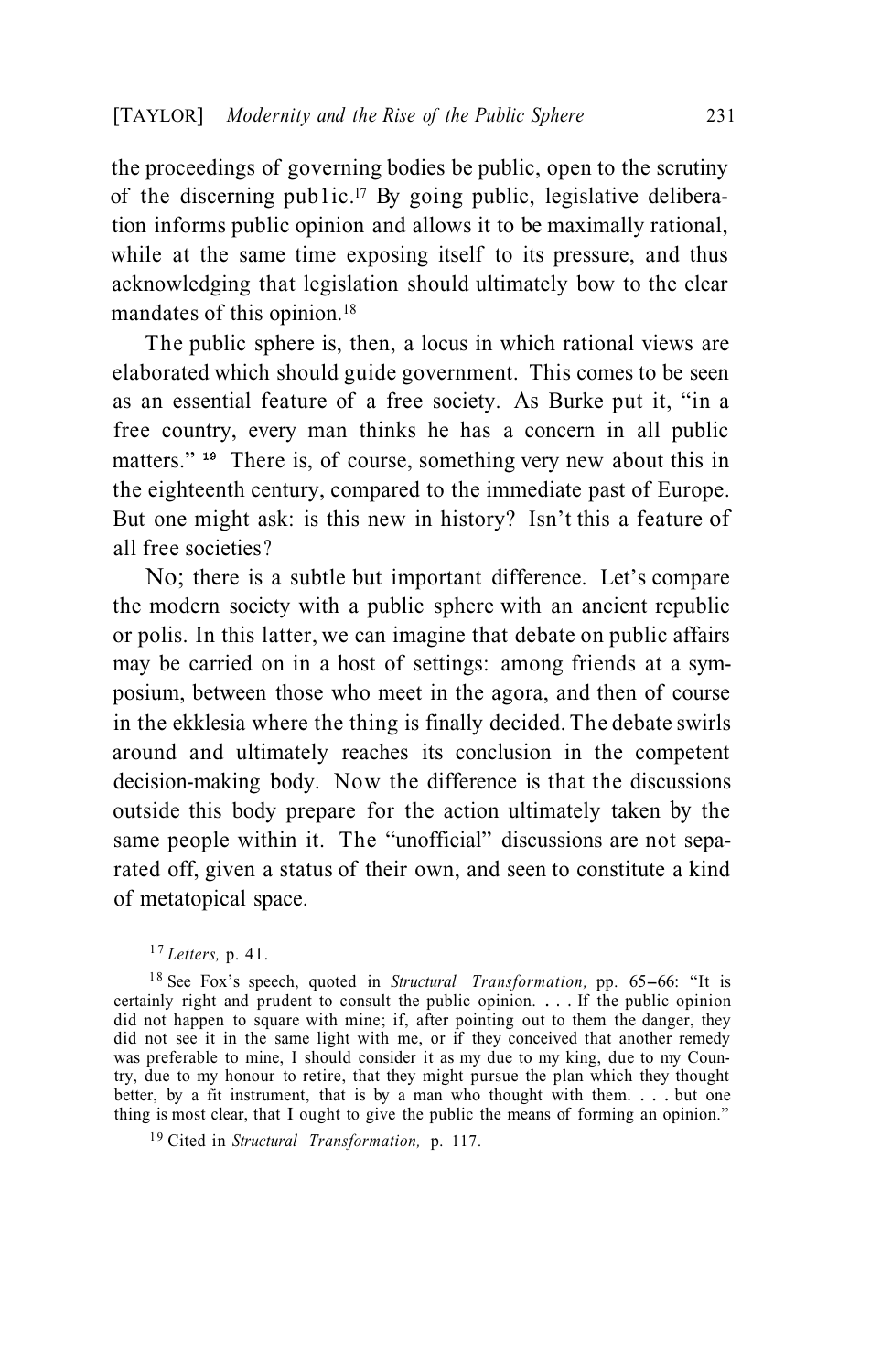But that is what happens with the modern public sphere. It is a space of discussion which is self-consciously seen as being outside power. It is supposed to be listened to by power, but it is not itself an exercise of power. It's in this sense extrapolitical status is crucial. As we shall see below, it links the public sphere with other facets of modern society which also are seen as essentially extrapolitical. The extrapolitical status is not just defined negatively, as a lack of power. It is also seen positively: just because public opinion is not an exercise of power, it can be ideally disengaged from partisan spirit and rational.

In other words, with the modern public sphere comes the idea that political power must be supervised and checked by something outside. What was new, of course, was not that there was an outside check, but rather the nature of this instance. It is not defined as the will of God, or the Law of Nature (although it could be thought to articulate these), but as a kind of discourse, emanating from reason and not from power or traditional authority. As Habermas puts it, power was to be tamed by reason. The notion was that "veritas non auctoritas facit legem." <sup>20</sup>

In this way, the public sphere was different from everything preceding it. An "unofficial" discussion, which nevertheless can come to a verdict of great importance, it is defined outside the sphere of power. It borrows some of the images from ancient assemblies, as we saw above from the American case, to project the whole public as one space of discussion. But, as Warner shows, it innovates in relation to this model. Those who intervene are, as it were, like speakers before an assembly. But unlike their models in real ancient assemblies, they strive for a certain impersonality, a certain impartiality, an eschewing of party spirit. They strive to negate their own particularity, and thus to rise above "any private or partial view." This is what Warner calls "the principle of negativity." And we can see it not only as suiting the print, as against spoken, medium, but also as giving expression to this crucial fea-

2.0 *Structural Transformation,* p. 82.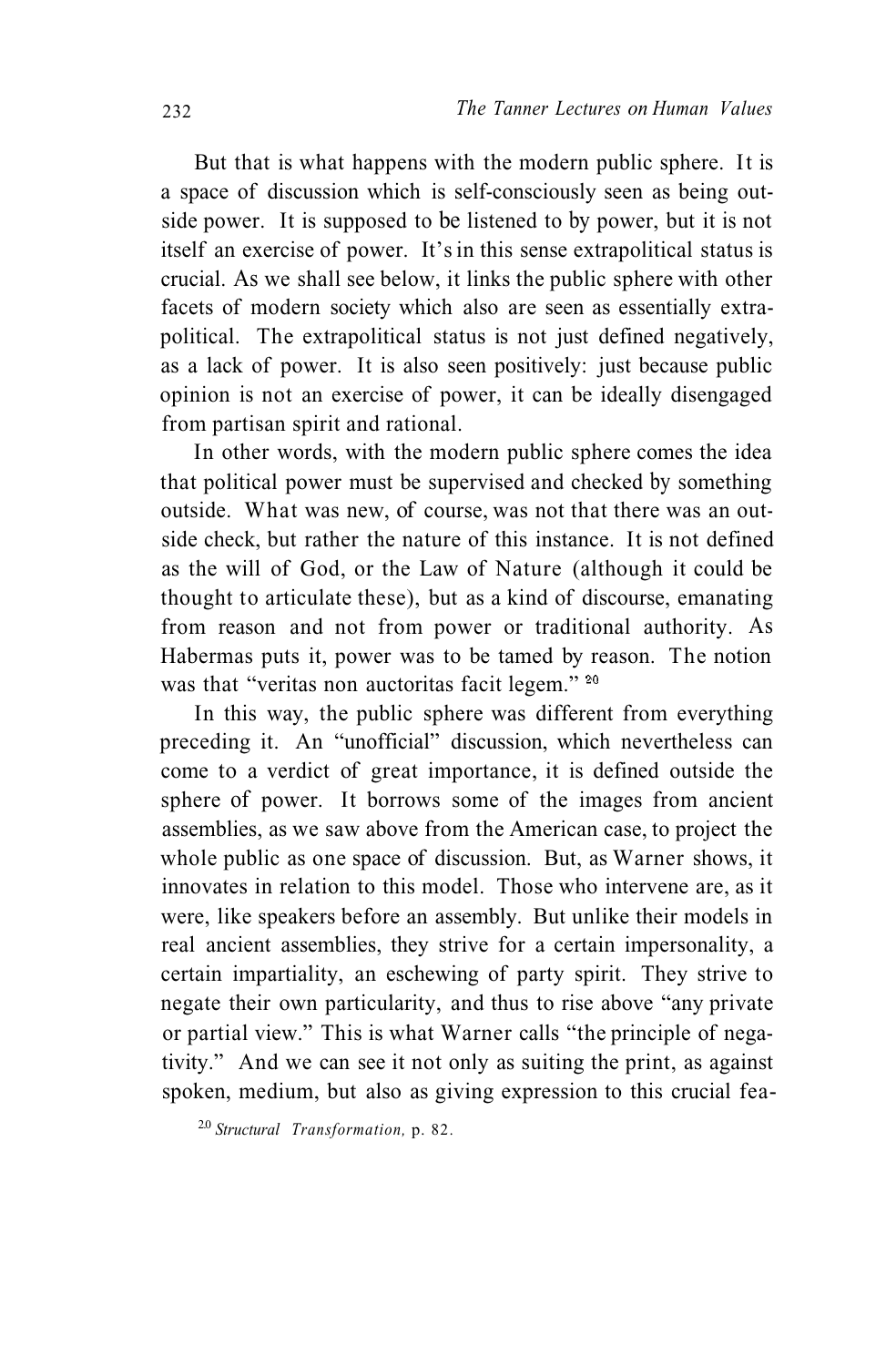ture of the new public sphere as extrapolitical, as a discourse of reason *on* and *to* power, rather than *by* power.21

As Warner points out, the rise of the public sphere involves a breach in the old ideal of a social order undivided by conflict and difference. On the contrary, it means that debate breaks out and continues, involving in principle everybody, and this is perfectly legitimate. The old unity will be gone forever. But a new unity is to be substituted. For the ever-continuing controversy is not meant to be an exercise in power, a quasi-civil war carried on by dialectical means. Its potentially divisive and destructive consequences are offset by the fact that it is a debate outside of power, a rational debate, striving without *parti pris* to define the common good. "The language of resistance to controversy articulates a norm for controversy. It silently transforms the ideal of a social order free from conflictual debate into an ideal of debate free from social conflict<sup>"</sup> <sup>22</sup>

So what the public sphere does is enable the society to come to a common mind, without the mediation of the political sphere, in a discourse of reason outside power, which nevertheless is normative for power. Now let's try to see what, in order to do this, it has to *be.* 

We can perhaps best do this by trying to define what is new and unprecedented in it. And I want to get to this in two steps, as it were. First, there is the aspect of its novelty, which has already been touched on. When we compare the public sphere with one of the important sources of its constitutive images (viz., the ancient republic), what springs to our notice is its extrapolitical locus. The "Republic of Letters" was a common term which the members of the international society of savants in interchange

<sup>22</sup> *Letters,* p. 46.

<sup>&</sup>lt;sup>21</sup> See *Letters*, pp. 40-42. Warner also points to the relationship with the impersonal agency of modern capitalism (pp. 62-63), as well as the closeness of fit between the impersonal stance and the battle against impersonal corruption which was so central a theme in the colonies (pp.  $65-66$ ), in the framing of this highly overdetermined mode.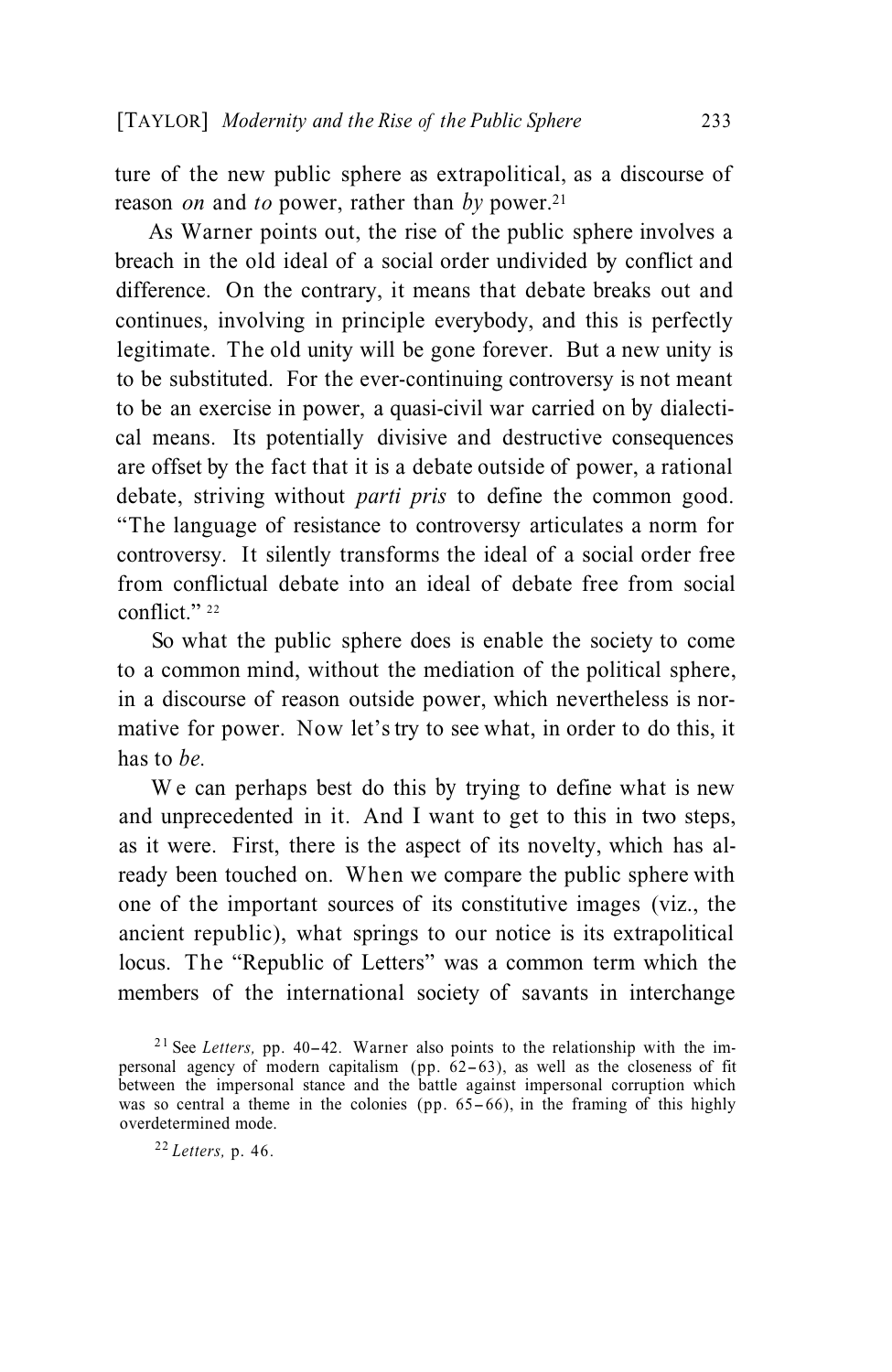gave themselves toward the end of the seventeenth century. This was a precursor phenomenon to the public sphere; indeed, it contributed to shaping it. Here was a "republic" constituted outside of the political. Both the analogy and the difference gave force and point to this image: it was a republic as a unified association, grouping all enlightened participants, across political boundaries ; but it was also a republic in being free from subjection; its "citizens" owed no allegiance but to it, as long as they went about the business of Letters.

Something of this is inherited by the eighteenth-century public sphere. Within it, the members of society come together and pursue a common end; they form and understand themselves to form an association, which is nevertheless not constituted by its political structure. This was not true of the ancient polis or republic. Athens was a society (*koinônia*) only as constituted politically. And the same was true of Rome. The ancient society was given its identity by its laws. On the banners of the legions, "SPQR" stood for "Senatus populusque romanus," but the "populus" here was the ensemble of Roman citizens, that is, those defined as such by the laws. The people didn't have an identity, didn't constitute a unity prior to and outside of these laws.

By contrast, in projecting a public sphere, our eighteenthcentury forebears were placing themselves in an association, this common space of discussion, which owed nothing to political structures, but was seen as existing independently of them.

This extrapolitical status is one aspect of the newness: that all the members of a political society (or at least all the competent and "enlightened" members) should be seen as also forming a society outside the state. Indeed, this society was wider than any one state; it extended for some purposes to all of civilized Europe. This is an extremely important aspect and corresponds to a crucial feature of our contemporary civilization, which emerges at this time, and which is visible in more than the public sphere. I want to take this up in a minute, but first we have to take the second step.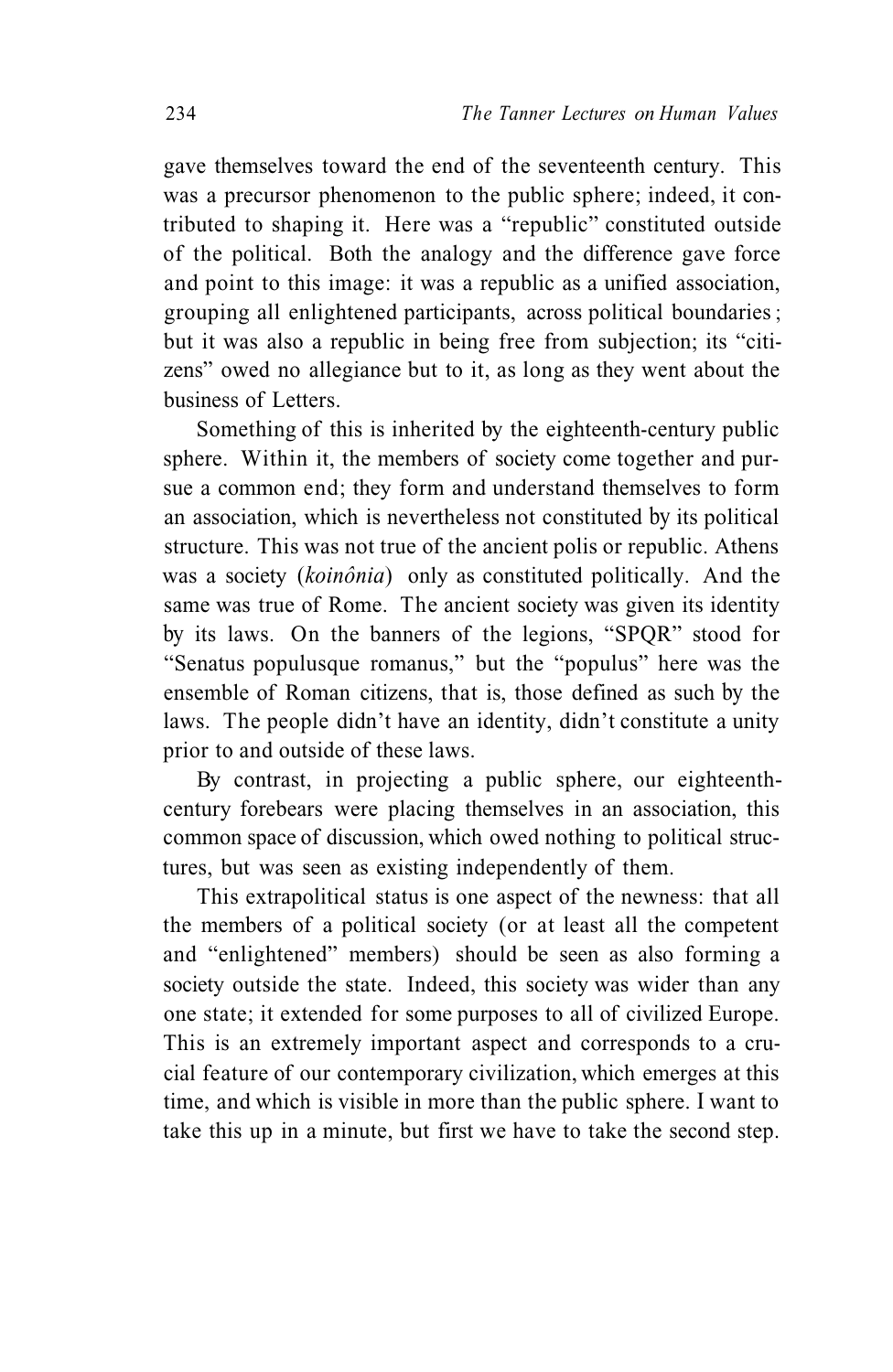For it is obvious that an extrapolitical, international society is by itself not new. It is preceded by the Stoic cosmopolis and, more immediately, by the Christian church. Europeans were used to living in a dual society, one organized by two mutually irreducible principles. So the second facet of the newness of the public sphere has to be defined as its radical secularity.

This is not easy to define, and I am taking a risk in using a term which already is thrown around very loosely in attempts to describe modern civilization. If I nevertheless adopt it, it's because I think an awareness of its etymology may help us to understand what is at stake here, which has something to do with the way human society inhabits time. But this way of describing the difference can only be brought in later, after some preliminary exploration.

The notion of secularity I'm using here is radical, because it stands not only in contrast with a divine foundation for society, but with any idea of society as constituted in something which transcends contemporary common action. For instance, some hierarchical societies conceive themselves as bodying forth some part of the Chain of Being. Behind the empirical fillers of the slots of kingship, aristocracy, and so on, lie the Ideas, or the persisting metaphysical Realities that these people are momentarily embodying. The king has two bodies, only one being the particular, perishable one, which is now being fed and clothed and will later be buried.23 Within this outlook, what constitutes a society as such is the metaphysical order it embodies.24 People act within a framework which is there prior to and independent of their action.

But secularity contrasts not only with divinely established churches or Great Chains. It is also different from an understanding of our society as constituted by a law which has been ours since

<sup>23</sup> See E. Kantorowicz, *The King's Two Bodies* (Princeton: Princeton University Press, 1957).<br><sup>24</sup> For an extra-European example of this kind of thing, see Clifford Geertz,

*Negara* (Princeton: Princeton University Press, 1980), where the preconquest Balinese state is described.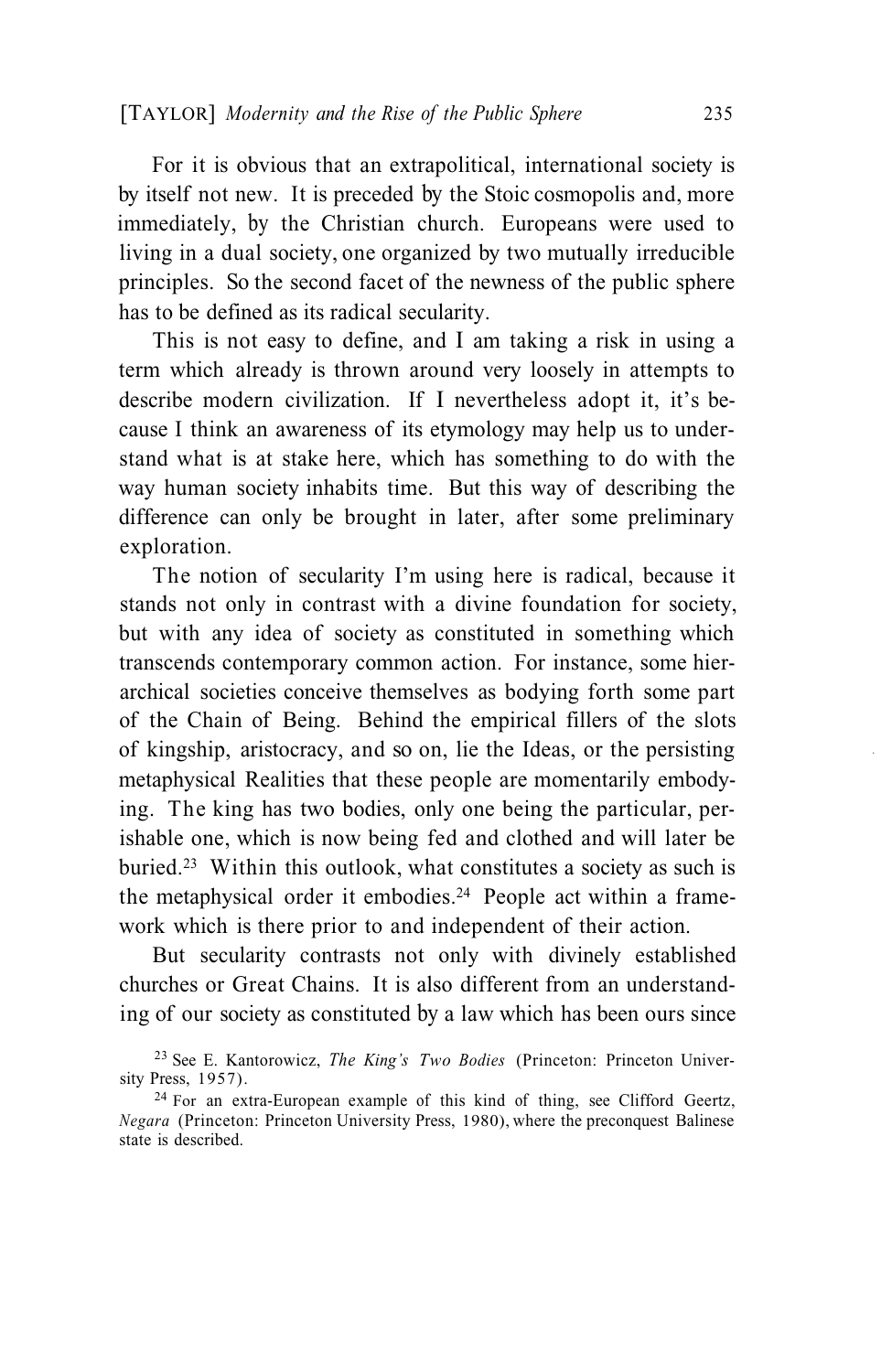time out of mind. Because this too places our action within a framework, one which binds us together and makes us a society, and which transcends our common action.

In contradistinction to all this, the public sphere is an association which is constituted by nothing outside of the common action we carry out in it: coming to a common mind, where possible, through the exchange of ideas. Its existence as an association is just our acting together in this way. This common action is not made possible by a framework which needs to be established in some action-transcendent dimension: either by an act of God, or in a Great Chain, or by a law which comes down to us since time out of mind. This is what makes it radically secular. And this, I want to claim, gets us to the heart of what is new and unprecedented in it.

This is baldly stated. Obviously, this notion of secularity still needs to be made clearer. Perhaps the contrast is obvious enough with Mystical Bodies and Great Chains. But I am claiming a difference from traditional tribal society as well, the kind of thing the German peoples had who founded our modern North Atlantic polities, or in another form what constituted the ancient republics and poleis. And this might be challenged.

These societies were defined by a law. But is that so different from the public sphere? After all, whenever we want to act in this sphere, we meet a number of structures already in place: there are certain newspapers, television networks, publishing houses, and the rest. We act within the channels that these provide. Is this not rather analogous to any member of a tribe, who also has to act within established structures, of chieftainships, councils, annual meetings, and the rest? Of course, the institutions of the public sphere change; newspapers go broke, television networks merge, and the like. But no tribe remains absolutely fixed in its forms; these too evolve over time. If one wanted to claim that this preexisting structure is valid for ongoing action, but not for the founding acts which set up the public sphere, the answer might be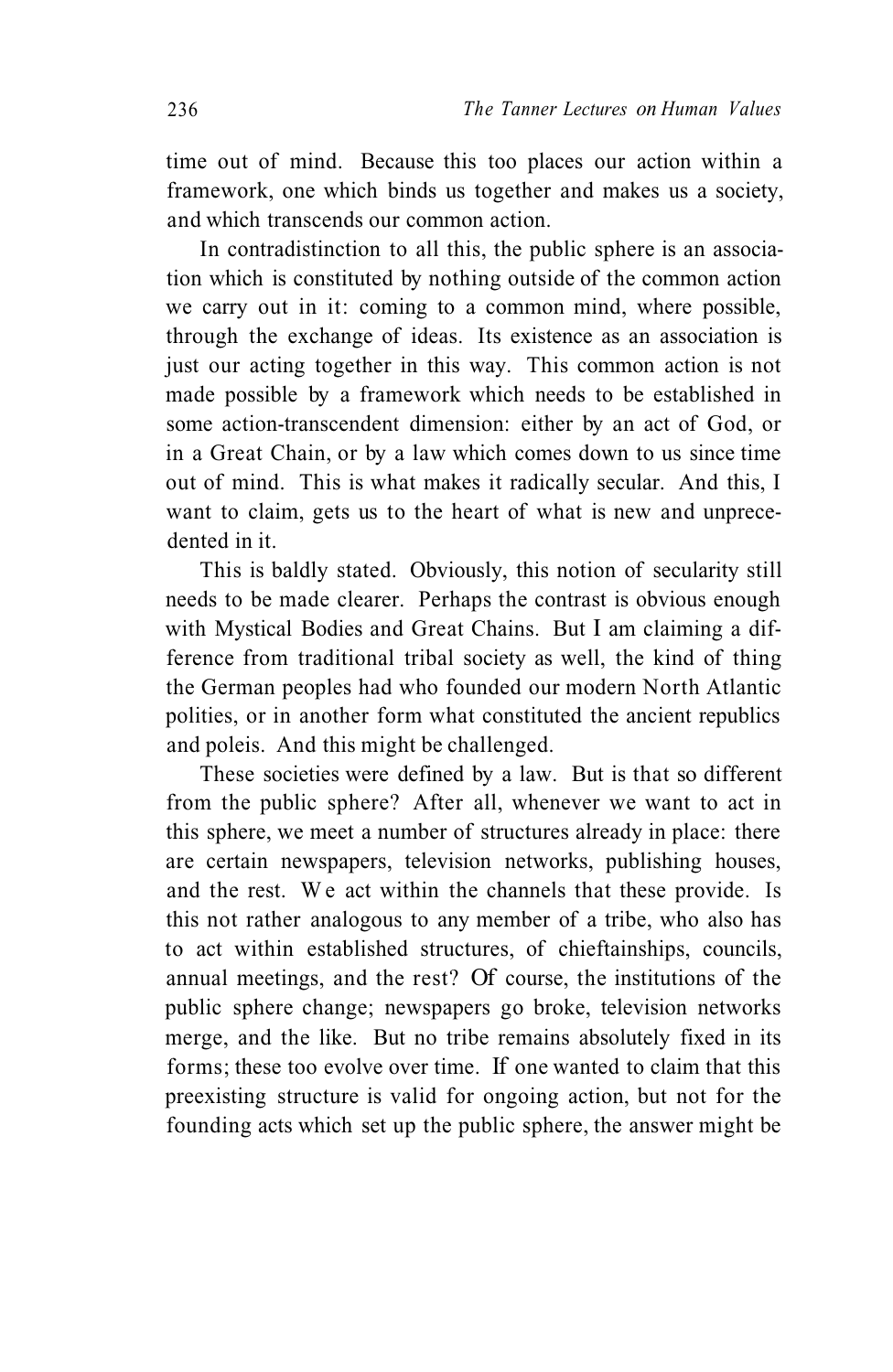that these are impossible to identify in the stream of time, any more than they are for the tribe. And if we want to insist that there must be such a moment, then we should remark that many tribes as well hand down legends of a founding act, when a Lycurgus, for instance, laid down their laws. Surely he acted outside of existing structures.

Talking of actions within structures brings out the similarities. But there is an important difference which resides in the respective common understandings. It is true that in a functioning public sphere action at any time is carried out within structures laid down earlier. There is a de facto arrangement of things. But this arrangement doesn't enjoy any privilege over the action carried out within it. The structures were set up during previous acts of communication in common space, on all fours with those we are carrying out now. Our present action may modify these structures, and that is perfectly legitimate, because these are seen as nothing more than precipitates and facilitators of such communicative action.

But the traditional law of a tribe usually enjoys a different status. We may, of course, alter it over time, following the prescription it itself provides. But it is not seen just as precipitate and facilitator of action. The abolition of the law would mean the abolition of the subject of common action, because the law defines the tribe as an entity. Whereas a public sphere could start up again, even where all media had been abolished, simply by founding new ones, a tribe can only resume its life on the understanding that the law, although perhaps interrupted in its efficacy by foreign conquest, is still in force.

That's what I mean when I say that what constitutes the society, what makes the common agency possible, transcends the common actions carried out within it. It is not just that the structures we need for today's common action arose as a consequence of yesterday's, which, however, was no different in nature from today's. Rather the traditional law is a precondition of any common action, at whatever time, because this common agency couldn't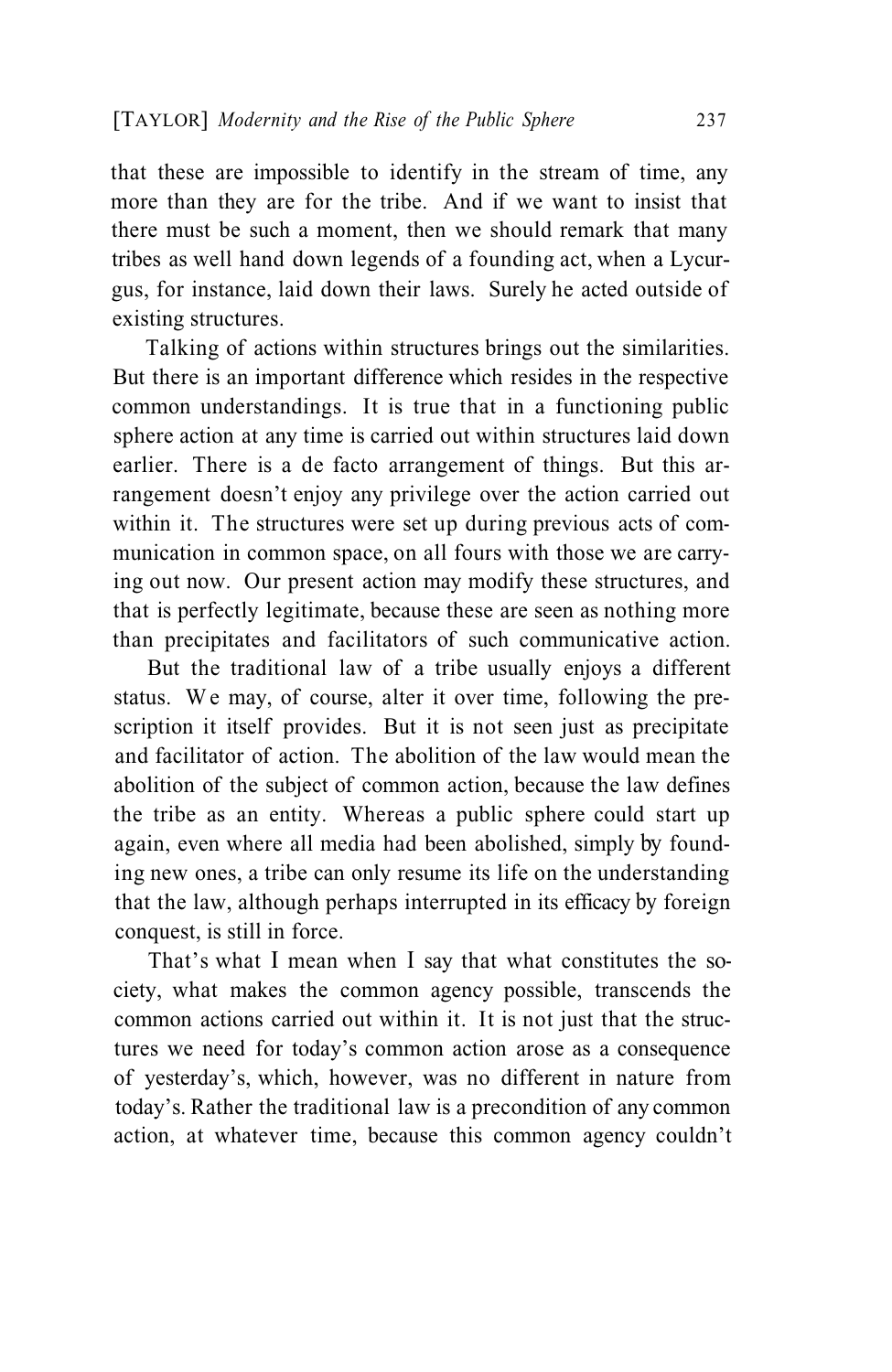exist without it. It is in this sense transcendent. By contrast, in a purely secular association (in my sense), common agency arises simply in and as a precipitate of common action.

The crucial distinction underlying the concept of secularity I'm trying to define here can thus be related to this issue: what constitutes the association? Otherwise put, what makes this group of people as they continue over time a common agent? Where this is something which transcends the realm of those common actions this agency engages in, the association is nonsecular. Where the constituting factor is nothing other than such common action whether the founding acts have already occurred in the past or are constituting factor is nothing other than such common<br>whether the founding acts have already occurred in the pow<br>now coming about is immaterial — we have secularity.<br>Now the claim I want to make is that this kind of a

Now the claim I want to make is that this kind of secularity is modern; that it comes about very recently in human history. Of course, there have been all sorts of momentary and topical common agents which have arisen just from common action. A crowd gathers, people shout protests, and then the governor's house is stoned, or the chateau is burned down. But prior to the modern day, enduring, metatopical common agency was inconceivable on a purely secular basis. People could only see themselves as constituted into such by something action-transcendent, be it a foundation by God, or a Chain of Being which society bodied forth or some traditional law which defined our people. The eighteenthcentury public sphere thus represents an instance of a new kind: a metatopical common space and common agency without an action-transcendent constitution, an agency grounded purely in its own common actions.

But how about the founding moments which traditional societies often "remembered" ? What about Lycurgus giving Sparta its laws? Surely these show us examples of the constituting factor (here law) issuing from common action: Lycurgus proposes, the Spartans accept. But it is in the nature of such founding moments that they are not put on the same plane as contemporary common action. The foundation acts are displaced onto a higher plane,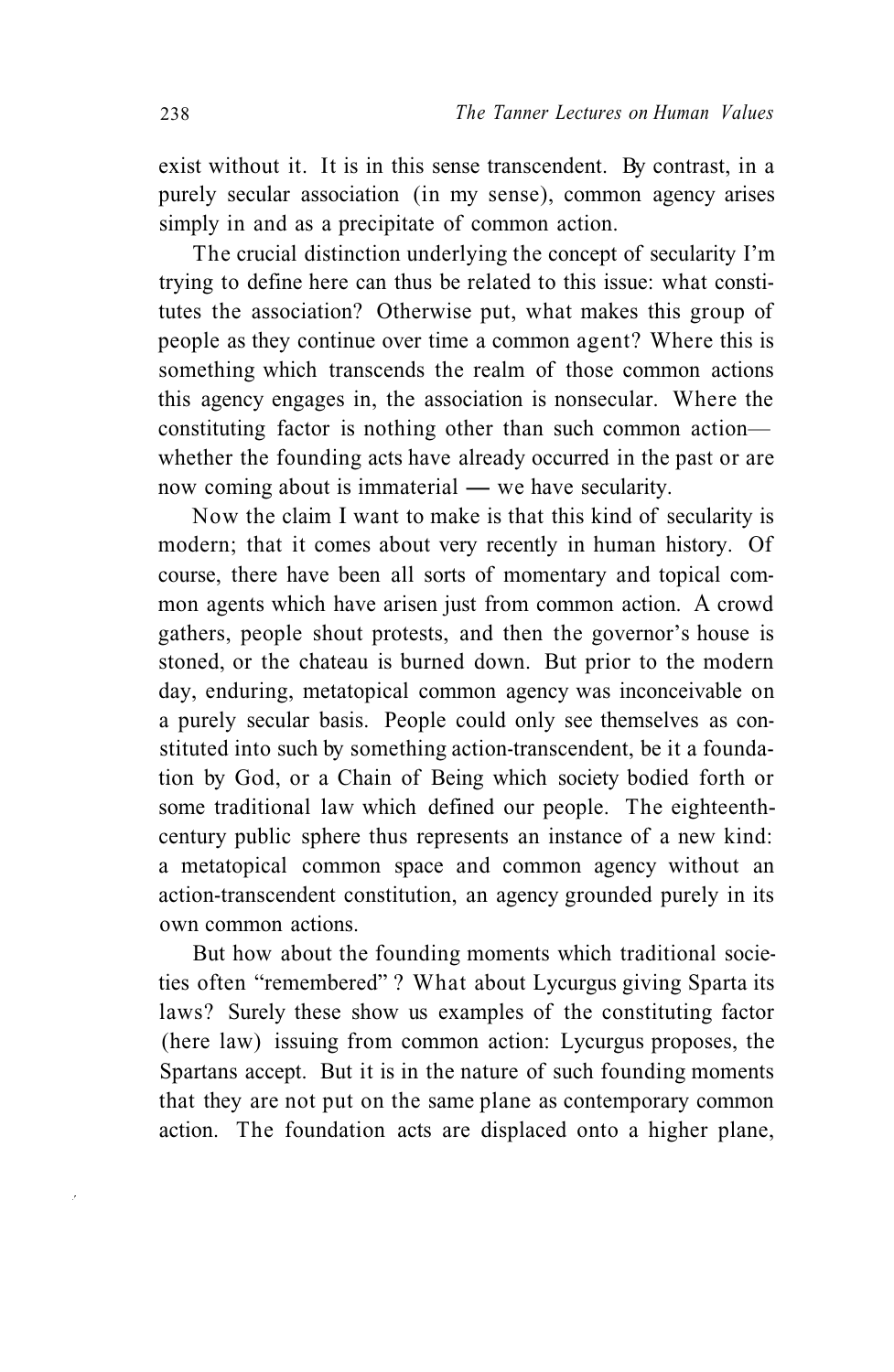into a heroic time, an *illud tempus* which is not seen as qualitatively on a level with what we do today. The founding action is not just like our action, not just an earlier similar act whose precipitate structures ours. It is not just earlier, but in another kind of time, an exemplary time.

And this is why I am tempted to use the term "secular," in spite of all the misunderstandings which may arise. Because it's clear that I don't only mean "not tied to religion." 25 The exclusion is much broader. But the original sense of "secular" was "of the age," that is, pertaining to profane time. It was close to the sense of "temporal" in the opposition temporal/spiritual. The understanding was that this profane time existed in relation to (surrounded by, penetrated by: it is hard to find the right words here) another time, that of God. This could also be conceived as eternity, which was not just endless profane time, but a kind of gathering of time into a unity; hence the expression "hoi aiônes tôn aiônôn" or "saecula saeculorum."

The crucial point is things and events had to be situated in relation to more than one kind of time. This is why events which were far apart in profane time could nevertheless be closely linked. Benedict Anderson, in a penetrating discussion of the same transition I am trying to describe here,<sup>26</sup> quotes Eric Auerbach on the relation prefiguring-fulfilling in which events of the Old Testament were held to stand to those in the New - for instance, the sacrifice of Isaac and the crucifixion of Christ. These two events were linked through their immediate contiguous places in the divine plan. They are drawn close to identity in eternity, even

 $25$  As a matter of fact, excluding the religious dimension is not even a necessary condition of my concept of secular here, let alone a sufficient one. A secular association is one grounded purely on common action, and this excludes any divine grounding *for this association,* but nothing prevents the people so associated from continuing a religious form of life; indeed, this form may even require that, for example, political associations be purely secular. There are for instance *religious*  motives for espousing a separation of church and state.

<sup>26</sup> *Imagined Communities* (London: Verso, 1983), pp. 28-31.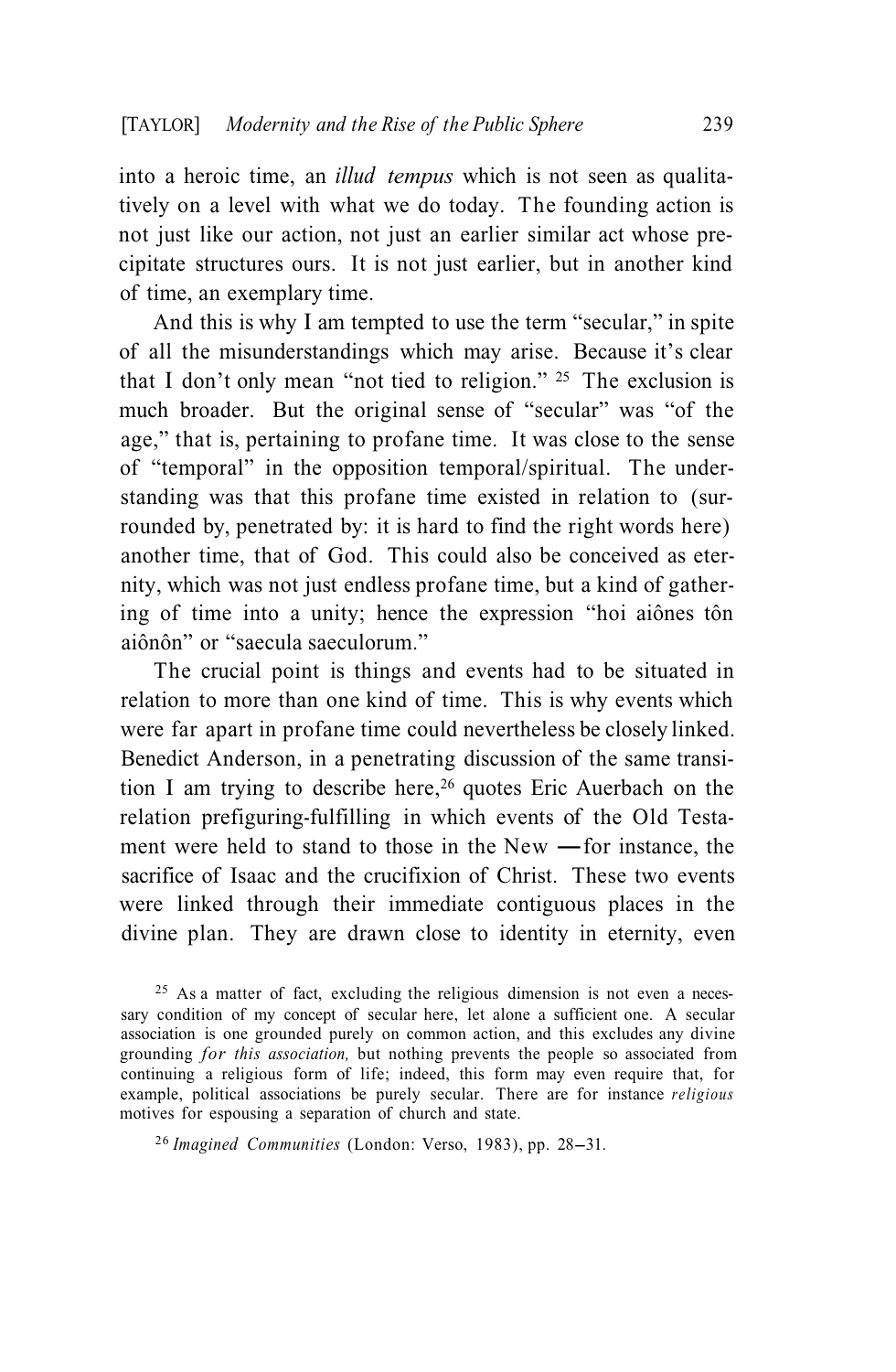though they are centuries (that is, "eons" or "saecula") apart. In God's time there is a sort of simultaneity of sacrifice and crucifixion.

Modern "secularization" can be seen from one angle as the rejection of divine time and the positing of time as purely profane. Events now exist only in this one dimension, in which they stand at greater and lesser temporal distance, and in relations of causality with other events of the same kind. The modern notion of simultaneity comes to be, in which events utterly unrelated in cause or meaning are held together simply by their co-occurrence at the Examely comes to be, in which events utterly unrelated in cause of<br>meaning are held together simply by their co-occurrence at the<br>same point in this single profane time-line. Modern literature same point in this single profane time-line. Modern literature —<br>as well as news media, seconded by social science— has accustomed us to think of society in terms of vertical time-slices, holding together myriad happenings, related and unrelated. I think Anderson is right that this is a typically modern mode of social imagination, which our mediaeval forebears would have found difficult to understand, for where events in profane time are very differently related to higher time, it seems unnatural just to group them side by side in the modern relation of simultaneity. This carries a presumption of homogeneity which is essentially negated by the dominant time-consciousness.<sup>27</sup>

Now the move to what I am calling "secularity" is obviously related to this radically purged time-consciousness. Premodern understandings of time seem to have always been multidimen-

 $27$  Anderson borrows a term from Walter Benjamin to describe modern profane time. He sees it as a "homogeneous, empty time." "Homogeneity" captures the aspect I am describing here, that all events now fall into the same kind of time; but the "emptiness" of time takes us into another issue: the way in which both space and time come to be seen as "containers" which things and events contingently fill, rather than as constituted by what fills them. This latter step is part of the metaphysical imagination of modern physics, as we can see with Newton. But it is the step to homogeneity which is crucial for secularization, as I am conceiving it.

The step to emptiness is part of the objectification of time which has been so important a part of the outlook of the modern subject of instrumental reason. Time has been in a sense "spatialized." Heidegger has mounted a strong attack on this whole conception in his understanding of temporality; see especially *Sein und Zeit,*  division 2. But distinguishing secularity from the objectification of time allows us to situate Heidegger on the modern side of the divide. Heideggerian temporality is also a mode of secular time.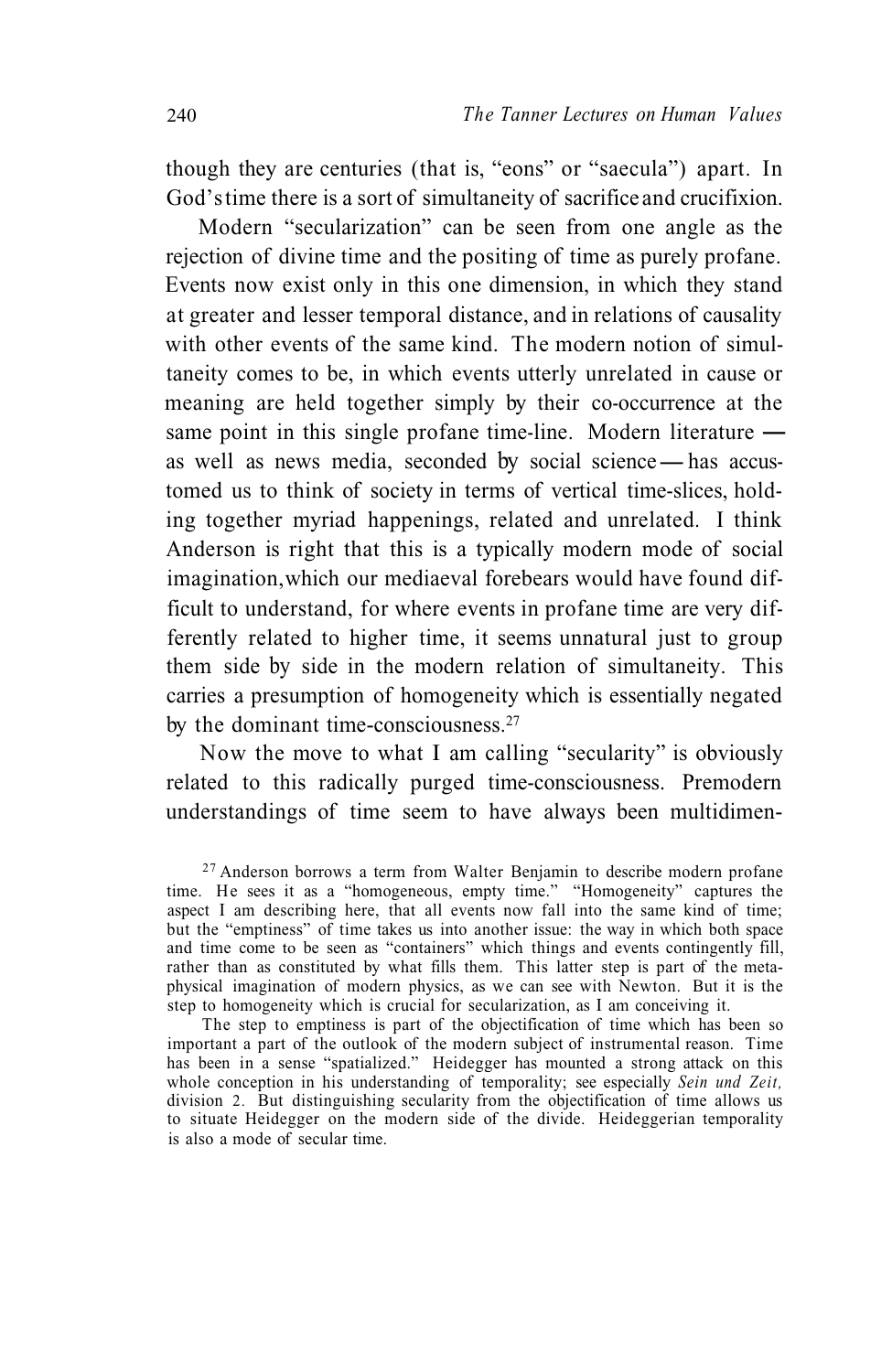sional. The Christian relating of time and eternity was not the only game in town, even in Christendom. There was also the much more widespread sense of a foundation time, a "time of origins" as Eliade used to call it,28 which was complexly related to the present moment in ordinary time, in that it frequently could be ritually approached and its force partly reappropriated at certain privileged moments. That's why it could not simply be unambiguously placed in the past ( in ordinary time). The Christian liturgical year draws on this kind of time-consciousness, widely shared by other religious outlooks, in reenacting the "founding" events of Christ's life.

It also seems to have been the universal norm to see the important metatopical spaces and agencies as constituted in some mode of higher time. States, churches, were seen to exist almost necessarily in more than one time-dimension, as though it were inconceivable that they have their being purely in the profane or ordinary time. A state which bodied forth the Great Chain was connected to the eternal realm of the Ideas; a people defined by its law communicated with the founding time where this was laid down; and so on.

The move to what I am calling secularity comes when associations are placed firmly and wholly in homogeneous, profane time, whether or not the higher time is negated altogether or other associations are still admitted to exist in it. Such I want to argue is the case with the public sphere, and therein lies its new and unprecedented nature.

I can now perhaps draw this discussion together and try to state what the public sphere *was.* It was a new metatopical space, in which members of society could exchange ideas and come to a common mind. As such it constituted a metatopical agency, but one which was understood to exist independent of the political constitution of society and completely in profane time.

<sup>28</sup> Mircea Eliade, *The Sacred and the Profane* (New York: Harper, 1959), pp. 80ff.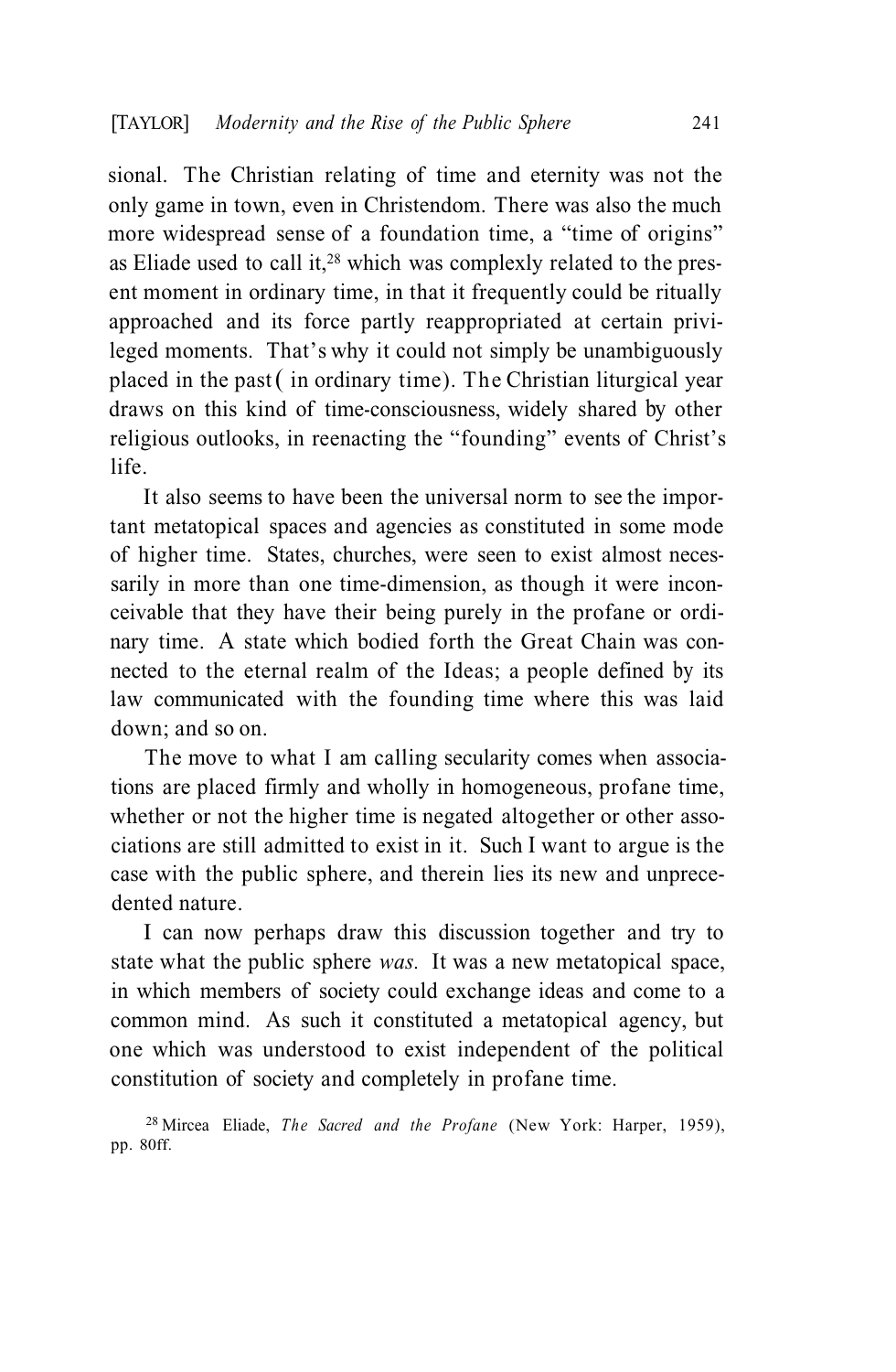An extrapolitical, secular, metatopical space: this is what the public sphere was and is. And the importance of understanding this lies partly in the fact that it was not the only such, that it was part of a development which transformed our whole understanding of time and society, so that we have trouble recalling what it was like before. I just want to mention here two other such extrapolitical, secular spaces which have played a crucial role in the development of society: first, society considered as extrapolitically organized in a (market) economy; and, second, society as a "people," that is, as a metatopical agency which is thought to preexist and found the politically organized society. Both of these deserve much fuller exploration. But I shall not be able to do that here. I want only to draw some of the lessons for our understanding of the transition to modernity that emerge out of this discussion of the rise of the public sphere.

### III

Earlier I was saying that metatopical spaces are partly constituted in common understandings and that these are often carried in the social imaginary and the background, rather than in explicit ideas about society. A new kind of metatopical space requires new kinds of common understandings. We have now seen a little more what this involves in the case of the public sphere. It required that people be able to conceive an extrapolitical and purely secular space and agency. What is involved in this coming about?

My hypothesis is that premodern metatopical spaces were constituted in higher time. But this was not the case because people had conceived the possibility of a solely profane time and opted for multidimensionality. Rather my suggestion is that multidimensional time was the englobing horizon of their world. It took a revolution to purge time-consciousness and allow only the profane and homogeneous. So in terms of the alternatives discussed in the first section, the transition shouldn't be seen as a change in ideas,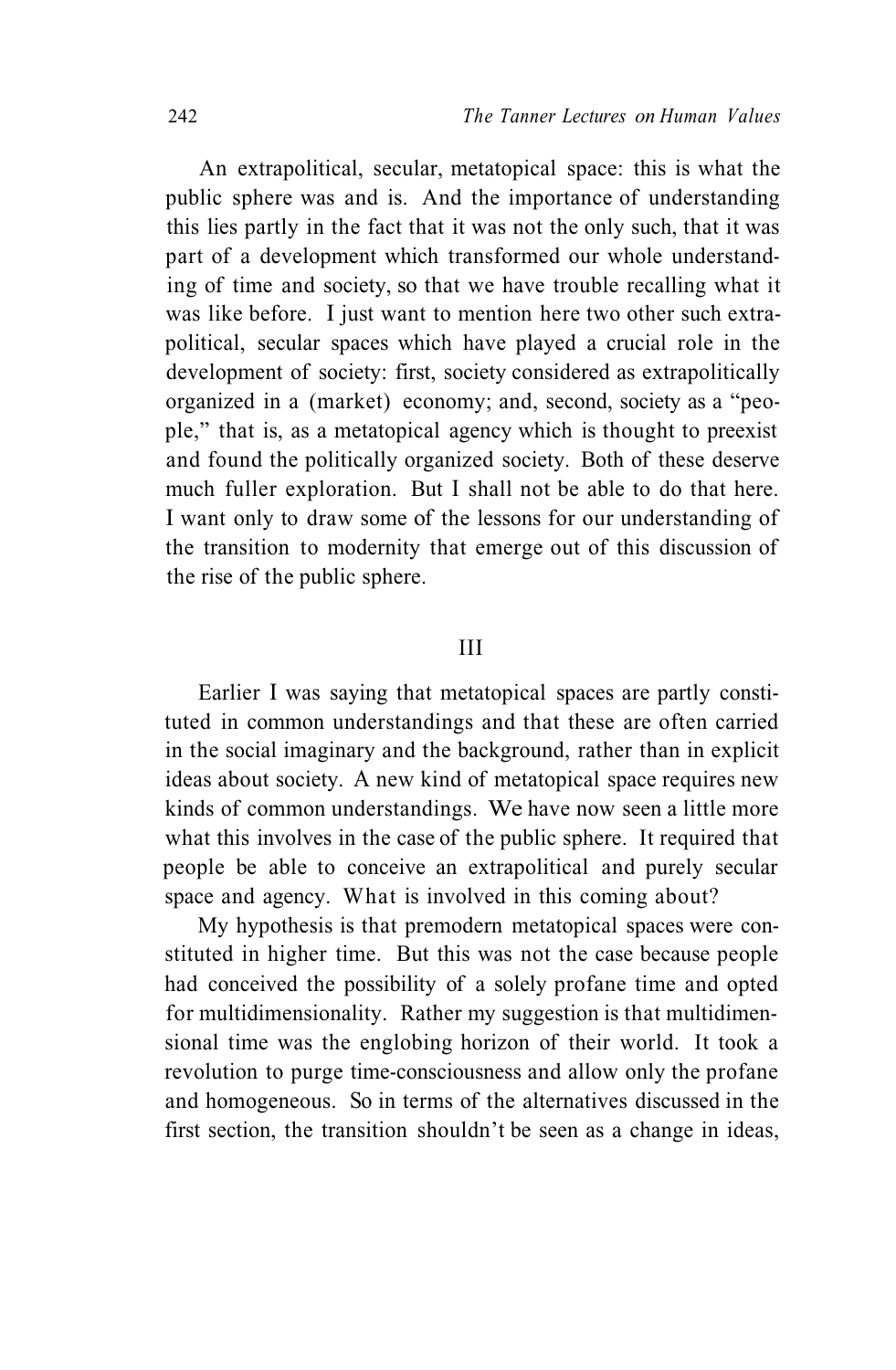but as one which comes about through transformations in background understanding and the social imaginary. This kind of transition comes about, in the main, not through people conceiving new ideas and then acting on them, but through the coming to be of new social forms which are partly constituted by, and hence help to spread, new background understandings and a new social imaginary.

Of course, ideas play some role. And just because of this, it is easy to fall into the error of believing that the change is primarily one of ideas. For instance, in this rise of the extrapolitical and secular modes of metatopical space in the eighteenth century, the seventeenth-century theories of the state of nature and social contract probably had a part. These are images of the political as constituted out of the prepolitical, and by common action.

But the ideas are very different from the practices, and the second doesn't simply spring from the first. The social contract was, at the outset, something of a foundation myth invented for purposes of normative justification. It could ground certain norms of legitimacy, but it couldn't animate a new social practice or open a new kind of metatopical space. This happened with the rise of the public sphere, which was far from being the mere application of a preexisting theory.

In general, building a new metatopical space has to be something more than just the application of a theory, because people have to come to be able to act in concert with others, which means they have to develop common background understandings and cultivate a common imaginary around recognized symbols and rhetoric. Even where the theory is widely known, and realizing it seems to be aspired to, peoples can fail to enact it, because the modes of common action it requires are still too foreign to them to bring off. For instance, where democratic life has an important place for mass peaceful demonstrations, it is utterly disrupted by mob intimidation and violence. But mass nonviolent action is not easily in the repertory of every people at any time in their history. These forms of action have to be developed before the "theory"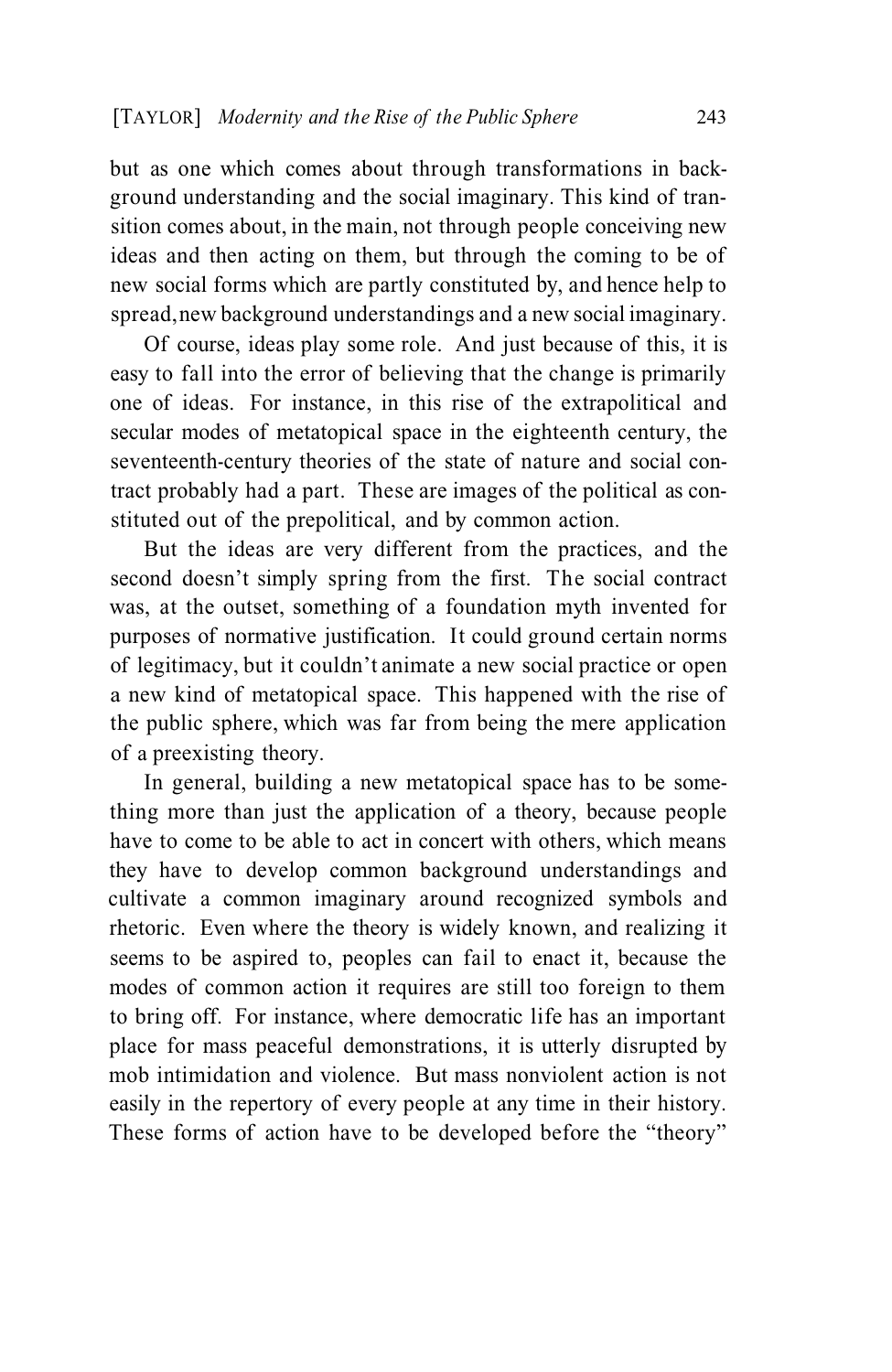can be "applied." 29 The experience of Paris in 1792–94 is echoed in Bucharest 1989-91.

The social contract theory may have had a role in the rise of the public sphere. It may have helped feed the new social imaginary that this sphere required. But it ought to be clear that modern secular society didn't arise primarily through the framing of ideas which were later "applied." Indeed, if the considerations of the preceding paragraph are true, this *couldn't* have been the case. In order to change the social world the ideas have to come to animate real metatopical spaces, and this can never be just a matter of "application," the way one puts a blueprint into effect in constructing a building. Or rather, this can only happen when the ideas are so familiar to the common understandings and practices of a people that they can be unproblematically carried out. Only ideas which are not very novel can be effected in this way. For changes of the scale we are describing, it is virtually certain that they will have to be effected first in the semiblind process by which new spaces are constructed out of mutations in practice which transform the background understanding and imaginary in unplanned ways.

There has, of course, been an illusion of plan-application in modern revolutionary action, with what disastrous unintended consequences modern history is an eloquent witness. This has been powered by the modern model of agency as ideally animated by instrumental reason. This has risen along with secularization, for complex reasons which I can't go into here, but it is not necessarily connected to it.

In any case, it seems characteristic of the kind of transition we're dealing with here that, unlike a change powered by new ideas, its important innovations are nowhere clearly formulated. It is therefore hard to understand, even for those who make it, perhaps especially for them.

<sup>29</sup> I have discussed this in "Comprendre la culture politique," in Raymond Hudon and Réjean Pelletier, *L'engagement intellectuel: Mélanges en l'honneur de Léon Dion* (Québec: Les Presses de l'Université Laval, 1991).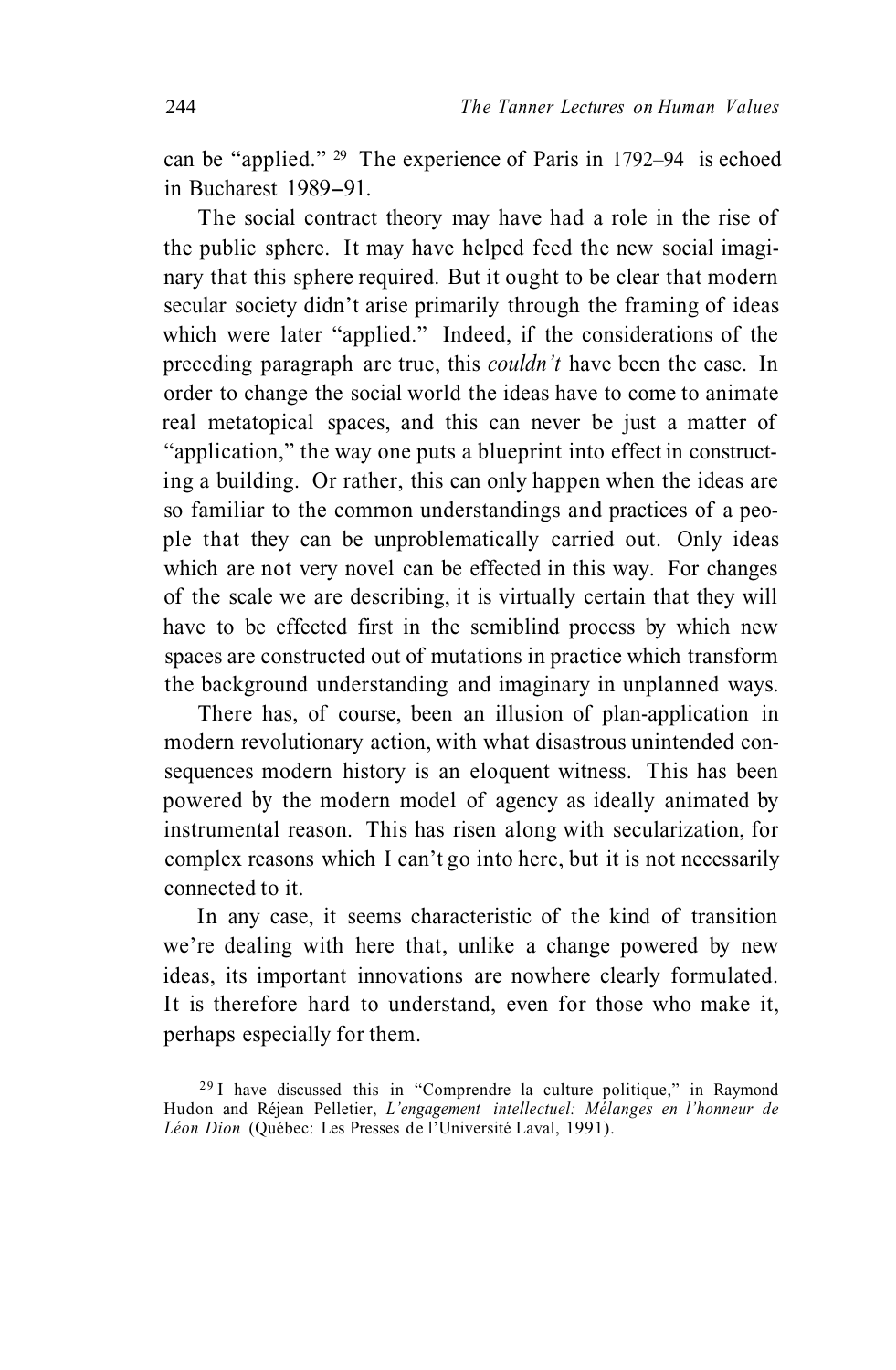This emerges clearly in the way our social imaginary can remain muddled and divided. The revolutionaries who planned to remake the world in secular fashion after destroying the sacral monarchy of France drew on an older notion of higher time in order to mark their age as a new dawn. They introduced a new calendar. The enterprise didn't, indeed couldn't, last very long. But it shows how much the new is still shot through with the old.

And generally, we still draw on the old images of higher time in our political life. We think of our founders as giants, living in a heroic age. This is especially clear in the rhetoric of the American republic, but lots of us go in for it in less spectacular ways. These incoherences are harmless; maybe they aren't even incoherent  $$ any more than Christian artists in the Renaissance when they used the images of classical paganism, which had ceased to be objects of serious belief.

But there are moments when we want to have the solidity of living in political entities grounded in something more than ordinary common action. We can see this in particular in nationalist politics. The modern nation is a community which is conceived as ideally taking its own destiny in hand by common action, in the face of all the old structures of higher time, grounded as it is on a purely natural principle of unity (anyway, in theory) . But nations cannot resist projecting their genesis backward in time and hiding the artifice involved in gathering them into one political entity. The unity of French or Ukrainians is projected back into a past where most presumed compatriots didn't speak French or what we now recognize as Ukrainian. It is placed there *an sich* as a seed just waiting to grow, a common will which somehow preceded its empirical manifestations. This is the fictitious, bogus side of modern nationalism, much talked about, and it forms one facet of the reality captured in Anderson's well-crafted title, *lmagined Communities.*<sup>30</sup>

 $30$  The other side is, of course, that the communities have to repose to some degree on common understandings. These are constitutive and don't have to be fictitious.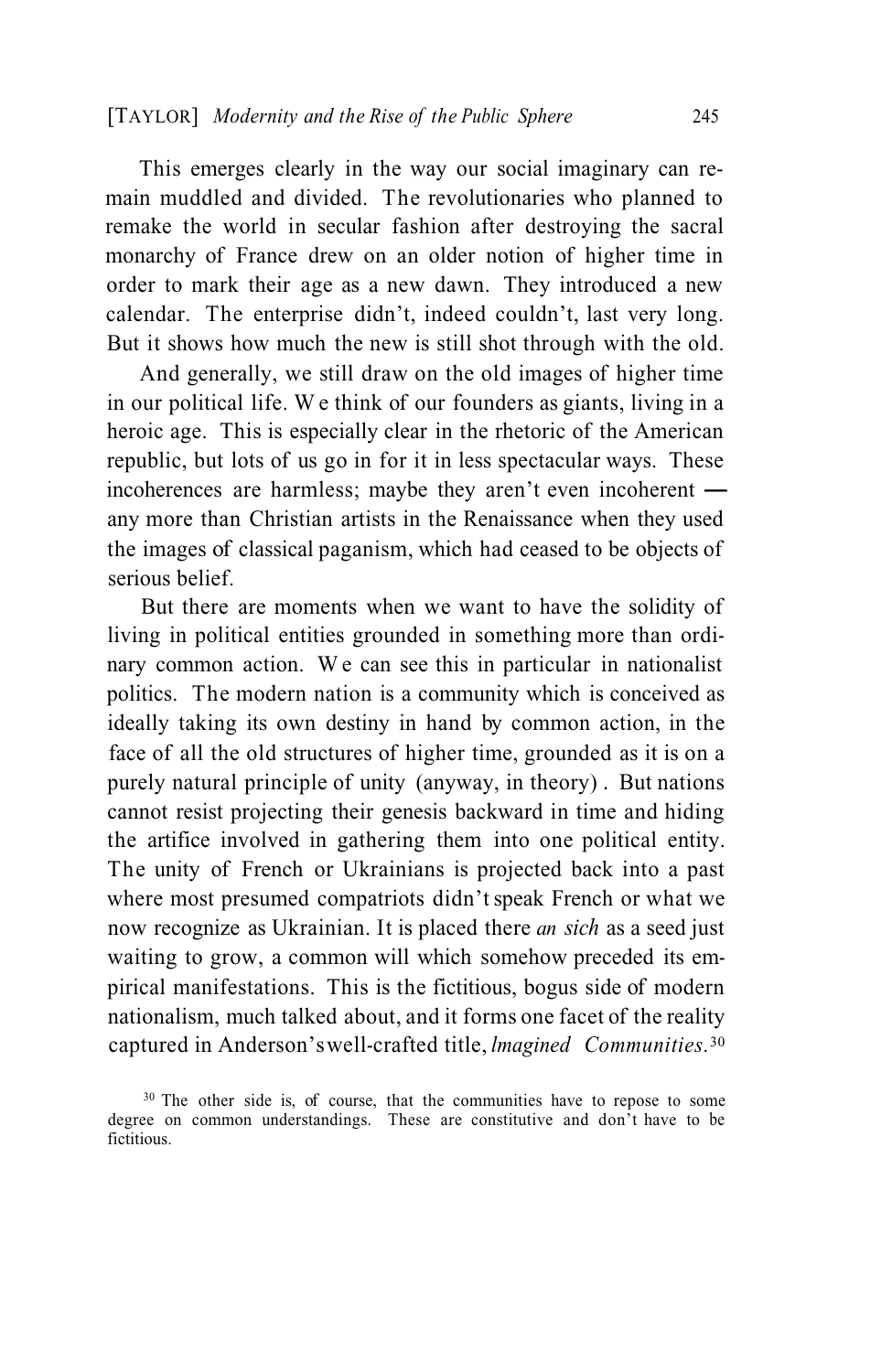But perhaps the most important cost of this half-understanding is that we tend to denature the process in our retrospecive undersanding. Because what has shifted is and has always been largely in the background, we tend to miss it. It's hard to get clear on the shifts in time-consciousness. We too easily tend to think that people always had our secular understandings of events in homogeneous, profane time and then just added some rather bizarre beliefs about God, eternity, and so on. That's why it seems just like dropping a number of rather tenuous illusions when they come to take on our contemporary view.

In the process, we gravely misidentify both where our ancestors were and where we are. We don't understand their beliefs, because we no longer grasp the background in which they were held. Eternity, for someone firmly in an understanding of time as exclusively secular, is just the damn thing going on without end. Sacral kingship is just a lot of ghostly stuff somehow trailing around power. It's hard for us to understand the shape of the good for them, why they valued what they valued.

But failing to see how they differed is also failing to get clear on what's peculiar to us. We only get a clear view on homogeneous, profane time when we've got the contrast formulated. So by projecting it on them we fail to get a very firm grip on our own background. And this hampers our understanding of ourselves.

That means we miss some of the connections or put them in the wrong places. So that we can easily think that secularity must be incompatible with religious belief (because it must have arisen through a change in belief), but it isn't at all. It is a change in time-consciousness, which massively reorders the relations of God (and not only God) to society, but it isn't by itself a denial of God. At the same time, some of the connections which do hold escape us, such as that between secularity and individualism. We have a wrong view of where our real choices lie. Commitment to certain goods, which seems to us optional, may be deeply embedded in our current manner of being. So that we not only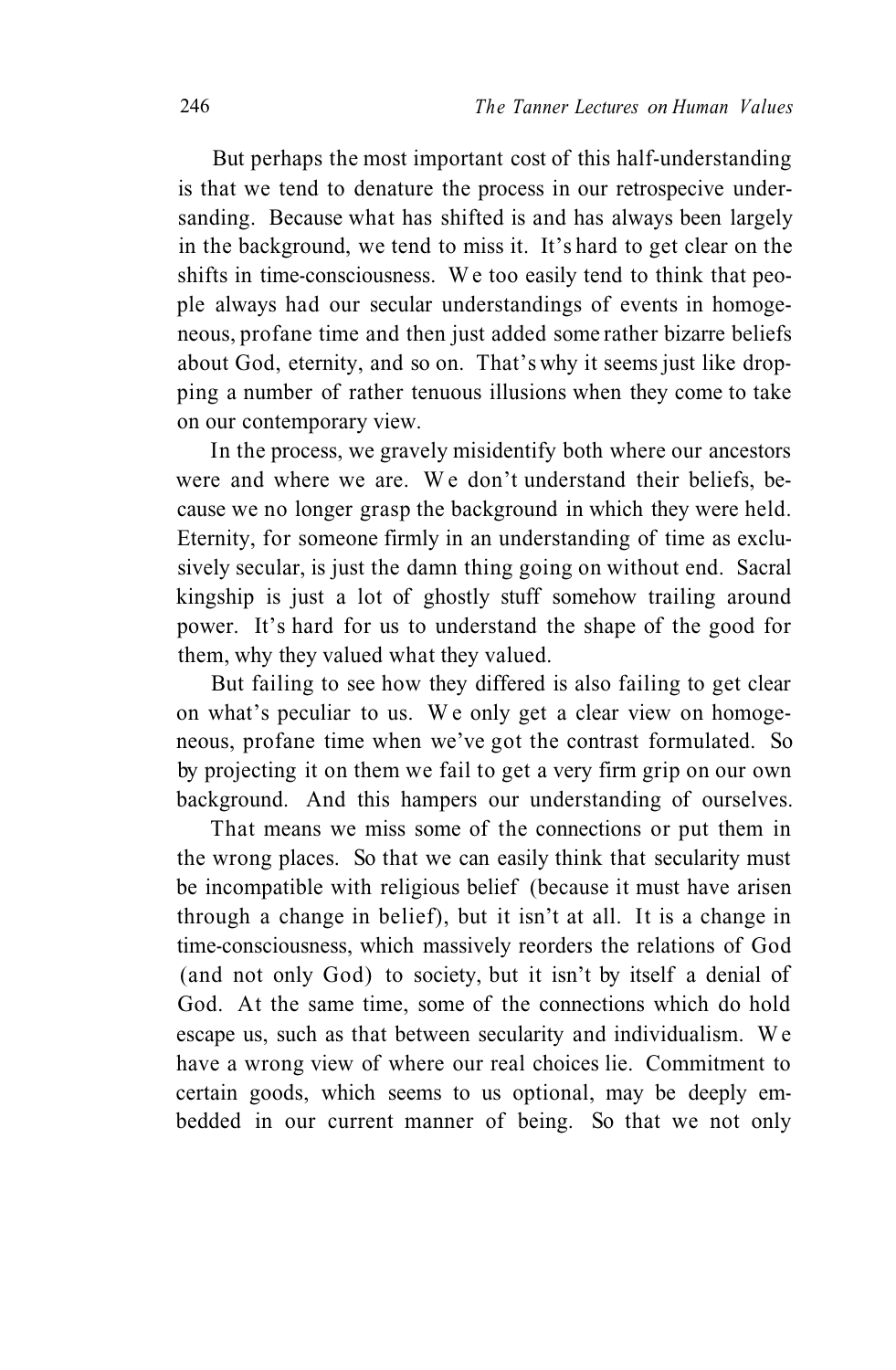wrongly believe that we are in a position to repudiate them, but have a rather distorted view of them.

An undistorted understanding of the transition to modernity will show it to be not just a shift of belief, but a massive reordering of what is taken for granted, of the relations among society, agency, time, and thus also God and the cosmos. We have moved from one constellation to the other. Once we see how massive a change has come about here, we shall no longer be tempted to see it as a change in beliefs within a single culture. We shall be induced to adopt a cultural theory of modernity. And this, in turn, will enable us to get clearer on what our modern culture is really about. As always, identifying the other undistortively will allow us better to understand ourselves, as well as seeing better what distinguishes Western modernity from the alternative modes which are springing up in the extra-European world.

The necessity of a cultural theory has perhaps not yet been demonstrated, but I hope that the considerations above on the rise of the public sphere have helped to show that we have to enlarge our usual categories to understand the whole transition. An examination of some other modern social forms should complete the process and clinch the case for a cultural theory.

#### IV

How does something like the public sphere arise? I said earlier that it only needed the right cultural and social conditions for an editorial addressing the "public" as though they were together at a meeting to be treated not as an odd joke, but as a move in a new, seriously intended game. What are these conditions?

It would be great to be able to explain this. We would be at the very heart of the enterprise of explaining the rise of modernity. I have no such ambition here. But it is clear that an important preliminary to any explanation is getting clear on the scope of the phenomenon to be explained. A little reflection suggests that it is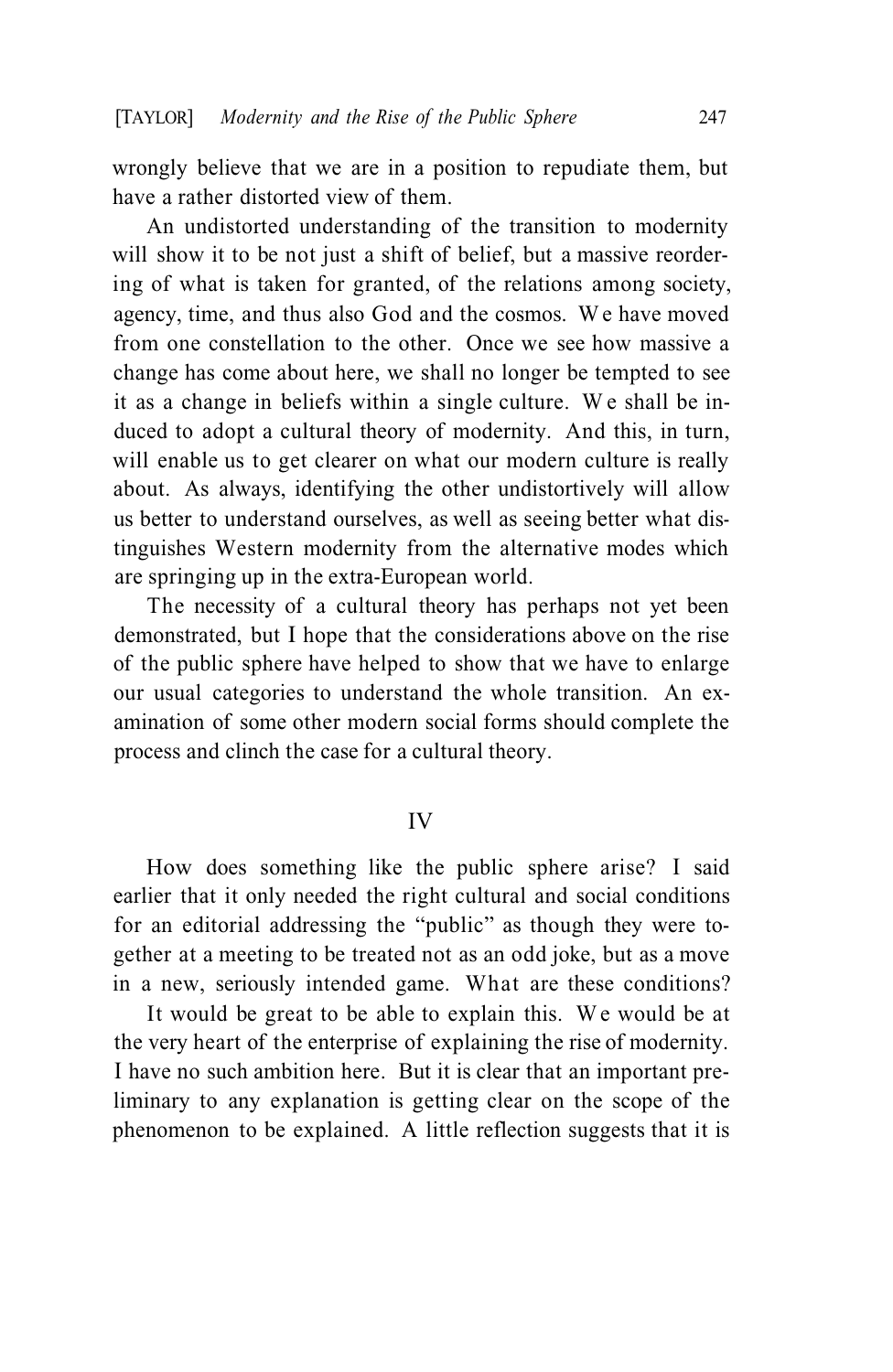not the public sphere alone, that this is part of a wider reality which emerges at this time.

The public sphere is an extrapolitical and secular metatopical space. The suggestion is not farfetched that it should be understood against the background of other developments which accentuated the significance of the extrapolitical secular.

One such development was the revolution in natural science. The "mechanization of the world picture" took the natural universe decisively out of the Great Chain of Being and placed it very firmly in homogeneous, profane time. This undoubtedly played a role. But it did so more as a conception of the world than as a new social space or practice — even though on this latter plane the exchange of the small fraternity of scientific thinkers anticipated the later development of the public sphere. But what we should also be attentive to is the emergence of new kinds of social spaces beyond the narrow purview of the scientific elite, which could have provided a context for the rise of the public sphere.

Habermas places its emergence in this kind of context, noting that the new public sphere brought together people who had already carved out a "private" space as economic agents and owners of property, as well as an "intimate" sphere which was the locus of their family life. The agents constituting this new public sphere were thus both "bourgeois" and "homme." <sup>31</sup>

I think there is a very important link here. The importance of I think there is a very important link here. The importance of<br>these new kinds of "private" space — that is, the heightened sense I think there is a very important link here. The importance of<br>these new kinds of "private" space —that is, the heightened sense<br>of their significance in human life —and the growing consensus in favour of entrenching their independence in the face of state and church bestowed in fact exceptional importance on an extrapolitical and secular domain of life. It is hard not to believe that this in some way facilitated the rise of the public sphere.

I would like to place these forms of privacy in a further historical context. This is what I have called the "affirmation of ordi-

<sup>31</sup>*Structural Transformation,* chapter 2, sections 6 and 7.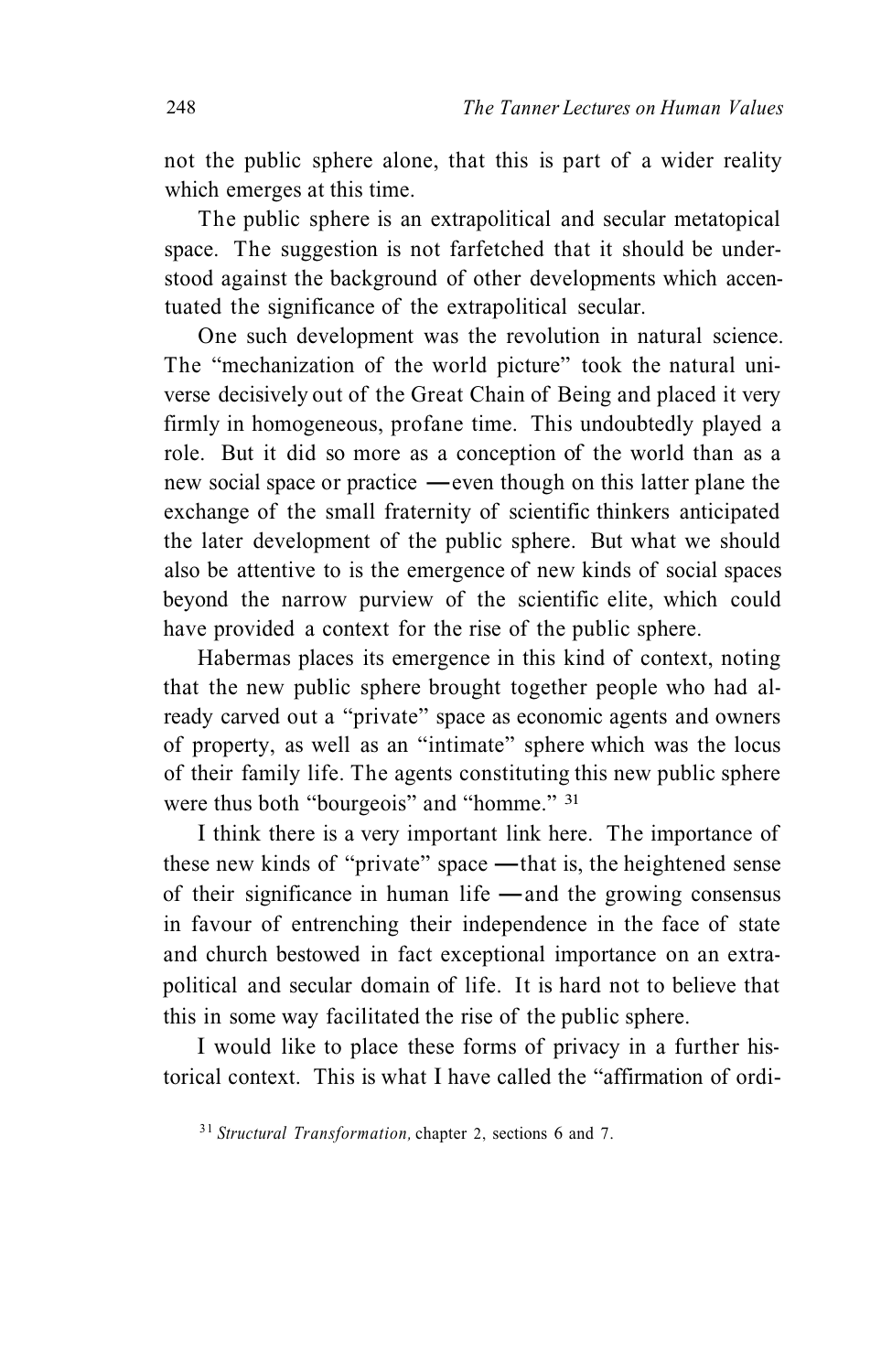nary life." <sup>32</sup> By this I mean the broad movement in European culture, which seems to have been carried first by the Protestant Reformation, which steadily enhances the significance of production and family life. Whereas the dominant ethics which descend from the ancient world tended to treat these as infrastructural to the "good life" (defined in terms of supposedly "higher" activities, like contemplation or citizen participation), and whereas mediaeval Catholicism leaned to a view which made the life of dedicated celibacy the highest form of Christian practice, the Reformers stressed that we follow God first of all in our callings and in our families. The ordinary is sanctified or, put in other terms, the claims to special sanctity of certain types of life (the monastic), or special places (churches), or special acts (the Mass) were rejected as part of false and impious belief that humans could in some way control the action of grace.

But to say that all claims to special sanctity were rejected is to say that the nodal points where profane time especially connected with divine time were repudiated. We live our ordinary lives, work in our callings, sustain our families, in profane time. In the new perspective, this is what God demands of us, and not any attempts on our part to connect with eternity. That connection is purely God's affair. Thus the issue whether we live good or bad lives was henceforth situated firmly in ordinary life and within profane time.

Transposed out of a theological and into a purely human dimension, this gave rise to the constellation of modern beliefs and sensibility which makes the central questions of the good life turn on how we live our ordinary lives and turns its back on supposedly "higher" or more heroic modes of life. It underlies the "bourgeois" ethic of peaceful rational productivity in its polemic against the aristocratic ethic of honour and heroism. It can even appropriate its own forms of heroism, as in the Promethean picture of

<sup>3 2</sup> See *Sources of the Self* (Cambridge, Mass.: Harvard University Press, 1989), chapter 13.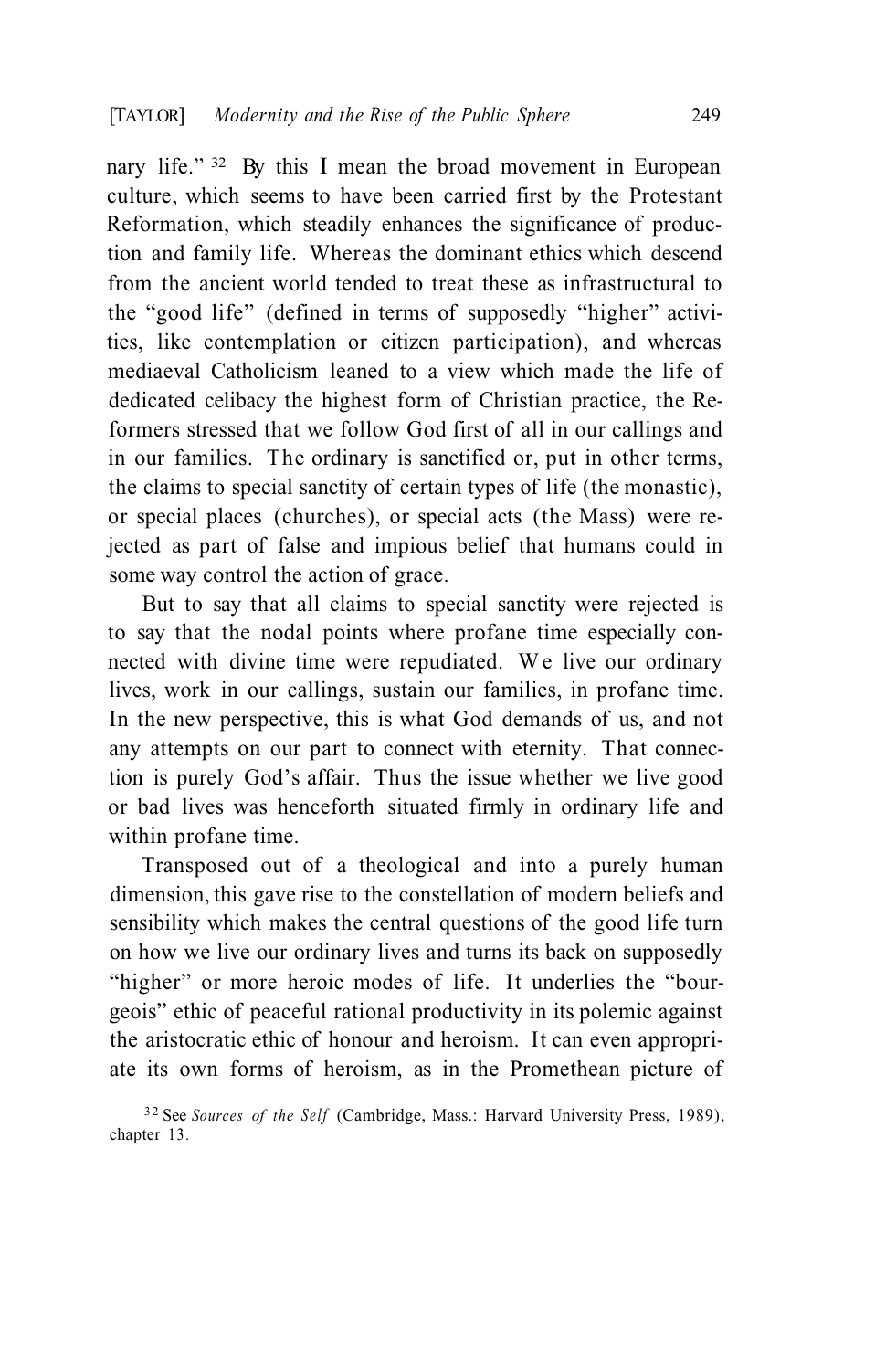humans as producers, transforming the face of the earth, which we find with Marx. Or it can issue in the more recent ethic of selffulfillment in relationships, which is very much part of our contemporary world.

This is the background against which we can understand the two developments Habermas picks out. First, the saliency given to the "private" economic agent reflects the significance of the life of production in the ethic of ordinary life. This agent is private, over against the "public" realm of state and other authority. The "private" world of production now has a new dignity and importance. The enhancing of the private in effect gives the charter to a certain kind of individualism. The agent of production acts on his or her own, operates in a sphere of exchange with others which doesn't need to be constituted by authority. As these acts of production and exchange come to be seen as forming an ideally self-regulating system, the notion emerges of a new kind of extrapolitical and secular sphere, an "economy" in the modern sense. Where the word originally applied to the management of a household, and therefore to a domain which could never be seen as self-regulating, in the eighteenth century the notion arises of an economic system, with the Physiocrats and Adam Smith, and that is the way we understand it today.

The (market) economy comes to constitute a sphere, that is, a way in which people are linked together to form an interconnecting society, not only objectively but in their self-understanding. This sphere is extrapolitical and secularly constituted. But it is in an important sense not public. The time has come perhaps to distinguish some of the senses of this overworked term.

There seem to be two main semantic axes along which this term is used. The first connects "public" to what affects the whole community ("public affairs") or the management of these affairs ("public authority"). The second makes publicity a matter of access ("this park is open to the public") or appearance ("the news has been made public"). The new "private" sphere of eco-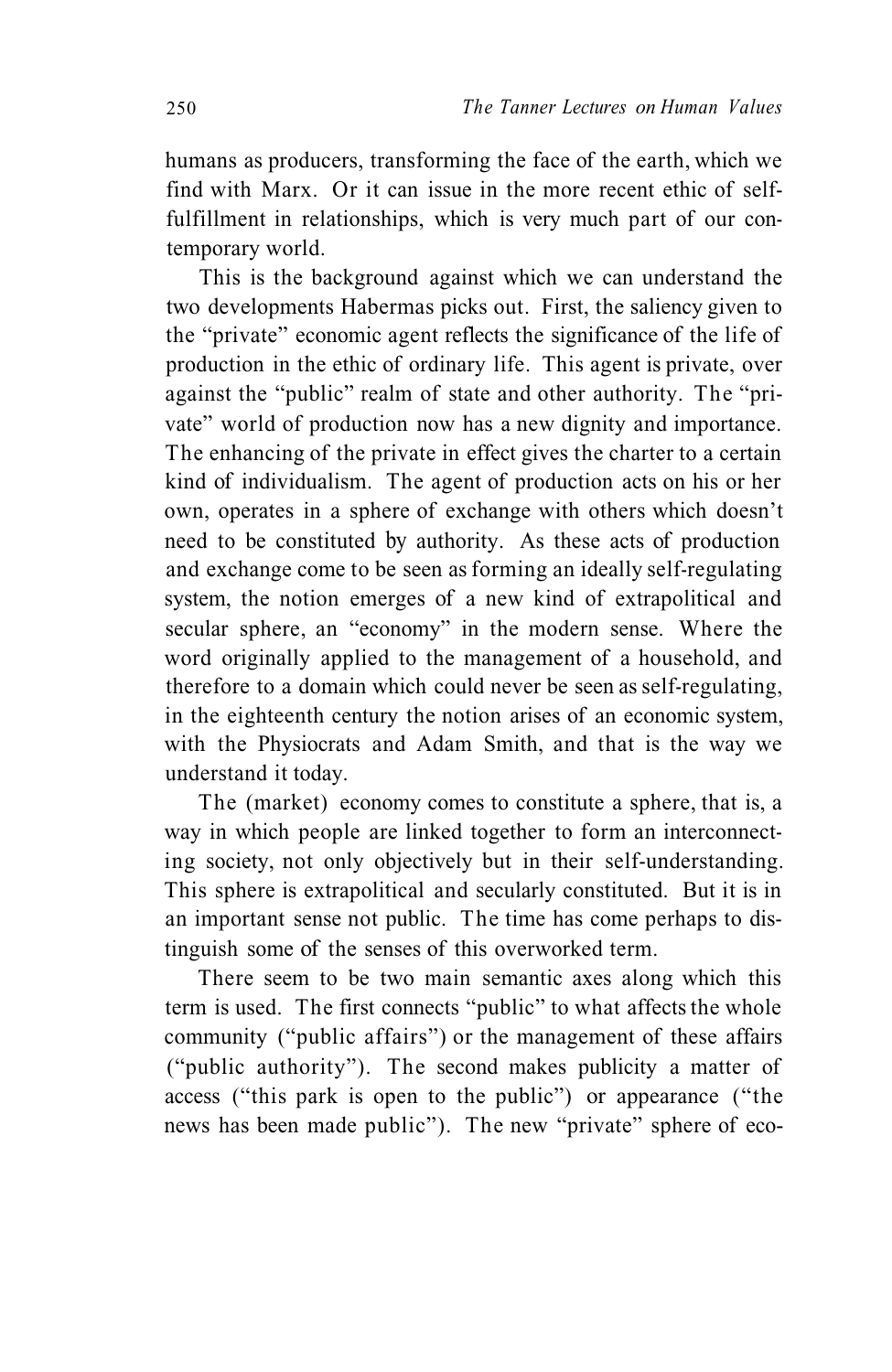nomic agents contrasts with "public" in the first sense. But these agents also came to constitute what we have been calling a public sphere in the second sense, because this sphere is precisely a metatopical common space, a space in which people come together and contact each other. It is a space, we might say, of mutual appearance and in that sense a "public" space.

But the economic sphere proper is not public even in that second sense. The whole set of economic transactions is linked in a series of causal relations, which can be traced, and by which we can understand how they influence each other, but this is neither a matter of common decision (by "public authority"), nor do these linked transactions lie in some public domain of common appearance. And yet I want to speak of a "sphere" because the agents in an economy are seen as being linked in a single society, in which their actions reciprocally affect each other in some systematic way.

The economy is the first mode of society of the new sort which I defined above, a society constituted purely extrapolitically and in profane time. It forms part of the background to the rise of the public sphere. It seems very plausible that the explanation of each is interlinked with that of the other.

The second background Habermas picks out is the intimate sphere. Here we see a development of the second main constituent of ordinary life, the world of the family and its affections. As the eighteenth century develops, this becomes the locus of another demand for "privacy," this time defined in relation to the second kind of "publicness," that concerned with access. Family life retreats more and more into an intimate sphere, shielded from the outside world, and even from the other members of a large household. Houses are more and more constructed to allow for the "privacy" of family members, in relation to servants as well as outsiders.

The enhanced value placed on family life, in the context of another long-term development, toward greater concentration on subjectivity and inwardness, has as one of its fruits the eighteenthcentury cherishing of sentiment. Another shift occurs, as it were,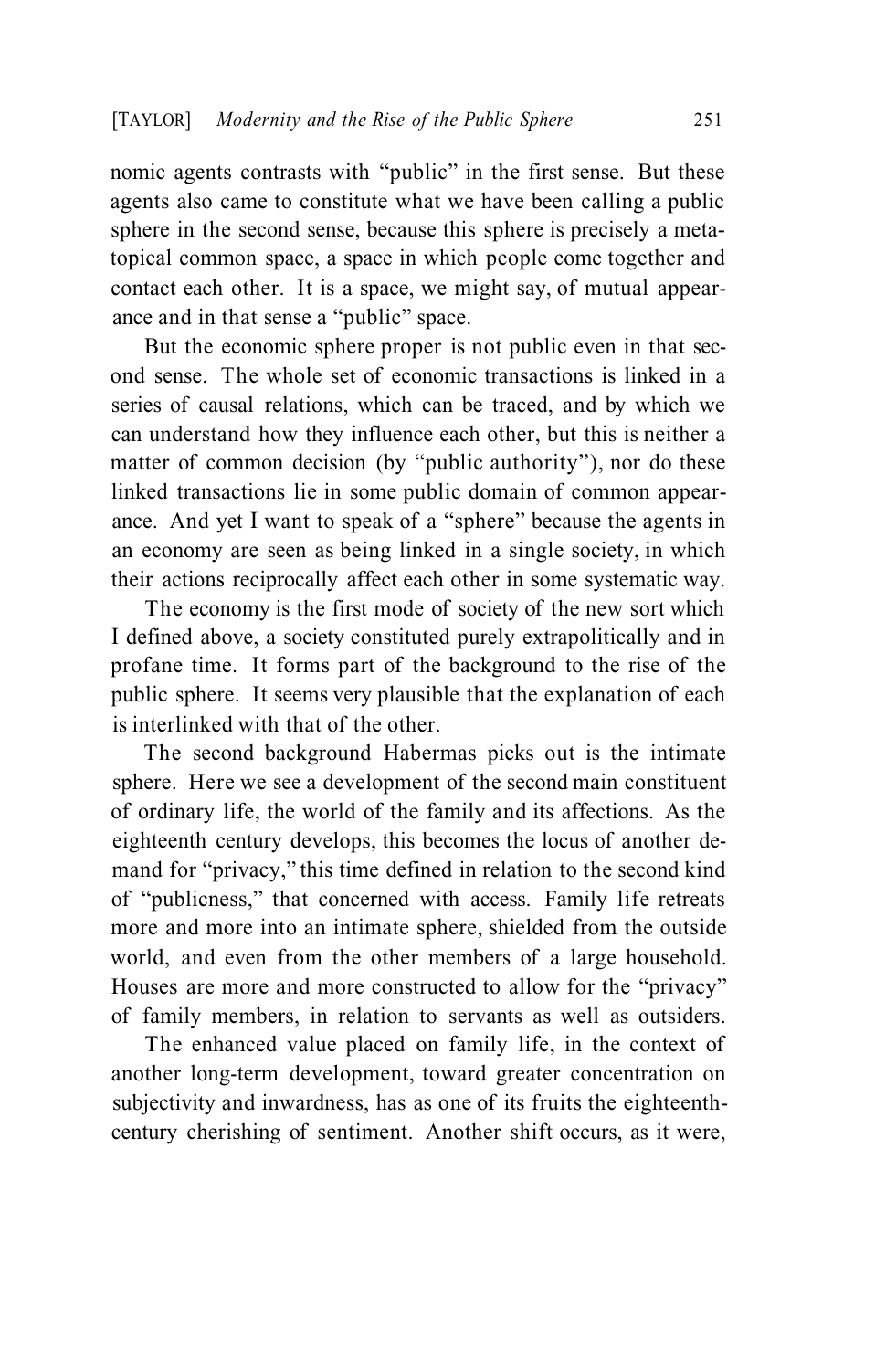in the centre of gravity of the good life, within the broad development which affirms ordinary life, and a new importance comes to repose in our experiencing fine, noble, or exalted sentiments. This new ethic both defines and propagates itself through literature. Perhaps its central vehicle was the epistolary novel. Rousseau's *Julie* was a paradigm case.

This literature helped define a new understanding of an intimate sphere of close relations, the home at its finest of noble sentiments and exalted experience. This understanding of experience was further enriched by a new conception of art in the category of the "aesthetic." This is another fruit of subjectification, of course, because art understood in this category is being defined in terms of our reaction to it. It is in this century that music becomes more and more detached from public and liturgical function and comes to join the other arts as objects of aesthetic enjoyment, enriching the intimate sphere.

This intimate realm was also part of the background against which the public sphere emerged. And not only because it constituted part of the domain of the (extrapolitical and secular) "private," but also because the intimate domain had to be defined through public interchange, both of literary works and of criticism. This is only superficially a paradox, as we shall see below. A new definition of human identity, however "private," can only become generally accepted through being defined and affirmed in public space. And this critical exchange itself came to constitute a public sphere. We might say that it came to constitute an axis of the public sphere, along with, even slightly ahead of, the principal axis which concerned us above: exchange around matters of public (in the first sense) policy. People who never met came to a mutually recognized common mind about the moving power of Rousseau's *Julie,* even as they came to do in the early revolutionary period about the insights of his *Contrat social.* 

It is against this whole economic and intimate-sentimental background that we have to understand the rise of the public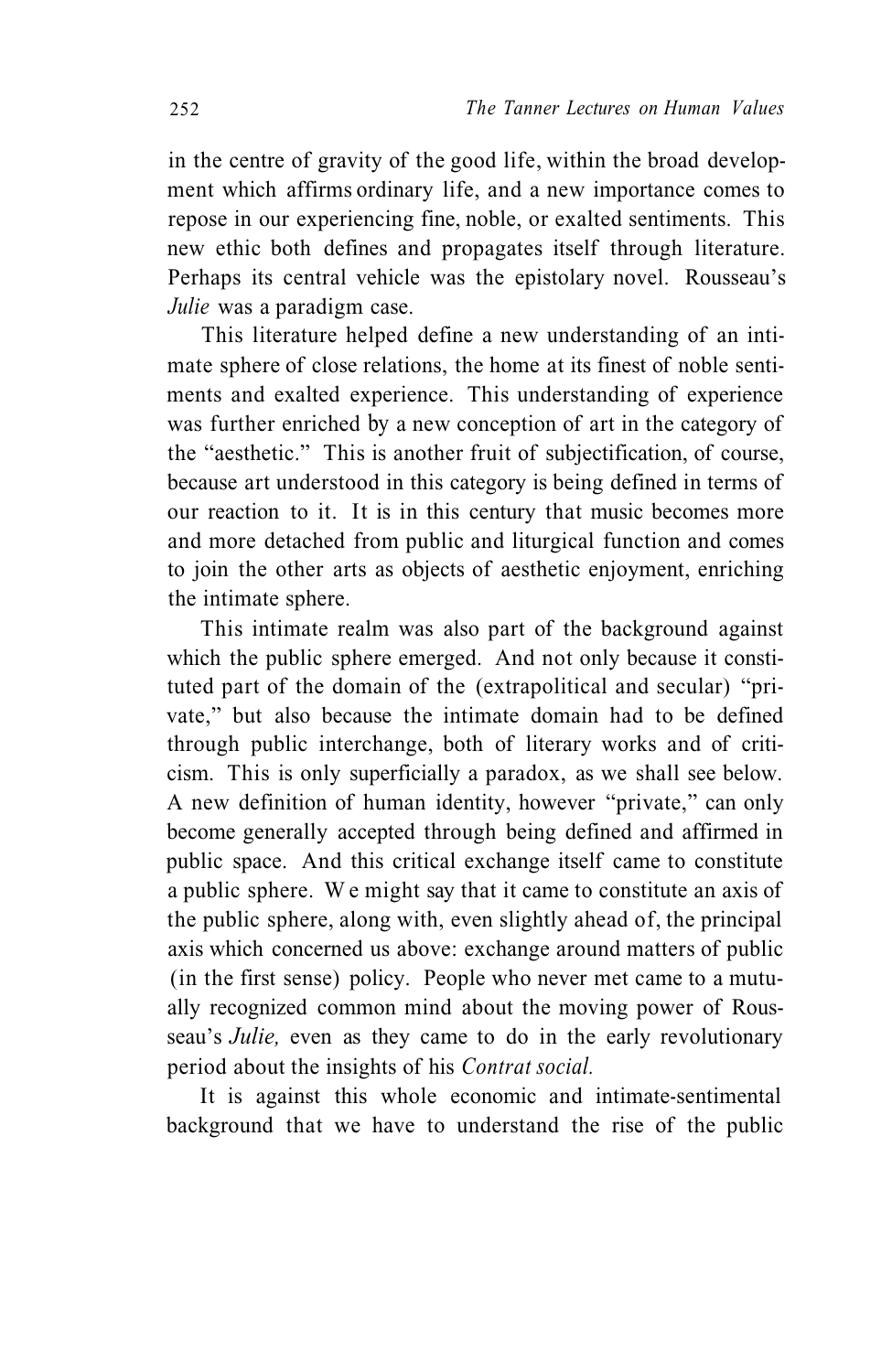sphere in Europe. And this means that we should understand it as part of a family of extrapolitical and secular constitutions of "society." On one side, it relates to the economy, even further removed from the political realm in that it is not a domain of publicity in any sense. On the other side, it helped to nourish the new images of popular sovereignty, which gave rise to new and sometimes frightening forms of political action in this century. These three forms need to be treated together, if we are to understand them adequately, I cannot undertake this here.

#### V

In conclusion, I want to link this discussion with the issue I raised in the first section: cultural and acultural theories of modernity. I spoke there about the popularity of acultural accounts, that is, explanations of Western modernity which see it not as one culture among others, but rather as what emerges when any "traditional" culture is put through certain (rational or social) changes. On this view, modernity is not specifically Western, even though it may have started in the West. It is rather that form of life toward which all cultures converge, as they go through, one after another, substantially the same changes. These may be seen primarily in "intellectual" terms, as the growth of rationality and science; or primarily in "social" terms, as the development of certain institutions and practices: a market economy, or rationalized forms of administration. But in either case the changes are partly understood in terms of the loss of traditional beliefs, either because they are undermined by the growth of reason or because they are marginalized by institutional change.

Even the social explanations assume that these beliefs suffer from a lack of rational justification, since the solvent effect of social change is held to lie in the fact that it disturbs old patterns which made it possible to hold onto these earlier beliefs in spite of their lack of rational grounding. For instance, the continuance of a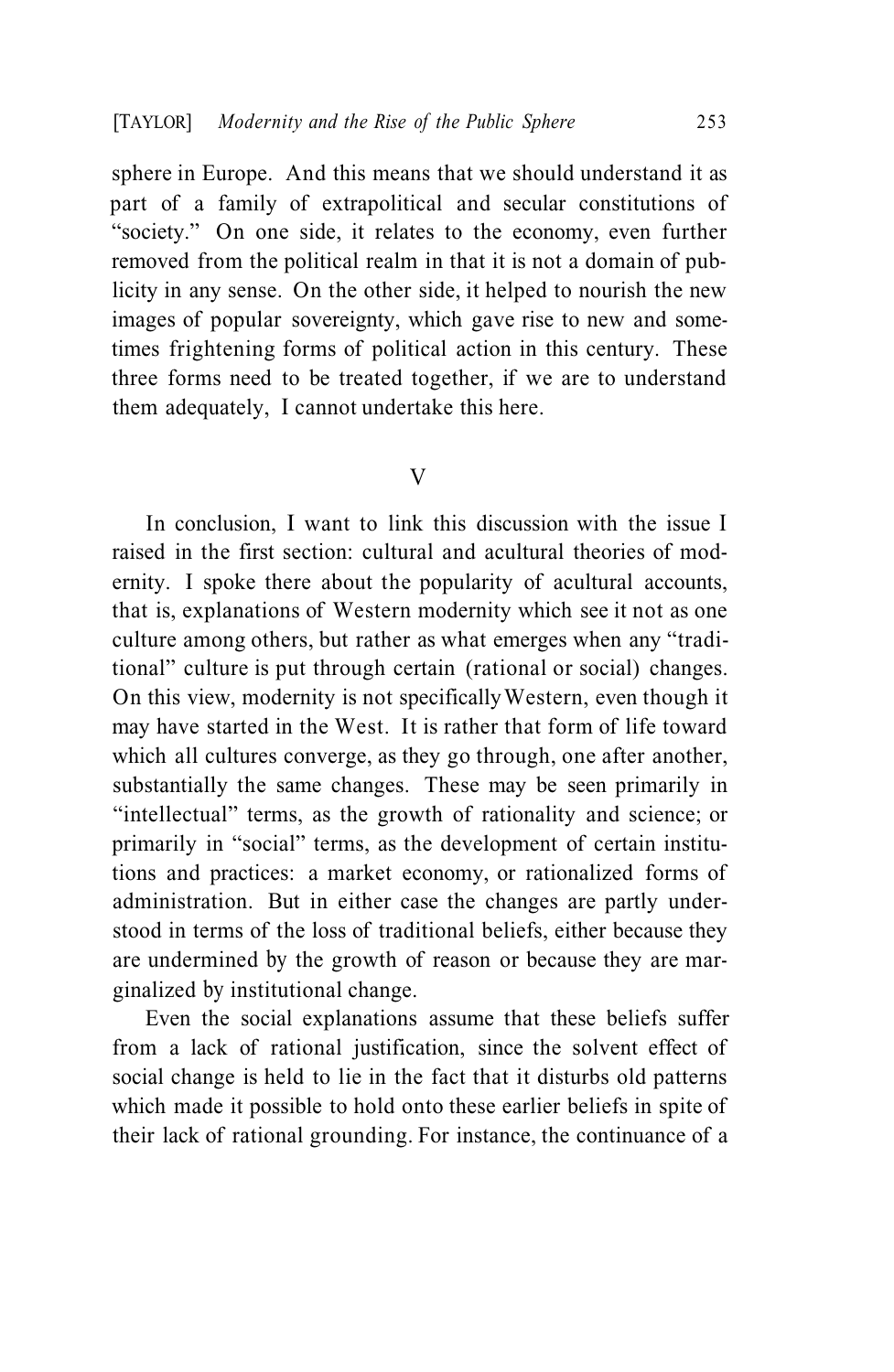static, agricultural way of life, largely at the mercy of the vagaries of climate, supposedly makes certain religious beliefs look plausible, which lose their hold once humans see what it is to take their fate in their own hands through industrial development. Or a largely immobile society leads individuals to see their fate as bound up closely with that of their neighbours and inhibits the growth of an individualism which naturally flourishes once these constricting limits are lifted.

The acultural theory tends to see the process of modernity as involving among other things the shucking off of beliefs and ways which don't have much rational justification, leaving us with an outlook many of whose elements can be seen more as hard, residual facts: that we are invidiuals (i.e., beings whose behaviour is ultimately to be explained as individuals), living in profane time, who have to extract what we need to live from nature, and whom it behooves therefore to be maximally instrumentally rational, without allowing ourselves to be diverted from this goal by the metaphysical and religious beliefs which held our forebears back.33 Instrumental rationality commands a scientific attitude to nature and human life.

At the heart of the acultural approach is the view that modernity involves our "coming to see" certain kernel truths about the human condition, those I have just adverted to. There is some justification for talking of our "coming to see" the truth when we consider the revolution of natural science which begins in the

<sup>&</sup>lt;sup>33</sup> This development of instrumental rationality is what is frequently described as "secularization." See, for instance, Gabriel Almond and G. Bingham Powell, *Comparative Politics: A Developmental Approach* (Boston: Little Brown, 1966), pp. 24–25: "A village chief in a tribal society operates largely with a given set of goals and a given set of means of attaining these goals which have grown up and been hallowed by custom. The secularization of culture is the processes whereby traditional orientations and attitudes give way to more dynamic decision-making processes involving the gathering of information, the evaluation of information, the laying out of alternative courses of action, the selection of a given action from among those possible courses, and the means whereby one tests whether or not a given course of action is producing the consequences which were intended." And later: "The emergence of a pragmatic, empirical orientation is one component of the secularization process" (p. 58).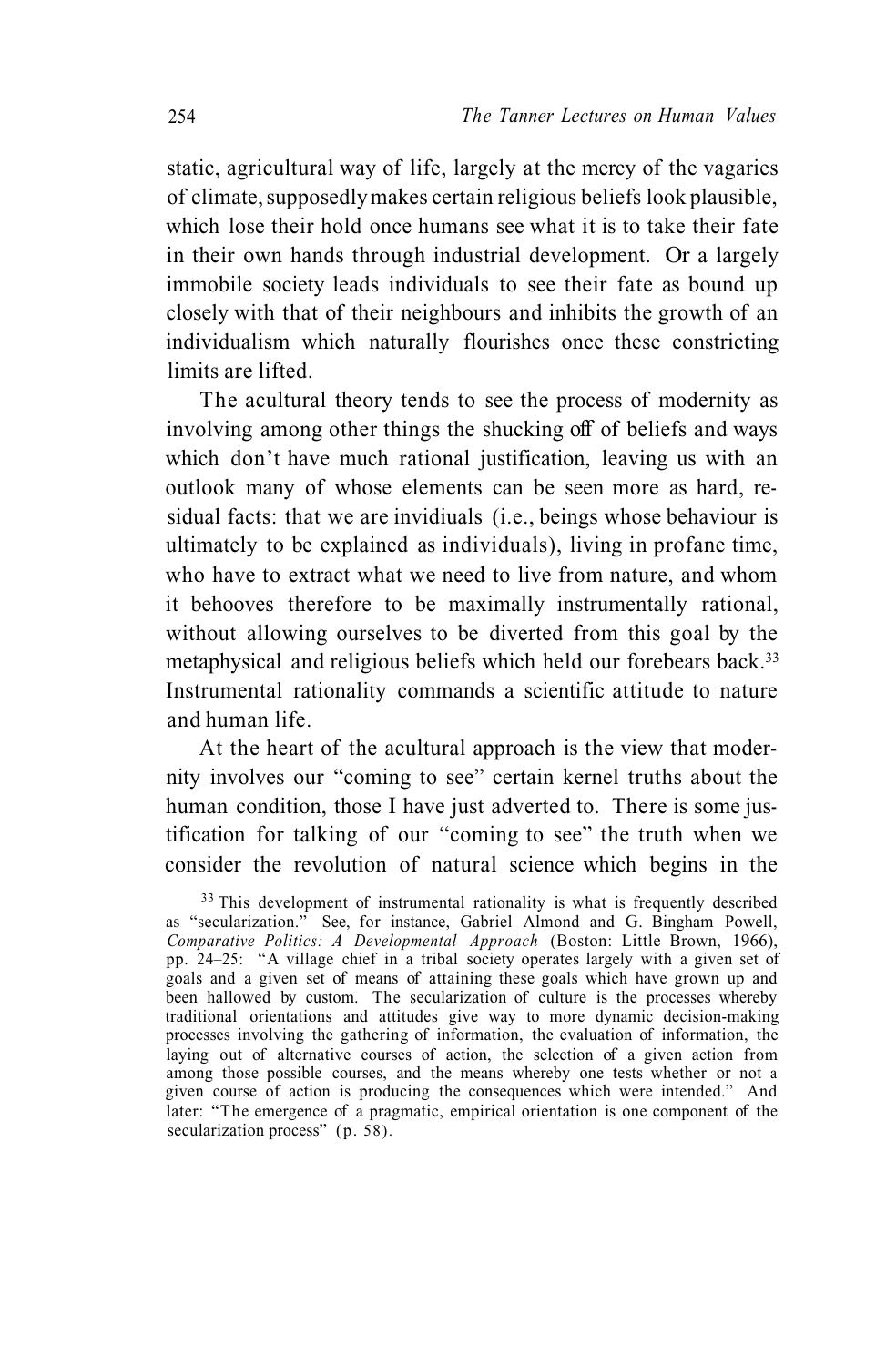seventeenth century. But the mistake of the acultural approach is to lump all the supposed kernel truths about human life into the same package, as though they were all endorsed equally by "science," on a par, say, with particle physics.<sup>34</sup>

I have been arguing that this is a crucial mistake. It misrepresents our forebears, and it distorts the process of transition from them to us. In particular, seeing the change as the decline of certain *beliefs* covers up the great differences in background understanding and in the social imaginary of different ages. More, it involves a sort of ethnocentrism of the present. Since human beings always do hold their explicit beliefs against a background and in the context of an imaginary, failure to notice the difference amounts to the unwitting attribution to them of ours. This is the classic ethnocentric projection.

This projection gives support to the implicit Whiggism of the acultural theory, whereby moderns have "come to see" the kernel truths. If you think of premoderns as operating with the same background understanding of human beings as moderns (i.e., as instrumental individuals) and you code their understandings of God, cosmos, and multidimensional time as "beliefs" held against this background, then these beliefs do, indeed, appear to be arbitrary and lacking in justification, and it is not surprising that the social changes dislodged them.

But our examination of the rise of the social sphere suggests that this is not what happened. It is not that we sloughed off a whole lot of unjustified beliefs, leaving an implicit selfunderstanding which had always been there, to operate at last

<sup>&</sup>lt;sup>34</sup> Even Ernest GelIner, who is light years of sophistication away from the crudities of Almond and Powell, puts himself in the acultural camp, for all his interesting insights into modernity as a new constellation. He does this by linking what I am calling the supposed "kernel truths" with what he calls "cognitive advance," in a single package. The modern constellation unchained science, and that in his view seems to confer the same epistemic status on the whole package. "Specialization, atomization, instrumental rationality, independence of fact and value, growth and provisionality of knowledge are all linked with each other" (*Plough, Sword and Book* [Chicago: University of Chicago Press, 1988], p. 122).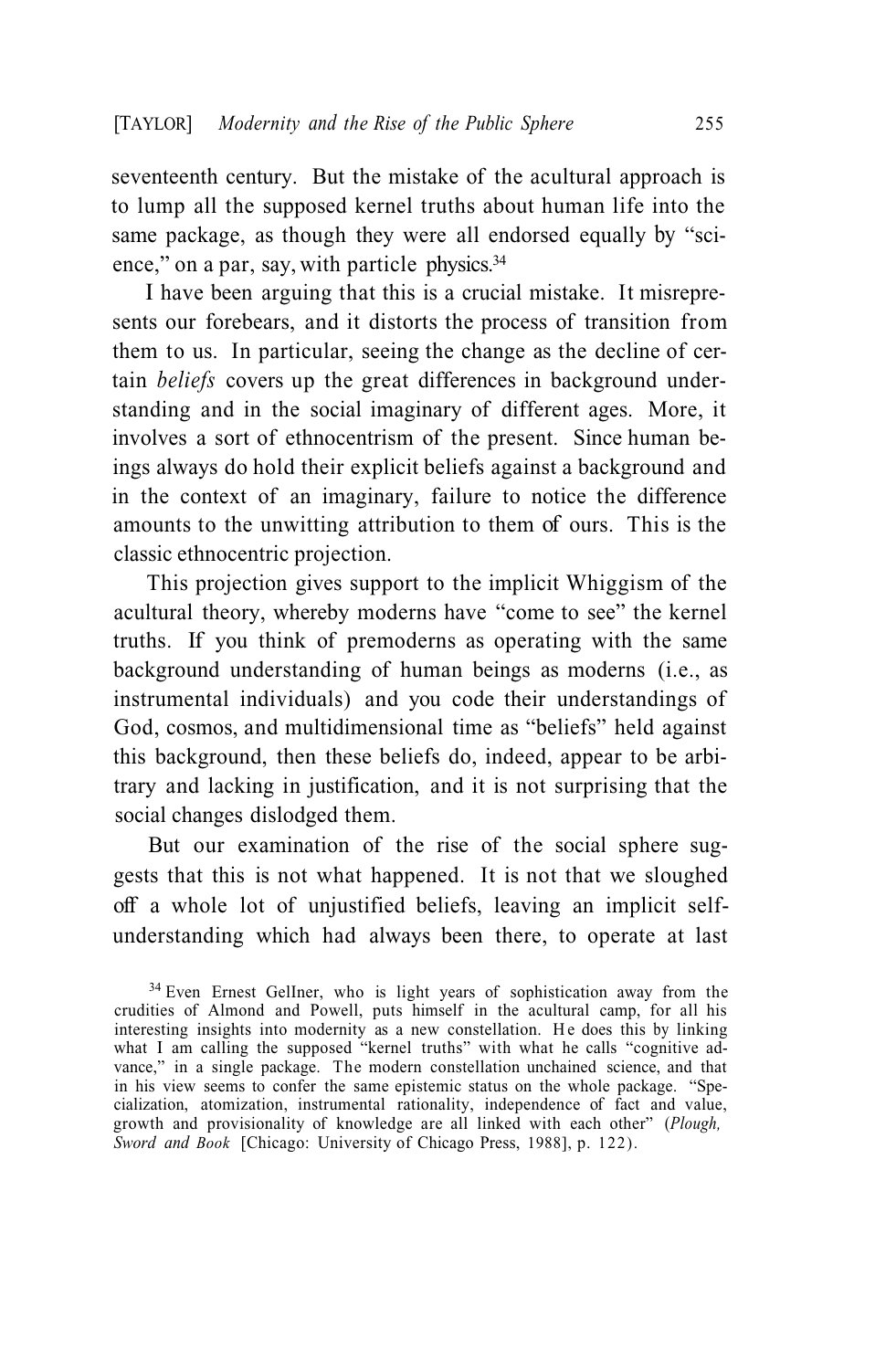untrammeled. Rather, a constellation of implicit understandings of our relation to God, the cosmos, other humans, and time was replaced by another in a multifaceted mutation. Seeing things this way not only gives us a better handle on what happened. It also allows us to understand ourselves better. As long as we think that our implicit self-understanding is the universal human one, as long as we fail to note its contrast with others, so long shall we have an incomplete and distorted understanding of it. This is always a price of ethnocentrism.

From a standpoint immured within any culture other cultures price of ethnocentrism.<br>
From a standpoint immured within any culture other cultures<br>
look weird. No doubt we would look strange — as well as blas-<br>
pharmous and ligentique the our mediatual appearant. But there look weird. No doubt we would look strange — as well as blas-<br>phemous and licentious — to our mediaeval ancestors. But there is a particularly high cost in self-misunderstanding which attaches to the ethnocentrism of the modern. The kernel truths of the acultural theory incorporate an - often unreflective - methodological individualism and a belief in the omnicompetence of natural science. Impelled by the latter, its protagonists are frequently tempted to cast our "coming to see" the kernel truths as sort of "discovery" in science. But the discoveries of natural science are of "neutral" facts, that is, truths which are "value-free," on which value may be subsequently placed by human beings, but which themselves are devoid of moral significance. It belongs to the range of such "natural" facts that we are individuals, impelled to operate by instrumental reason, maximizing our advantage when we are not deterred from doing so by unfounded belief.<sup>35</sup>

Now, this hides from view two important connections. First, the way in which our implicit understanding of ourselves as agents always places us in certain relations to others. Because of the very nature of the human condition - that we can only define ourselves in exchange with others, those who bring us up, and those nature of the human condition —that we can only define our-<br>selves in exchange with others, those who bring us up, and those<br>whose society we come to see as constitutive of our identity —our self-understanding always places us among others. The place-

<sup>&</sup>lt;sup>35</sup> Thus Gellner includes "independence of fact and value" in his package, along with "growth and provisionality of knowledge" *(Plough, Sword and Book,*  p. 122).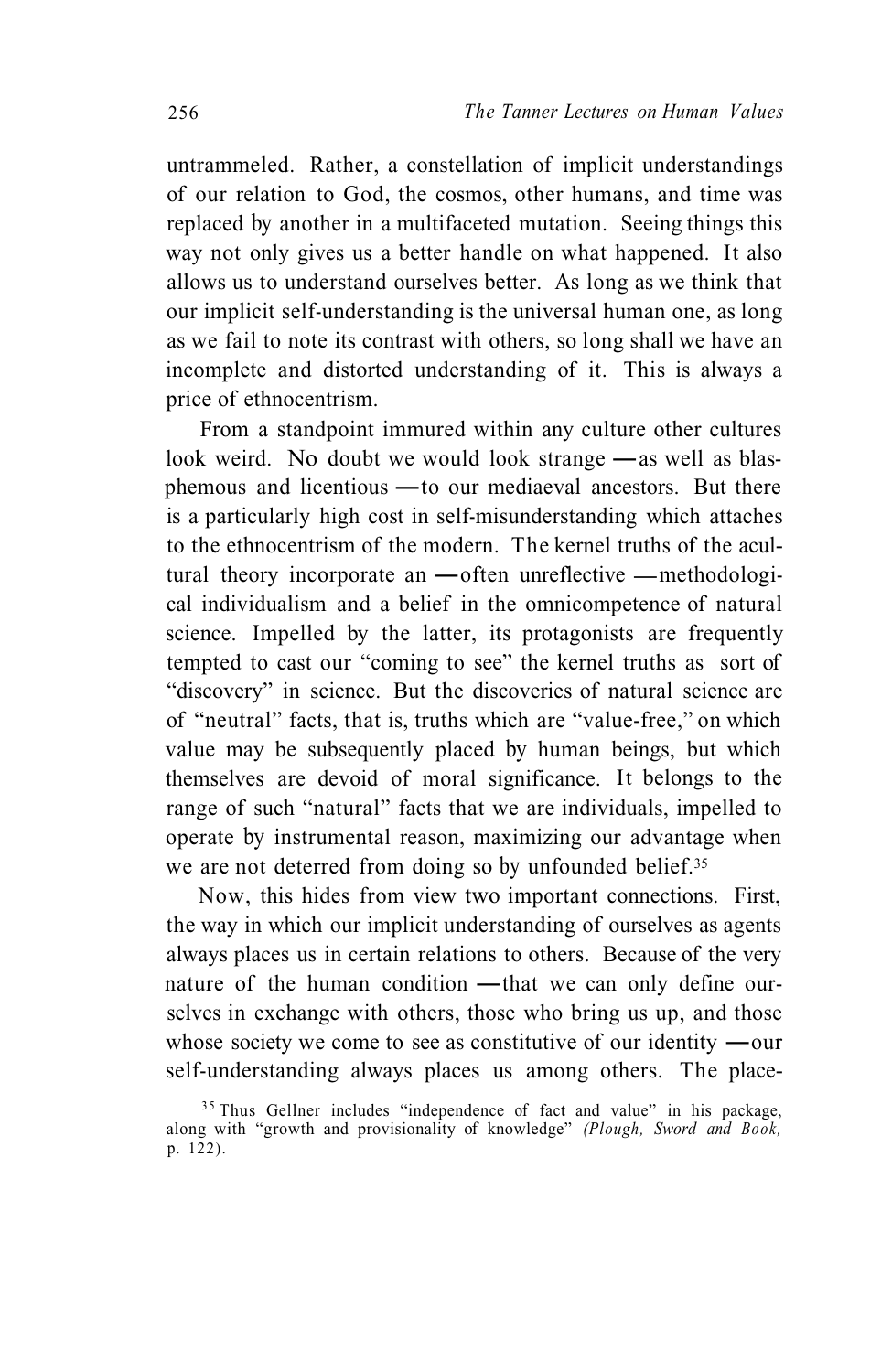ments differ greatly, and understanding these differences and their change is the stuff of history. We have already come across one very important such difference, admittedly in a conjectural mode, when I spoke earlier of our ancestors' sense that a metatopical agency required a constitution beyond profane time. We have broken with them because we have found a way of understanding our placement in relation to others, even metatopically, entirely in profane time. This was the shift which helped bring about modern individualism. But this mustn't be misunderstood as the birth of a human identity which only subsequently discovers a need for, or determines its relations to, others. The human of the "state of nature" was, indeed, an important constituent of the early modern imaginary, but we mustn't make the mistake of understanding the people who imagined it in its light. Modern "individualism" is maginary, but we mustn't make the mistake of understanding the<br>people who imagined it in its light. Modern "individualism" is<br>co-terminous with —indeed, is defined by —a new understanding<br>of our situation emerge athers, a of our situation among others, one which gives an important place to common action in profane time, and hence to the idea of consensually founded unions, which receives influential formulation in the myth of an original state of nature and a social contract. Individualism is not just a withdrawal from society, but a reconception of what human society can be. To think of it as pure withdrawal is to confuse individualism, which is always a moral ideal, with the anomie of breakdown.

Similarly, our understanding of ourselves always incorporates some understanding of the good and our relation to it. Here too there are radical differences. The good may be conceived theistically, or as in the cosmos (as with Plato's Idea of the Good). But it may also be understood as residing in us, in the inherent dignity of the human person as a reasoning being, for instance, as we find with Immanuel Kant. However understood, the notion of a human identity without such a sense brings us close to the unimaginable limit of total breakdown.<sup>36</sup>

<sup>36</sup> I have tried to argue this point at greater length in *Sources of the Self,*  chapters 1-4.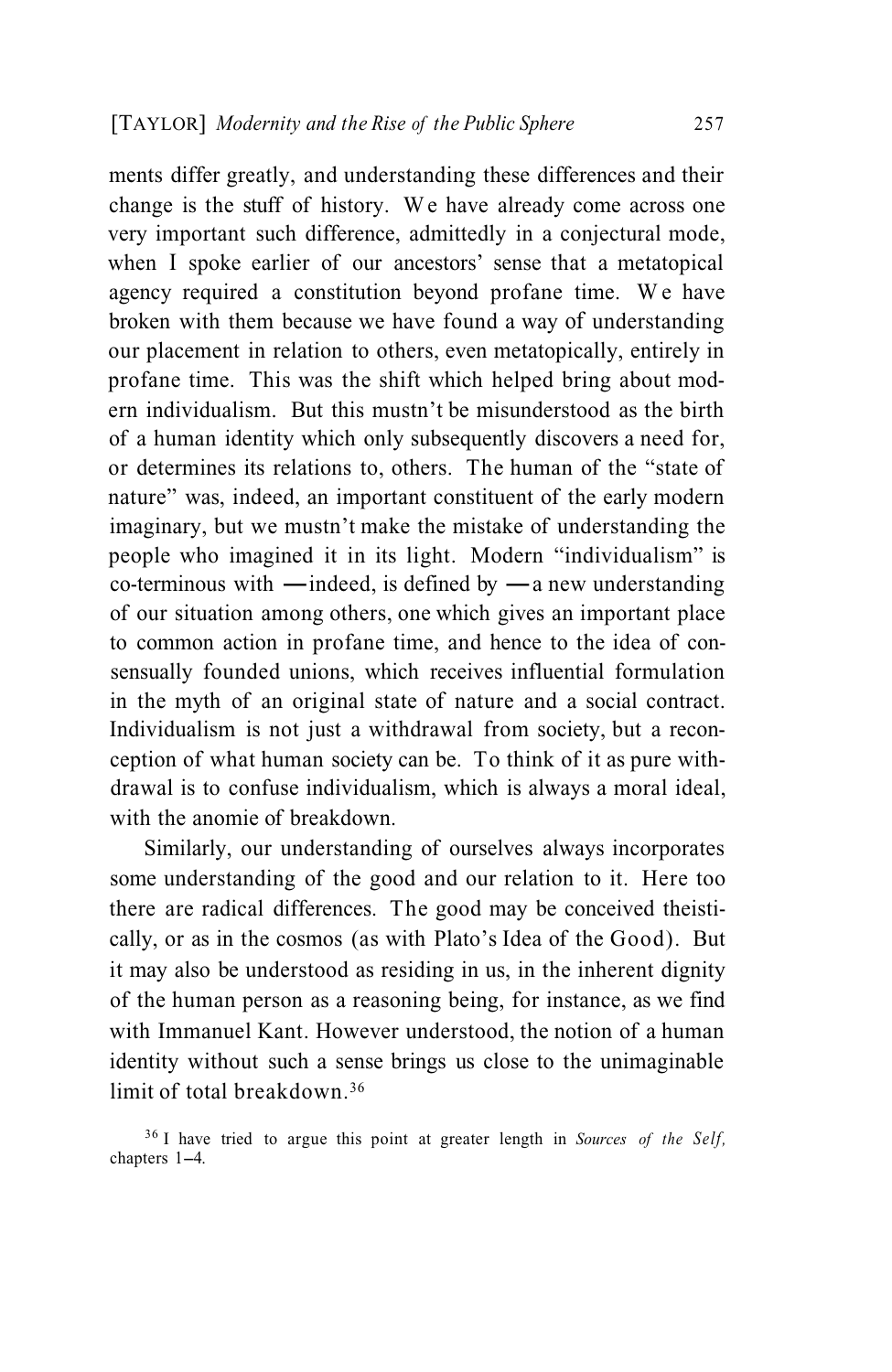All this is occluded, indeed doubly. Seeing the evolution of instrumental individualism as the discovery of a "natural" fact not only involves projecting our background onto our ancestors. In addition, the naturalist, scientistic outlook which generates this error has been heavily intricated with the representational, foundationalist epistemology which descends from Descartes and Locke. This epistemology has suppressed all recognition of the background. It conceives our knowledge of the world as consisting of particulate, explicit representations. This means that we not only project our own background backward, but also render this error invisible by repressing all awareness of backgrounds as such.27 The ethnocentric colonization of the past cannot be brought to light, because the very terms in which it might appear have been abolished.

The very idea of individuals who might become aware of themselves and then only subsequently, or at least independently, determine what importance others have for them and what they will accept as good belongs to post-Cartesian, foundationalist fantasy. Once we recognize that our explicit thoughts can only be entertained against a background sense of who and where we are in the world and among others and in moral space, we can see that we can never be without some relation to the crucial reference points I enumerated above: world, others, time, the good. This relation can, indeed, be transformed as we move from one culture or age to another, but it cannot just fall away. We cannot be without *some* sense of our moral situation, *some* sense of our connectedness to others.

The naturalistic account of the discovery of the kernel truths, implicit in the acultural theory, misses all these connections. When the old metaphysical and religious beliefs crumble, we find as a

<sup>&</sup>lt;sup>37</sup> I have discussed the nature of this modern epistemology and its suppression of the background at greater length in "Overcoming Epistemology," in Kenneth Baynes, Jomes Bohman, and Thomas Mccarthy (eds.), *After Philosophy: End or Transformation* (Cambridge, Mass.: MIT Press, 1987), and "Lichtung oder Lebensform," in *"Der Löwe spricht.* . . *und wir Können ihn nicht verstehen"* (Frankfurt: Suhrkamp, 1991).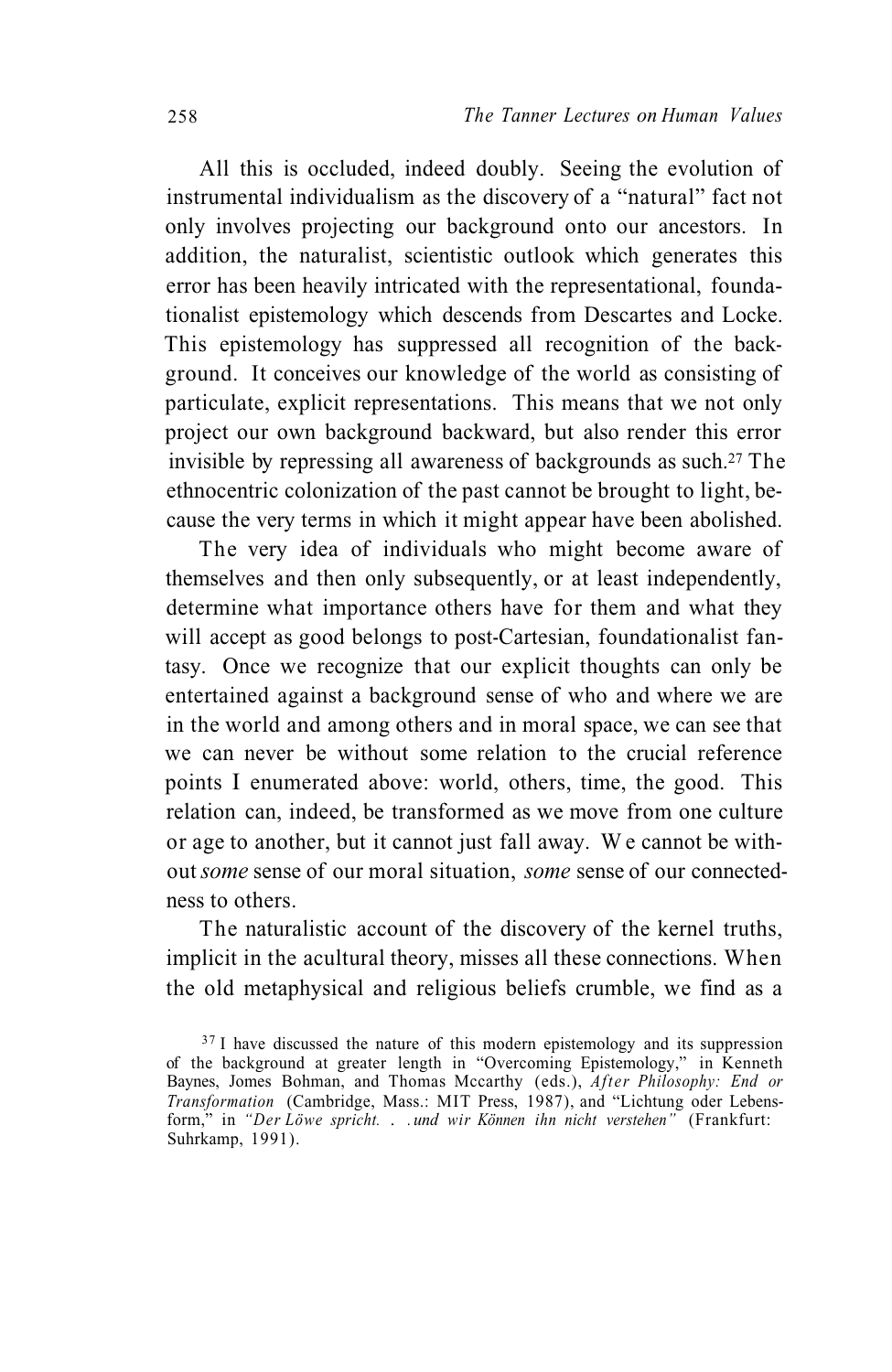matter of neutral fact that we are instrumental individuals, and we need to draw from elsewhere our values and acceptable grounds for association with others. In contrast, I want to describe the change as moving us from one dense constellation of background understanding and imaginary to another, both of which place us in relation to others and the good. There is never atomistic and neutral self-understanding; there is only a constellation (ours) which tends to throw up the myth of this self-understanding as part of its imaginary. This is of the essence of a cultural theory of modernity.

Our stand on two important issues rides on which line we adopt. (1) We understand the transition differently. If we take the acultural view, we shall tend to see modern culture emerging out of the discovery of the kernel truths as "natural" facts, either directly by the growth of reason or through the effect of social change in dislodging the old, unjustified beliefs. On the cultural view, this culture comes from a mutation in our understanding of how we are placed in relation to God, good, cosmos, time, and others. The change can't be explained by the discovery of natural fact, for although some of the genuine discoveries of science are relevant here, they vastly underdetermine the changes which actually took place. Rather, we have to see the changes as in part powered by the moral and spiritual force of certain self-understandings. Less tersely, we have to see changes as coming about through the interlacing of such spiritual idées-forces and the evolution of institutions and practices which they enable and which enable them, without our being able to make either of them primary, "base" to the other's "superstructure."

So, on one view, individualism arises when the kernel truth of our being individuals is allowed to emerge from the rubble of crumbling metaphysical and religious belief and stand forth as a natural fact. On the other, individualism breaks through as a spiritual ideal, connected, among other things, to the new significance of the profane; and it triumphs through the development of those social forms whose timid beginnings initially may